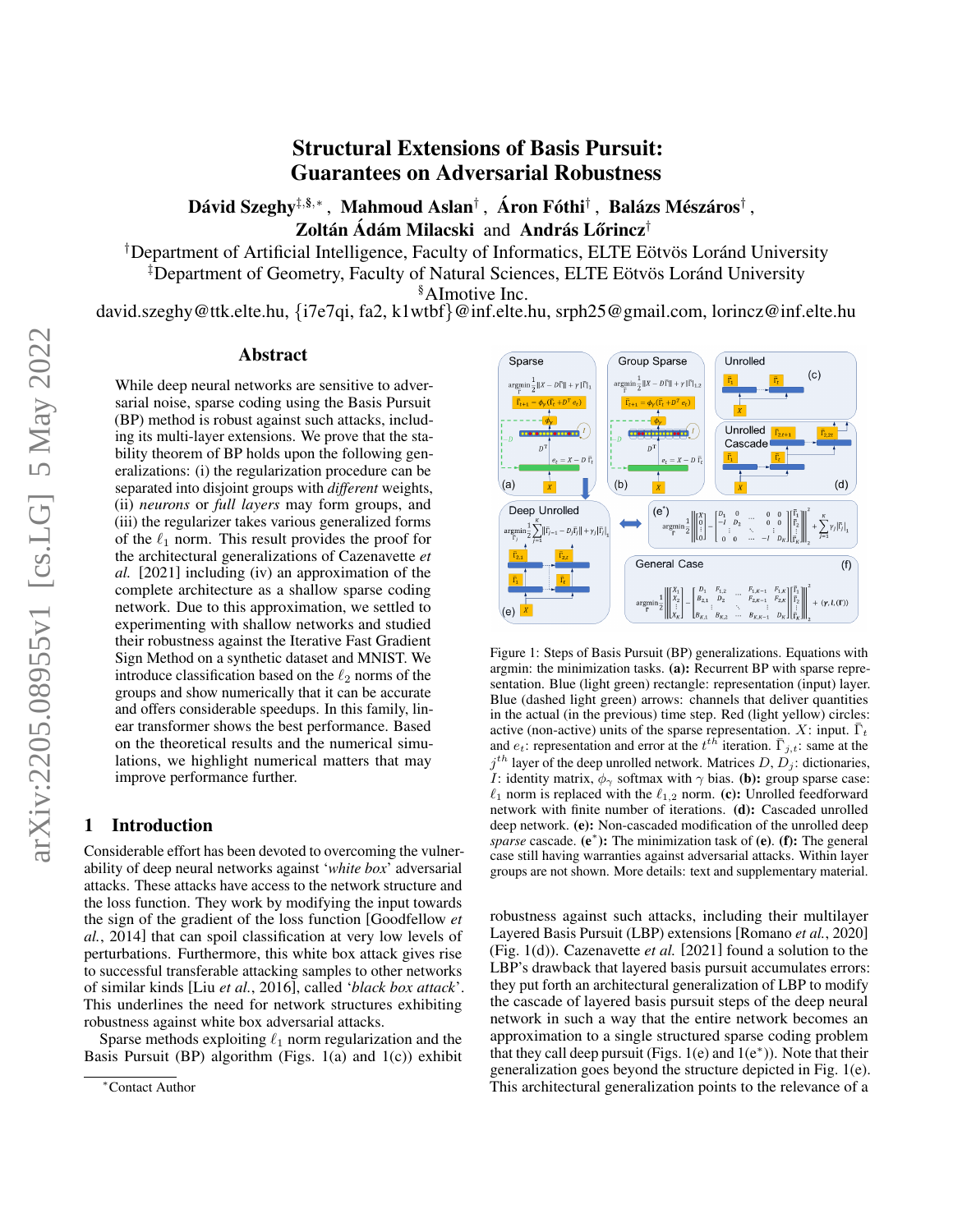single sparse layer BP that we study here.

A long-standing problem is that sparse coding is slow. An early effort utilized an associative correlation matrix [\[Gregor](#page-7-4) [and LeCun, 2010\]](#page-7-4). Recent efforts, put forth the first approximation of BP combined with specific loss terms during training (see [\[Murdock and Lucey, 2021\]](#page-7-5) and the references therein). Although the approach is attractive, theoretical stability warranties are missing.

We propose group sparse coding as an additional means for the resolution. Sparse coding that exploits  $\ell_1$  norm regularization to optimize the hidden representation can be generalized to group sparse coding that uses the  $\ell_{1,2}$  norm or the elastic  $\ell_{\beta,1,2}$  norm instead.

We present theoretical results on the stability of a family of group sparse coding that alike to its sparse variant can robustly recover the underlying representations under adversarial attacks. Yet, group sparse coding offers fast and efficient feedforward estimations of the groups either by traditional networks or by transformers that the classification step can follow. Previous work [Lőrincz et al., 2016] suggested the feedforward estimation of the groups to be followed by the pseudoinverse estimation of the group activities for learning and finding a group sparse code but without targeting classification or adversarial considerations.

Our feedforward method estimates the  $\ell_2$  norms of the active groups followed by the classification step, achieving further computational gains by eliminating the pseudoinverse computations. We consider how to combine the fast estimation with the robust BP computations based on our theoretical and numerical results. However, the speed considerations and test will be presented in a separate paper, now will focus on the robustness results.

Our contributions are as follows:

- we extend the theory of adversarial robustness of Basis Pursuit to a family of networks, including groups, layers, and skip connections between the layers both to deeper and to more superficial layers,
- we introduce group norm based classification and its group pooled variant,
- suggest and study gap regularization,
- execute numerical computations and test feedforward shallow, deep, transformer networks trained on sparse and group sparse layers with a synthetic and the MNIST dataset,study the performance of these fast algorithms, and
- we point to bottlenecks in the training procedures.

We present our theoretical results in Sect. [2.](#page-1-0) It is followed by the experimental studies (Sect. [3\)](#page-3-0). We examine the properties of the group sparse structures outside of the scope of the theory to foster further works. Section [4](#page-5-0) contains the discussions of our results. We conclude in Section [5.](#page-5-1) Details of the theoretical derivations are in Appendix [A.](#page-8-0)

#### <span id="page-1-0"></span>2 Theory

We start with the background of the theory including the notations. It is followed by our theoretical results.

# <span id="page-1-2"></span>2.1 Background and Notation

We denote the Sparse Coding (SC) problem by  $X = D\Gamma$ , where given the *signal*  $X \in \mathbb{R}^N$  and the unit-normed *dictionary*  $\mathbf{D} \in \mathbb{R}^{N \times M}$ , the task is to recover the *sparse vector representation*  $\mathbf{\Gamma} \in \mathbb{R}^M$ .

<span id="page-1-1"></span>
$$
\min \| \Gamma \|_0 \text{ subject to } \mathbf{X} = \mathbf{D} \mathbf{\Gamma}, \quad (P_0)
$$

where  $\|.\|_{\mathbb{Q}}$  denotes the  $\ell_0$  norm. For an excellent book on the topic, see [\[Elad, 2010\]](#page-7-7) and the references therein.

One may try to approximate the solution of Eq.  $(P_0)$  $(P_0)$  $(P_0)$  via the unconstrained version of the Basis Pursuit (BP, or LASSO) method [\[Tibshirani, 1996;](#page-7-8) Chen *et al.*[, 2001;](#page-7-9) [Donoho and Elad,](#page-7-10) [2003\]](#page-7-10):

$$
\underset{\bar{\Gamma}}{\operatorname{argmin}} L(\bar{\Gamma}) \stackrel{def}{=} \underset{\bar{\Gamma}}{\operatorname{argmin}} \frac{1}{2} ||\bm{X} - \bm{D}\bar{\Gamma}||_2^2 + \gamma \cdot ||\bar{\Gamma}||_1,
$$
\n(BP)

where  $\gamma > 0$ .

Given  $X = D\Gamma$ , we may assume that  $\Gamma$  can be further decomposed in a way similar to  $X$ :

$$
\mathbf{X} = \mathbf{D}_1 \mathbf{\Gamma}_1, \tag{1}
$$
\n
$$
\mathbf{\Gamma}_1 = \mathbf{D}_2 \mathbf{\Gamma}_2, \tag{1}
$$
\n
$$
\vdots
$$
\n
$$
\mathbf{\Gamma}_{K-1} = \mathbf{D}_K \mathbf{\Gamma}_K.
$$

The layered problem then tries to recover  $\Gamma_1, \ldots, \Gamma_K$ .

Definition 1. *The Layered Basis Pursuit (LBP) [\[Papyan](#page-7-11)* et al.*, [2017a\]](#page-7-11) first solves the Sparse Coding problem*  $X = D_1 \Gamma_1$  *via*  $Eq.$  [\(BP\)](#page-1-1) with parameter  $\gamma_1$ , obtaining  $\hat{\Gamma}_1$ *. Next, it solves an* $o$ ther Sparse Coding problem  $\hat{\Gamma}_1 = \bm{D}_2 \bm{\Gamma}_2$  again by Eq. [\(BP\)](#page-1-1) with parameter  $\gamma_2$ , denoting the result by  $\hat{\Gamma}_2$ , and so on. The final vector  $\hat{\boldsymbol{\Gamma}}_K$  is the solution of LBP. The vector  $\boldsymbol{\gamma}^{LBP}$  con*tains the weights*  $\gamma_i$  *in Eq.* [\(BP\)](#page-1-1) *for each layer i.* 

It was shown in [\[Papyan](#page-7-12) *et al.*, 2016] and [\[Papyan](#page-7-13) *et al.*, [2017b\]](#page-7-13) that LBP suffers from error accumulation. To alleviate this obstacle, [\[Cazenavette](#page-7-0) *et al.*, 2021] rewrote LBP into a single joint Eq. [\(BP\)](#page-1-1)-like minimization scheme (i.e., all layers are processed simultaneously) that can be equipped with skip connections. However, the solutions of the two programs differ, and the stability has not been proven for the latter that we do here. (See Appendix [A,](#page-8-0) Figs.  $1(e^*)$ , and (f)).

We want to extend these methods to allow different norms on different parts of  $\Gamma$  with different  $\gamma$  weights (as in the layered case) and prove a stability result for this more general case. This will also allow to relieve the condition on the dictionary  $D$  that its columns have unit length in the  $\ell_2$  norm.

Let us introduce a slightly modified version of the notation used by [\[Papyan](#page-7-12) *et al.*, 2016] and [Papyan *et al.*[, 2017b\]](#page-7-13). Let  $\Lambda$  be a subset of  $\{1, \ldots, M\}$  which is called a *subdomain*, and the components, or *atoms* corresponding to  $\Lambda$  form the *subdictionary*  $D_{\Lambda}$ . Let  $d_{\omega}, \omega \in \{1, ..., M\}$  denote the atom corresponding to the index  $\omega$ .

If  $\Lambda_i$   $(\bm{D})\stackrel{def}{=}\{\omega\mid \langle \bm{d}_\omega, \bm{d}_i\rangle\neq 0\}$  and  $|\Lambda_i$   $(\bm{D})|$  is its cardinality, then the restriction  $\mathbf{\Gamma}_{\Lambda_i(\boldsymbol{D})}\in\mathbb{R}^{|\Lambda_i(\boldsymbol{D})|}$  of  $\boldsymbol{\Gamma}\in\mathbb{R}^M$  to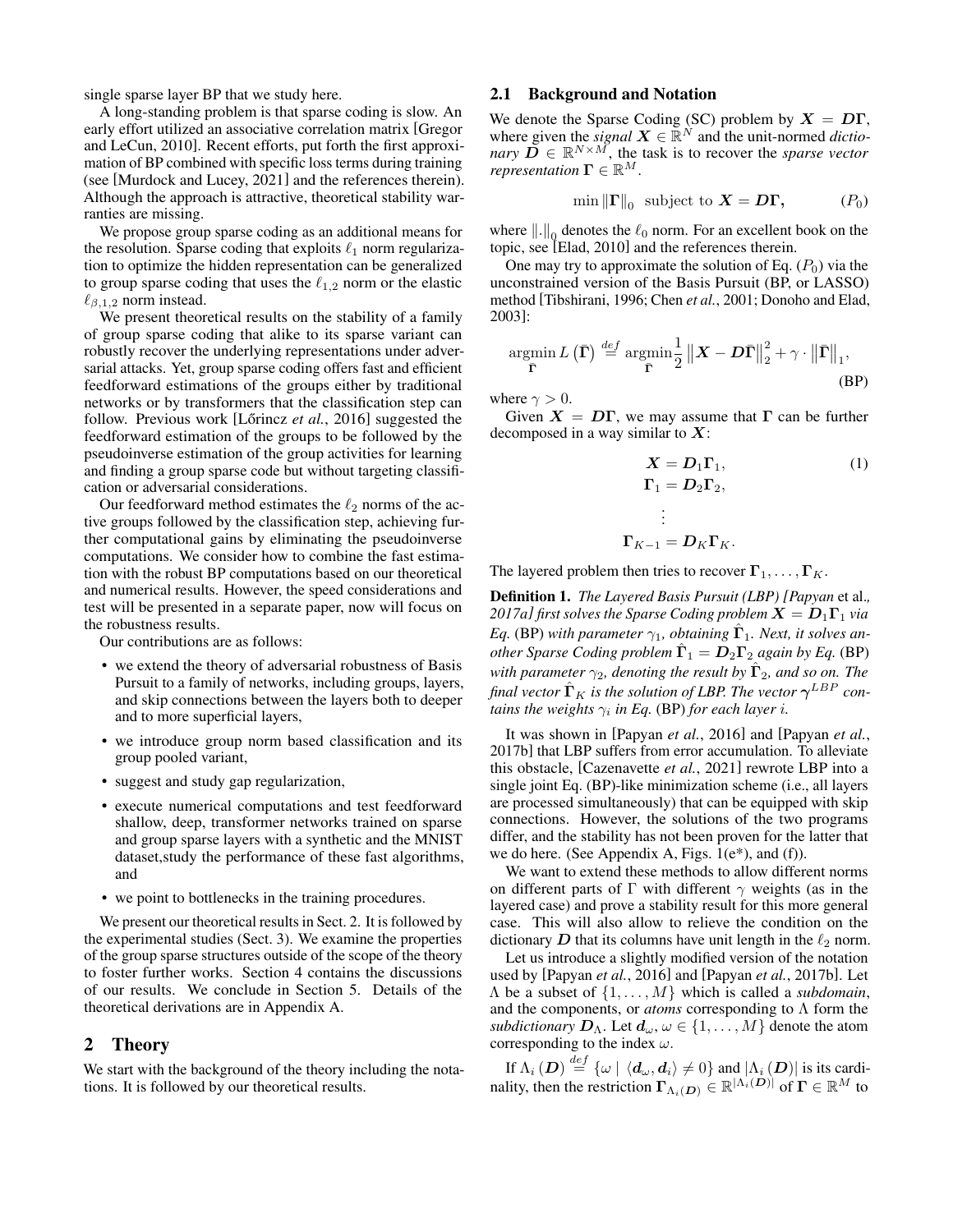the indices in  $\Lambda_i$  (D) is given by,

$$
\left(\Gamma_{\Lambda_i(\boldsymbol{D})}\right)_{\theta} \stackrel{def}{=} \begin{cases} \Gamma_{\theta}, & \text{if } \theta \in \Lambda_i(\boldsymbol{D}), \\ 0, & \text{otherwise.} \end{cases}
$$

Now let

$$
\left\Vert \boldsymbol{\Gamma}\right\Vert _{0,st,\boldsymbol{D}}\overset{def}{=}\max_{i}\left\Vert \boldsymbol{\Gamma}_{\Lambda_{i}(\boldsymbol{D})}\right\Vert _{0}
$$

be the *stripe norm with respect to* D, a generalization of the definition in [Papyan *et al.*[, 2017b\]](#page-7-13).

If D is fixed, then we will use the shorter form  $\left\| \Gamma \right\|_{0,st} =$  $\left\Vert \Gamma \right\Vert _{0,st,D}$ . Further, let  $\mu\left(D\right) = \max_{i \neq j} \left\langle d_i, d_j \right\rangle$  be the *mutual coherence* of the dictionary (since  $D$  is unit-normed the division by  $||\boldsymbol{d}_i||_2 \cdot ||\boldsymbol{d}_j||_2$  is dropped).

We want to use 4 different norms the  $\ell_1$ ,  $\ell_2$  and the elastic  $\ell_{\beta,1,2}$  norm defined as  $\|\boldsymbol{Z}\|_{\beta,1,2} \overset{def}{=} \beta \cdot \|\boldsymbol{Z}\|_1 + (1-\beta) \left\|\boldsymbol{Z}\right\|_2,$ i.e., it is the convex combination of the  $\ell_1$  and  $\ell_2$  norms, and finally, the  $\ell_{1,2}$  group-norm, sometimes referred to as the Group LASSO [\[Yuan and Lin, 2006;](#page-7-14) Bach *et al.*[, 2011\]](#page-7-15). To define this we need a group partition of the index set.

If the index set  $\{1, \ldots, M\}$  is partitioned into groups  $\mathcal{G}_i, i \in \{1, \ldots, k\}$  (i.e.,  $\bigcup_{i=1}^k \mathcal{G}_i = \{1, \ldots, M\}$  and  $\mathcal{G}_i \cap$  $\mathcal{G}_j = \emptyset$  for  $i \neq j$ ), then the  $\ell_{1,2}$  norm (see, e.g., [\[Bach](#page-7-15) *et al.*, [2011\]](#page-7-15) and the references therein) is

$$
\left\Vert \boldsymbol{Z} \right\Vert_{1,2} \overset{def}{=} \sum_{i=1}^k \left\Vert \boldsymbol{Z}_{\mathcal{G}_i} \right\Vert_2,
$$

where  $Z_{\mathcal{G}_i} = \sum_{j \in \mathcal{G}_i} z_j \cdot \mathbf{e}_j$  with the standard basis vectors  $e_j \in \mathbb{R}^M$ .

To extend the regularizer of Eq. [\(BP\)](#page-1-1), if  $\mathcal{G}_i$ ,  $i \in \{1, \ldots, k\}$ is a partition of the index set  $\{1, \ldots, M\}$  then let

$$
\boldsymbol{l}:\mathbb{R}^M\to\mathbb{R}^k,\,\boldsymbol{l}\left(\boldsymbol{\Gamma}\right)\stackrel{def}{=}\left(l_{\alpha_1}\left(\boldsymbol{\Gamma}_{\boldsymbol{\mathcal{G}}_1}\right),\ldots,l_{\alpha_k}\left(\boldsymbol{\Gamma}_{\boldsymbol{\mathcal{G}}_k}\right)\right),
$$

where  $l_{\alpha_i}$  is one of the  $\ell_1, \ell_2, \ell_{\beta,1,2}$  norm. For different groups the parameter  $\beta$  can be different as well. So this is a vector which elements are norms evaluated on different parts of  $\Gamma$  corresponding to the different groups and for each group, we can individually decide which norm to use. Let  $\gamma \stackrel{def}{=} (\gamma_1, \ldots, \gamma_k)$  be a weight vector for the different groups (more precisely for the norms of the different groups), where  $\gamma_i > 0$ ,  $\forall i$ . We want use the regulariser

$$
\left\langle \boldsymbol{\gamma},\boldsymbol{l}\left(\boldsymbol{\Gamma}\right)\right\rangle =\sum_{i=1}^{k}\gamma_{i}\boldsymbol{l}_{\alpha_{i}}\left(\boldsymbol{\Gamma}_{\boldsymbol{\mathcal{G}}_{i}}\right).
$$

Note that if for some groups we use the  $\ell_2$  norm with the same weight  $\gamma$ , then we think of this as using the  $\ell_{1,2}$  group norm for this group of groups with the weight  $\gamma$  being a special case.

Now if we fix a partition  $G_i$  and a regularizer *l* (i.e. norms for the groups), then let  $\chi_{\Gamma, \mathcal{G}} \in \mathbb{R}^M$  be the 2*-norm group characteristic vector* of Γ, i.e.,

$$
(\chi_{\mathbf{\Gamma},\mathcal{G}})_j \stackrel{\text{def}}{=} \begin{cases} 1, & \text{if } j \in \text{supp } \mathbf{\Gamma}, \\ & \text{or } j \in \mathcal{G}_i, \mathcal{G}_i \cap \text{supp } \mathbf{\Gamma} \neq \emptyset \text{ and } l_{\alpha_i} = \ell_2, \\ 0, & \text{otherwise}, \end{cases}
$$

where supp  $\Gamma \stackrel{def}{=} {\{\omega \mid \Gamma_{\omega} \neq 0\}}$  is the support of  $\Gamma$ . For  $\mathbf{Z} \in \mathbb{R}^N$ , we define

$$
\left(\mathbf{Z}_{\text{supp }d_i}\right)_{\theta} \stackrel{def}{=} \begin{cases} z_{\theta}, & \text{if } \theta \in \text{supp }d_i, \\ 0, & \text{otherwise.} \end{cases}
$$

We call

$$
\left\|\boldsymbol{Z}\right\|_{L,\boldsymbol{D}}\overset{def}{=}\max_{i}\left\|\boldsymbol{Z}_{\textrm{supp}\,\boldsymbol{d}_{i}}\right\|_{2}
$$

the *local amplitude of* Z *with respect to the dictionary* D.

For a fixed D, we use the shorthand  $||Z||_L = ||Z||_{L,D}$ .

Both the stripe norm defined previously, and the local amplitude seem difficult to calculate. However, as in [\[Papyan](#page-7-13) *et al.*[, 2017b\]](#page-7-13) if D corresponds to a CNN architecture, then both become quite natural and the calculation is easy. Moreover, it is easier to keep mutual coherence of the dictionary low.

### 2.2 Theoretical Results

The proofs of the results can be found in Appendix [A.](#page-8-0)

Here, we will investigate the stability of Eq. [\(BP\)](#page-1-1) and two closely related algorithms. To unify the several different cases, we introduce the following definition.

**Definition 2.** *First, fix a partition*  $\mathcal{G}_i$ ,  $i \in \{1, \ldots, k\}$ *, norms for this partition*  $\mathbf{l}(\Gamma)$  *and the weights*  $\gamma$  *for the norms. The unconstrained Group Basis Pursuit (GBP) is the solution of the problem:*

<span id="page-2-0"></span>
$$
\underset{\bar{\Gamma}}{\operatorname{argmin}} L(\bar{\Gamma}) \stackrel{def}{=} \underset{\bar{\Gamma}}{\operatorname{argmin}} \frac{1}{2} \| \bm{X} - \bm{D}\bar{\Gamma} \|_2^2 + \langle \gamma, l(\bar{\Gamma}) \rangle, \tag{GBP}
$$

<span id="page-2-1"></span>**Theorem 3.** Let  $X = D\Gamma$  be a clean signal and  $Y =$  $X + E$  *be its perturbed variant. Let*  $\Gamma_{GBP}$  *be the minimizer of Eq.* [GBP](#page-2-0) where  $\gamma$  *is the weight vector. If among the norms of l we used the elastic norm, let*  $\{\beta_1, \dots, \beta_r\}$ *be the set of the parameters used in the elastic norms* and  $\lambda \stackrel{def}{=} \min\{1, \beta_1, \ldots, \beta_r\}$ . Moreover, let  $\gamma_{\text{max}} \stackrel{def}{=}$  $\max\left\{\gamma_1,\ldots,\gamma_k\right\}$  and  $\gamma_{\min} \stackrel{def}{=} \min\left\{\gamma_1,\ldots,\gamma_k\right\}$  for the *weight vector*  $\gamma$  *and*  $\theta \stackrel{def}{=} \frac{\lambda \gamma_{\min}}{\gamma_{\max}}$ *. Assume that* 

*a*)  $\|\chi_{\Gamma,\mathcal{G}}\|_{0,st} \leq c \frac{\theta}{1+\theta} \left(1 + \frac{1}{\mu(D)}\right),$ 

$$
b) \frac{1}{\lambda(1-c)} ||E||_L \leq \gamma_{\min},
$$

where  $0 < c < 1$ . If  $\boldsymbol{D}_{\text{supp} \, \boldsymbol{\chi}_{\boldsymbol{\Gamma}, \mathcal{G}}}$  has full column rank, then

- *1)* supp  $\Gamma_{GBP} \subseteq \text{supp }\chi_{\Gamma,G}$ ,
- *2) the minimizer of Eq. [GBP](#page-2-0) is unique.*

If we set 
$$
\gamma_{\min} = \frac{1}{\lambda(1-c)} \|\mathbf{E}\|_{L}
$$
, then  
\n3)  $\|\mathbf{\Gamma}_{GBP} - \mathbf{\Gamma}\|_{\infty} < \frac{1+\theta}{(1+\mu(\mathbf{D}))\theta(1-c)} \|\mathbf{E}\|_{L}$ ,  
\n4)  $\left\{i \middle| |\mathbf{\Gamma}_i| > \frac{1+\theta}{(1+\mu(\mathbf{D}))\theta(1-c)} \|\mathbf{E}\|_{L}\right\} \subseteq \text{supp } \mathbf{\Gamma}_{GBP}$ ,

where  $\frac{1+\theta}{(1+\mu(\boldsymbol{D}))\theta(1-c)}\left\|\boldsymbol{E}\right\|_{L} \leq \frac{1+\theta}{\theta(1-c)}\left\|\boldsymbol{E}\right\|_{L}$  yields a weaker *bound in 3) and 4) without the mutual coherence.*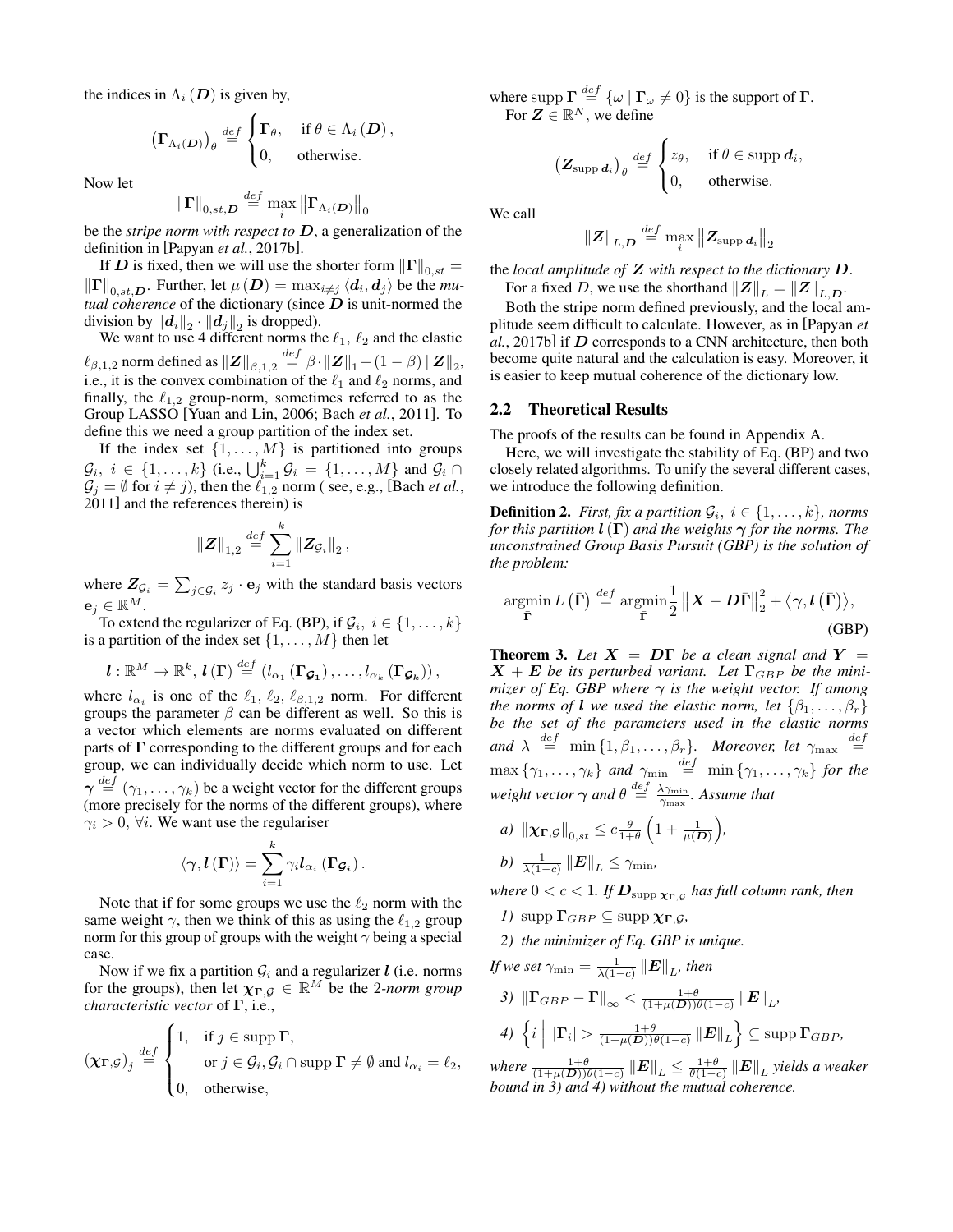Roughly speaking, if the perturbation is not too large, the support of the noisy representation stays within its clean equivalent, and the indices that are above the threshold level in 4) are recovered. Moreover, we can compare our result to the original Eq. [BP,](#page-1-1) Theorem 6 in [\[Papyan](#page-7-12) *et al.*, 2016], as in the pure  $\ell_1$  norm case  $\lambda = 1$  and if we set  $c = \frac{2}{3}$ , we get the same bound  $\|\Gamma\|_{0,st} < \frac{1}{3}\left(1+\frac{1}{\mu(D)}\right)$ , but we have  $3\|E\|_{L} \leq \gamma$ instead of the original  $4||E||_L$  in b). Similarly, our weaker bound in 3) and 4) is  $6 \left\| E \right\|_L$  instead of their  $7.5 \left\| E \right\|_L$ .

Interestingly, this single sparse layer theorem for Eq. [GBP](#page-2-0) extends to multiple layers, where on each layer we can add group partitioning, can choose norms and weights. The precise convergence theorem can be found in Appendix [A.](#page-8-0) It is a generalized version of Theorem 12 in [Papyan *et al.*[, 2017a\]](#page-7-11), but that suffers from error accumulation [\[Romano](#page-7-3) *et al.*, 2020].

As mentioned earlier, we can rewrite a layered GBP into a single sparse layer GBP. The solution will differ a bit, but the error accumulation is not present, see Appendix [A](#page-8-0) for the details. However, the new dictionary describing all the layers won't have unit normalization being a problem in the 'classical' case but not in ours. This is because if the dictionary  $D$  is not unit-normed, but the columns belonging to a group  $\mathcal{G}_i$  (where we choose the  $\ell_2$  or the  $\ell_{\beta,1,2}$  norm) have the same  $\ell_2$  norm, then we can push the "normalization weights" of the columns of D to the weight  $\gamma_i$  in  $\gamma$  through the solutions of the [\(GBP\)](#page-2-0). The problem and the solution change, but the solution will be equivalent to the original problem, see Appendix [A](#page-8-0) for further details. This allows us to extend our result for more general sparse coding problems, see Fig. [1f](#page-0-0) and the Appendix [A.](#page-8-0)

Now, if we stack a linear classifier onto the top of GBP (or onto a layered GBP) as it was done in [\[Romano](#page-7-3) *et al.*, [2020\]](#page-7-3), we have several classification stability results, see in Appendix [A.](#page-8-0)

Also if we solve Eq.[\(GBP\)](#page-2-0) with positive coding, i.e. restrict the problem to non-negative  $\Gamma$  vectors, and the solution  $\Gamma_{+GBP}$  is group-full (i.e. supp  $\Gamma_{+GBP} = \text{supp }\chi_{\Gamma_{+GBP}}, g$ ) then a weak stability theorem holds for  $\Gamma_{+GBP}$ , more in Appendix [A.](#page-8-0)

# <span id="page-3-0"></span>3 Experimental Studies

We turn to the description of our numerical studies. We want to explore the limitations of Group Basis Pursuit (GBP) methods and our experiments are outside of the scope of the present theory. We first review the methods. It is followed by the description of the datasets and the experimental results. Throughout these studies we used fully connected (dense) networks implemented in PyTorch [\[Paszke](#page-7-16) *et al.*, 2019].

### 3.1 Methods

# Architectures

To evaluate the empirical robustness of our GBP with  $\ell_2$  norm regularization, we compared two variants of it with Basis Pursuit (BP) and 3 Feedforward networks.

For our BP experiments, we used a single BP layer to compute the hidden representation  $\Gamma_{BP}$ , then stacked a classifier w on top.

Next, for GBP, we considered two scenarios. First, we applied GBP on its own to compute a full  $\Gamma_{GBP}$  code. Second,

we introduced *Pooled GBP (PGBP)*: after computing  $\Gamma_{GBP}$ with GBP, we compressed it with a per group  $\ell_2$  norm calculation into  $\Gamma_{PGBP}$ , and used this smaller code as input to a smaller classifier  $w_{PGBP}$ .

Finally, we employed 3 feedforward neural networks trained for approximating  $\Gamma_{PGBP}$ : a Linear Transformer [\[Katharopoulos](#page-7-17) *et al.*, 2020], a single dense layer, and a dense deep network having parameter count similar to the Transformer. Network structure details can be found in Sect. [B.1.](#page-17-0) For the nonnegative norm values, we used Rectified Linear Unit (ReLU) activation at the top of these networks. To migitate vanishing gradients, we also added a batch normalization layer in some cases. After obtaining the approximate pooled  $\hat{\Gamma}_{PGBP}$ , we applied the smaller  $w_{PGBP}$  as the classifier.

#### <span id="page-3-1"></span>Loss functions

Whenever training was necessary for classification (see Sect. [3.2\)](#page-4-0), we pretrained our methods to minimize the unsupervised reconstruction loss  $\|\boldsymbol{X}-\boldsymbol{D}\boldsymbol{\Gamma}_{(G)BP}\|_2^2$ .

During classification and attack phase, we used a total loss function  $J(D, \mathbf{w}, \mathbf{b}, \mathbf{X}, \text{class}(\mathbf{X}))$  consisting of a common classification loss term with an optional regularization term.

For the classification loss, we made our choice depending on the number of classes. For the 2 class (binary classification) case we used hinge loss, whereas for the multiclass case we applied the categorical cross-entropy loss.

The regularization loss was specifically employed to test whether it can further improve the adversarial robustness. For this, we introduced a *gap regularization* term to encourage a better separation between active and inactive groups. We intended to increase the smallest difference of preactivations between the smallest active and the largest inactive group norm within a mini-batch of  $\Gamma_{(G)BP}$  samples:

<span id="page-3-2"></span>
$$
J_{\rm gap} = -\min_{i=1,\dots,N} \Biggl( \min_{j\,:\,\phi_{\gamma} \left( ||\mathbf{\Gamma}^{(i)}_{(G)BP,G_j}||_2 \right) \neq 0} ||\mathbf{\Gamma}^{(i)}_{(G)BP,G_j}||_2 \Biggr) - \max_{j\,:\,\phi_{\gamma} \left( ||\mathbf{\Gamma}^{(i)}_{(G)BP,G_j}||_2 \right) = 0} ||\mathbf{\Gamma}^{(i)}_{(G)BP,G_j}||_2 \Biggr),
$$
\n(2)

where i is the sample index,  $\prod_{i=1}^{i}$  $\binom{v}{(G)BP,G_j}$  | 2 is the  $\ell_2$  norm of group j within  $\Gamma_{(G)BP}^{(i)}$  (i.e., an element of  $\Gamma_{PGBP}^{(i)}$ ) and  $\phi_{\gamma}$  is an appropriate proximal operator. For the BP case we applied group size 1.

For the training of the feedfoward networks, we applied mean squared error against  $\Gamma_{PGBP}$ .

#### Adversarial Attacks

To generate the perturbed input  $Y = X + E$ , we used the Iterative Fast Gradient Sign Method (IFGSM) [\[Kurakin](#page-7-18) *et al.*, [2016\]](#page-7-18). Specifically, this starts from  $X$  and takes  $T$  bounded steps wrt.  $\ell_{\infty}$  and  $\ell_2$  norms according to the sign of gradient of the total loss J to get  $Y = Y_T$ :

$$
\mathbf{Y}_0 = \mathbf{X},
$$
  
\n
$$
\mathbf{G}_{t-1} = \nabla_{\mathbf{Y}_{t-1}} J(\mathbf{D}, \mathbf{w}, \mathbf{b}, \mathbf{Y}_{t-1}, \text{class}(\mathbf{X}))
$$
 (3)  
\n
$$
\mathbf{Y}_t = \text{clamp}\left(\mathbf{Y}_{t-1} + a \cdot \text{sgn}\left(\mathbf{G}_{t-1}\right)\right).
$$

where for the learning rate we set  $a = \frac{\epsilon}{T}$  and clamp is a clipping function. For most cases, the attack was white box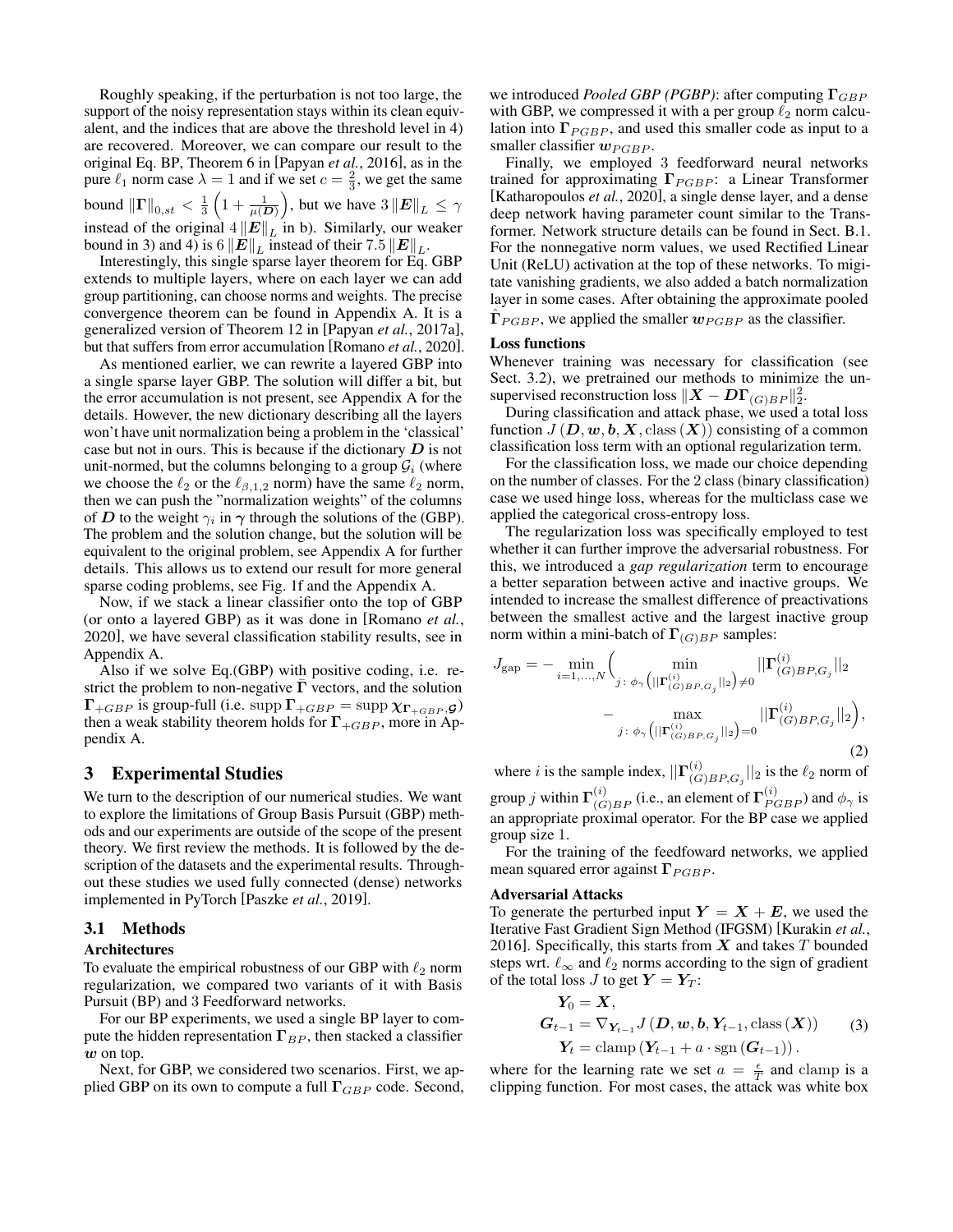and if applicable, the total loss  $J$  included the optional gap regularization term. However, for the 3 Feedforward networks we computed  $Y$  using PGBP, resulting in a black box attack.

# 3.2 Datasets

We used three datasets; two synthetic ones and MNIST.

#### Synthetic Data

We generated two synthetic datasets, one without and another with group pooling, according to the following procedure. First, we built a *dictionary*  $D \in \mathbb{R}^{100 \times 300}$  using normalized Grassmannian packing with 75 groups of size 4 [\[Dhillon](#page-7-19) *et al.*, 2008]. We generated two normalized random classifiers  $w \in \mathbb{R}^{300}$  and  $w_{PGBP} \in \mathbb{R}^{75}$  with components drawn from the normal distribution  $\mathcal{N}(0, 1)$  and set the bias term to zero  $(b = 0)$ . Next, we created the respective input sets. We kept randomly generating  $\mathbf{\Gamma} \in \mathbb{R}^{300}$  vectors having 8 nonzero groups of size 4 with activations drawn uniformly from [1, 2] and computed  $X = D\Gamma$ . We collected two sets of  $10,000 \ X$  vectors that satisfied classification margin  $\mathcal{O}(X)$  >  $\eta \in \{0.03, 0.1, 0.3\}$  in terms of the classifiers w and  $w_{PGBP}$  acting on top of  $\Gamma$  (no pooling) and the  $\ell_2$  norms of the groups of  $\Gamma$  (pooled), respectively. While running our methods, we used a single dense layer and a linear classifier layer with the true parameters  $(D, w_{(PGBP)}).$ 

#### <span id="page-4-0"></span>MNIST Data

We employed image classification on the real MNIST dataset. The images were vectorized and we preprocessed to zero mean and unit variance. We used a fully connected (dense) dictionary  $D \in \mathbb{R}^{784 \times 256}$ , hidden representation  $\Gamma_{(G)BP} \in \mathbb{R}^{256}$ with optionally 32 groups of size 8 for our grouped methods, and a fully connected softmax classifier  $w$  mapping to the 10 class probabilities acting either on top of the full  $\Gamma_{(G)BP}$  (i.e.,  $w_i \in \mathbb{R}^{256}, i = 1, \ldots, 10$ ) or the compressed  $\Gamma_{PGBP}$  (i.e.,  $\mathbf{w}_{PGBP,i} \in \mathbb{R}^{32}, i = 1, \ldots, 10$ . Since in this case the true parameters  $(D, w, b)$  were not available for our single layer methods, we tried to learn these via backpropagation over the training set. For this, we applied Stochastic Gradient Descent (SGD) [\[Bottou](#page-7-20) *et al.*, 2018] over 500 epochs with early stopping patience 10. To prevent dead units in D, we increased  $\gamma$ linearly between 0 and its final value over the initial 4 epochs.

In agreement with the sparse case [\[Sulam](#page-7-21) *et al.*, 2020], we found that pretraining the dictionary using reconstruction loss (see Sect. [3.1\)](#page-3-1) is beneficial in the group case, too.

# 3.3 Experimental Results

We note that our numerical studies are outside of the scope of the theory as shown by Table [1](#page-18-0) in Appendix [B](#page-17-1) since (i) only about 50% of the perfect group combinations could be found in the synthetic case and (ii) the group assumption is not warranted for the MNIST dataset.

#### Synthetic experiments

We used three margins, 0.03, 0.1, and 0.3 on the synthetic data. Results for margin 0.1 of the no group pooling and group pooled synthetic experiments are shown in Fig. [2](#page-4-1) a) and b), respectively. See Appendix [B](#page-17-1) for the rest.

For the no group pooling experiment, we found that BP achieves low accuracy even without attacks, and it breaks

<span id="page-4-1"></span>

Figure 2: Results for adversarial robustness against Iterative Fast Gradient Sign Method (IFGSM) attack. Datasets differ for all subfigures. Best viewed zoomed in. (a): Synthetic dataset, no group pooling: our Group Basis Pursuit (GBP, green) obtains 100% accuracy for small  $\epsilon$  and considerably outperforms Basis Pursuit (BP, red) as it can exploit the given group structure. (b): Synthetic dataset, group pooling: Pooled Group Basis Pursuit (PGBP, blue) achieves perfect scores for small  $\epsilon$ . Break down is faster than for the Linear Transformer (LT, cyan) and the Dense (magenta) networks due to the difference between white box and black box attacks. Deep network (yellow) having parameter count similar to LT is overfitting. (c): MNIST dataset: PGBP is the best for small  $\epsilon$ , and it also consistently outperforms all BP and GBP variants for large  $\epsilon$ . For some methods, gap regularization (dash-dotted) increases performance. For large  $\epsilon$ , black box attacked LT scores the highest. Deep network overfits.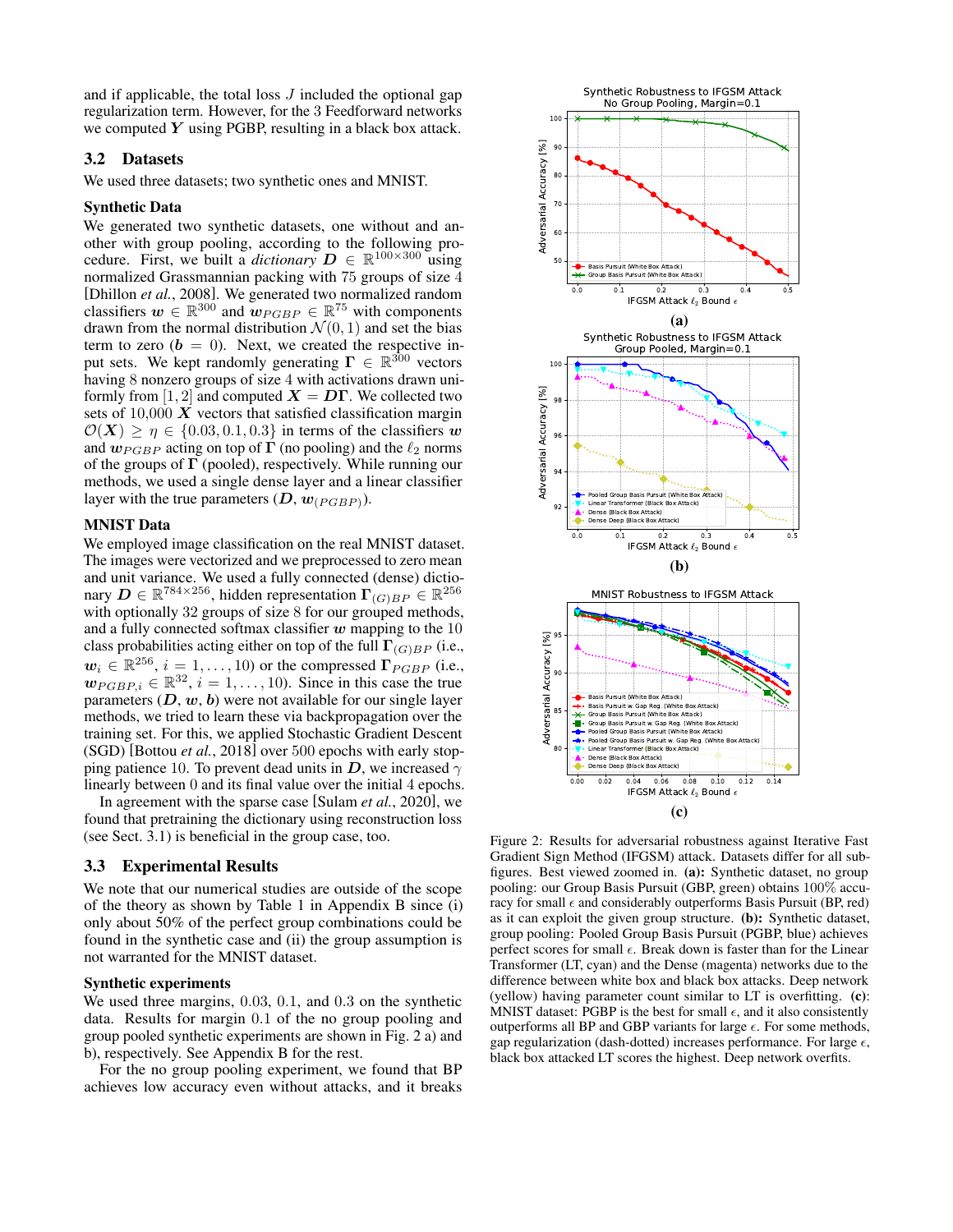down rapidly for increasing  $\epsilon$ . In contrast, our GBP achieves perfect scores for low  $\epsilon$ , since it has access to the ground truth group structure of the data, and it is able to leverage it. For large  $\epsilon$  values, it still breaks down and is slower than BP in the studies domain. Note, however, that the search space is much larger for BP than for GBP.

For the group pooled experiment, the dense, deep dense and transformer networks were trained to approximate PGBP instead of the ground truth, hence they score worse for zero attack. Up to  $\epsilon \approx 0.14$  values, PGBP reaches perfect accuracy. Beyond that and due to the different nature of the attack (white box for PGBP and black box for the others), the breakdown is faster for PGBP than for the other methods. The effect is more pronounced for smaller margins (see [B.2\)](#page-18-1). Out of the three feedforward estimations, the transformer performed the best.

#### MNIST experiment

On MNIST, we compared BP, GBP, PGBP, their respective gap regularized variants and the 3 feedfoward networks.

Among the white box attacked pursuit methods, PGBP gave the best results for both the non-attacked and for the attacked case, indicating the benefits of the pooled representation, i.e., it is more difficult to attack group norms than the elements within groups. We think that this result deserves further investigation. BP and GBP were worse and their curves crossed each other.

Gap regularization (Eq. [\(3.1\)](#page-3-2)) slightly increased performance for BP and PGBP, but it impairs GBP. We believe that this technique may be improved by making it less restrictive, similarly to the modifications for mutual coherence in [\[Murdock and Lucey, 2020\]](#page-7-22), e.g., by averaging the terms.

Feedforward nets were attacked by the black box method. The Linear Transformer obtained the best results. Deep Network was difficult to teach; it was overfitting.

# <span id="page-5-0"></span>4 Discussion

We have dealt with the structural extensions of basis pursuit methods. We have extended the stability theory of sparse networks and their cascaded versions as follows:

- 1. The non-cascaded extension [\[Cazenavette](#page-7-0) *et al.*, 2021] that includes skip connections beyond the off-diagonal identity blocks of the matrix depicted in Fig. [2](#page-4-1) that is the lower triangular part of the matrix can be filled by general blocks has stability proof.
- 2. Stability proof holds if non-zero general block matrices occur in the upper triangular matrix representing unrolled feedback connections.
- 3. Stability proof holds if representation elements within any layers are grouped.
- 4. Different layers and groups can have different biases, diverse norms, such as  $\ell_1, \ell_{1,2}$ , and the elastic norm.
- 5. The theorem is valid for Convolutional Neural Networks.
- 6. Proofs are valid for positive coding for the sparse case and under certain conditions, for the group case, too.

Feedforward estimations are fast and our experiments indicate that they are relatively accurate especially for the Linear Transformer for the group structures when there is no attack. In case of attacks, the transformer shows reasonable robustness

against black box attacks. However, it seems that transformers are also fragile for white box attacks [Bai *et al.*[, 2021\]](#page-7-23). Attacks can be detected as shown by the vast literature on this subject. For recent reviews, see [\[Akhtar](#page-7-24) *et al.*, 2021; Salehi *et al.*[, 2021\]](#page-7-25) and the references therein. Detection of the attacks can optimize the speed if all (P)GBP and feedforward estimating networks are run in parallel and the detection is fast so it can make the choice in time.

Performances could be improved by introducing additional regularization loss terms [\[Murdock and Lucey, 2021\]](#page-7-5). We could improve our results by adding a loss term aiming to increase the gap between the groups that will become active and the groups that will be inactive after soft thresholding. Our results are promising and the present loss term (Eq. [\(3.1\)](#page-3-2)) may be too strict. Another interesting loss term could be the minimization of the mutual coherence of  $D$  [\[Murdock and](#page-7-22) [Lucey, 2020\]](#page-7-22) and we leave this examination for future works.

Our experimental studies can be generalized in several ways. Firstly, a single layer can not be perfect for all problems. The hierarchy of layers is most promising for searching for groups of different sizes. As an example, edge detectors can be built hierarchically using CNNs, see, e.g., [Poma *et al.*[, 2020\]](#page-7-26).

Further, we restricted the investigations to groups of the same size and the same bias, even though that inputs may be best fit by groups of different sizes, or even by including a subset of single elements, and the bias may also differ. This is an architecture optimization problem, where the solution is unknown. Learning of the sparse representation is however, promising since under rather strict conditions, high-quality sparse dictionaries can be found [Arora *et al.*[, 2015\]](#page-7-27). The step to search for groups is still desired since (a) the search space may become smaller by the groups and (b) the presence of the active groups may be estimated quickly and accurately using feedforward methods, especially transformers (in the absence of attacks). In turn, feedforward estimation of the groups followed by (P)GBP with different group sizes including single atoms seems worth studying.

# <span id="page-5-1"></span>5 Conclusions

We studied the adversarial robustness of sparse coding. We proved theorems for a large variety of structural generalizations, including: groups within layers, diverse connectivities between the layers and versions of optimization costs related to the  $\ell_1$  norm. We also studied group sparse networks experimentally. We demonstrated that our GBP can outperform BP, and that our PGBP works better than both using 8 times smaller representation. We found that PGBP offers fast feedforward estimations and the transformer version shows considerable robustness for the datasets we studied. Finally, we showed that gap regularization can improve robustness even further, as suggested by condition *4)* of Theorem [3.](#page-2-1)

Yet, the scope of our studies are limited from multiple perspectives. First, the suprisingly great performance of our PGBP despite its small representation calls for further investigations and if possible, for theorems. We believe that extensions for varying group sizes and other loss functions may provide performance improvements.

Defenses against noise, novelties, anomalies and, in partic-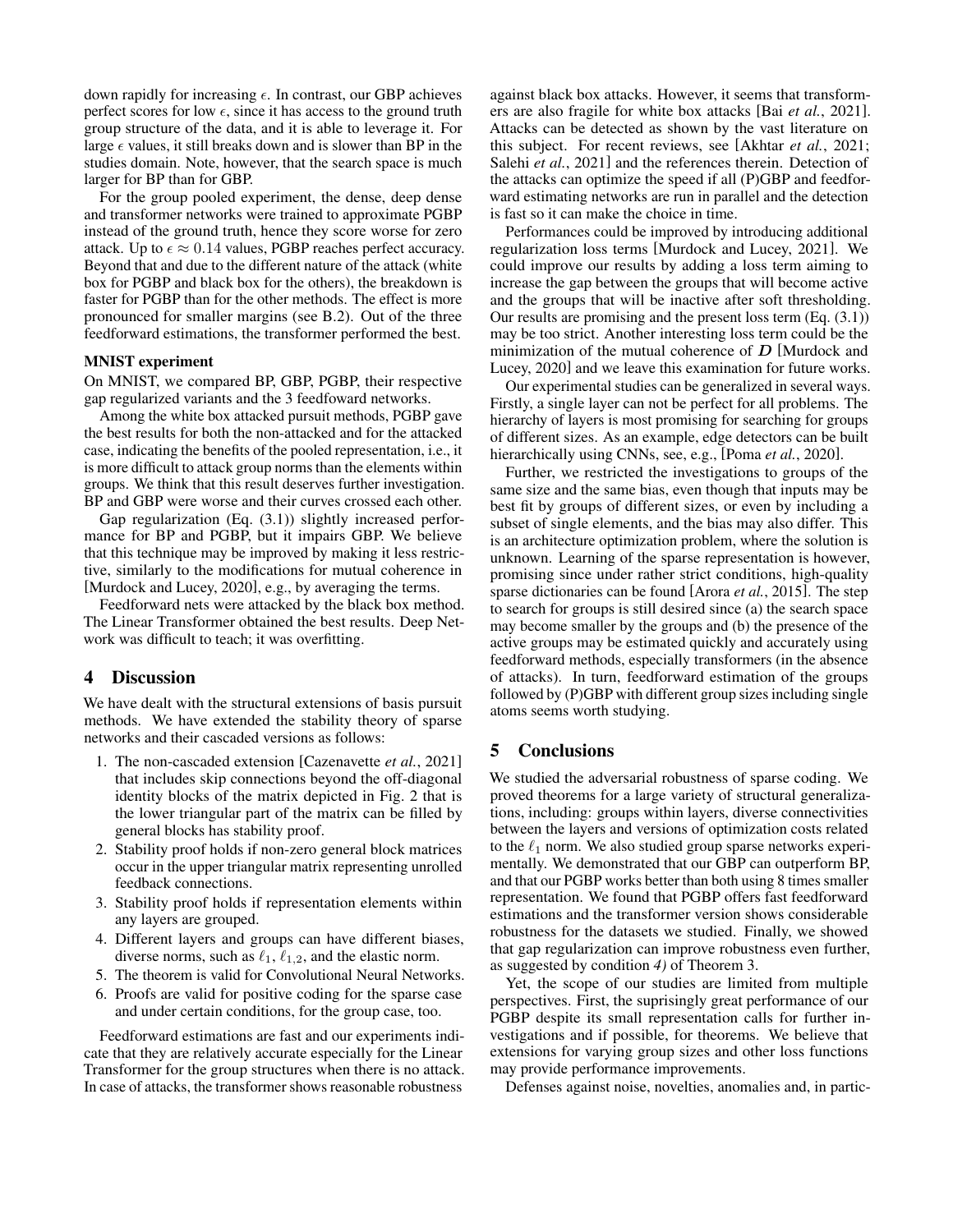ular, against adversarial attacks may be solved by combining our robust, structured sparse networks with out-of-distribution detection methods.

# ACKNOWLEDGEMENTS

The research was supported by (a) the Ministry of Innovation and Technology NRDI Office within the framework of the Artificial Intelligence National Laboratory Program and (b) Application Domain Specific Highly Reliable IT Solutions project of the National Research, Development and Innovation Fund of Hungary, financed under the Thematic Excellence Programme no. 2020-4.1.1.-TKP2020 (National Challenges Subprogramme) funding scheme.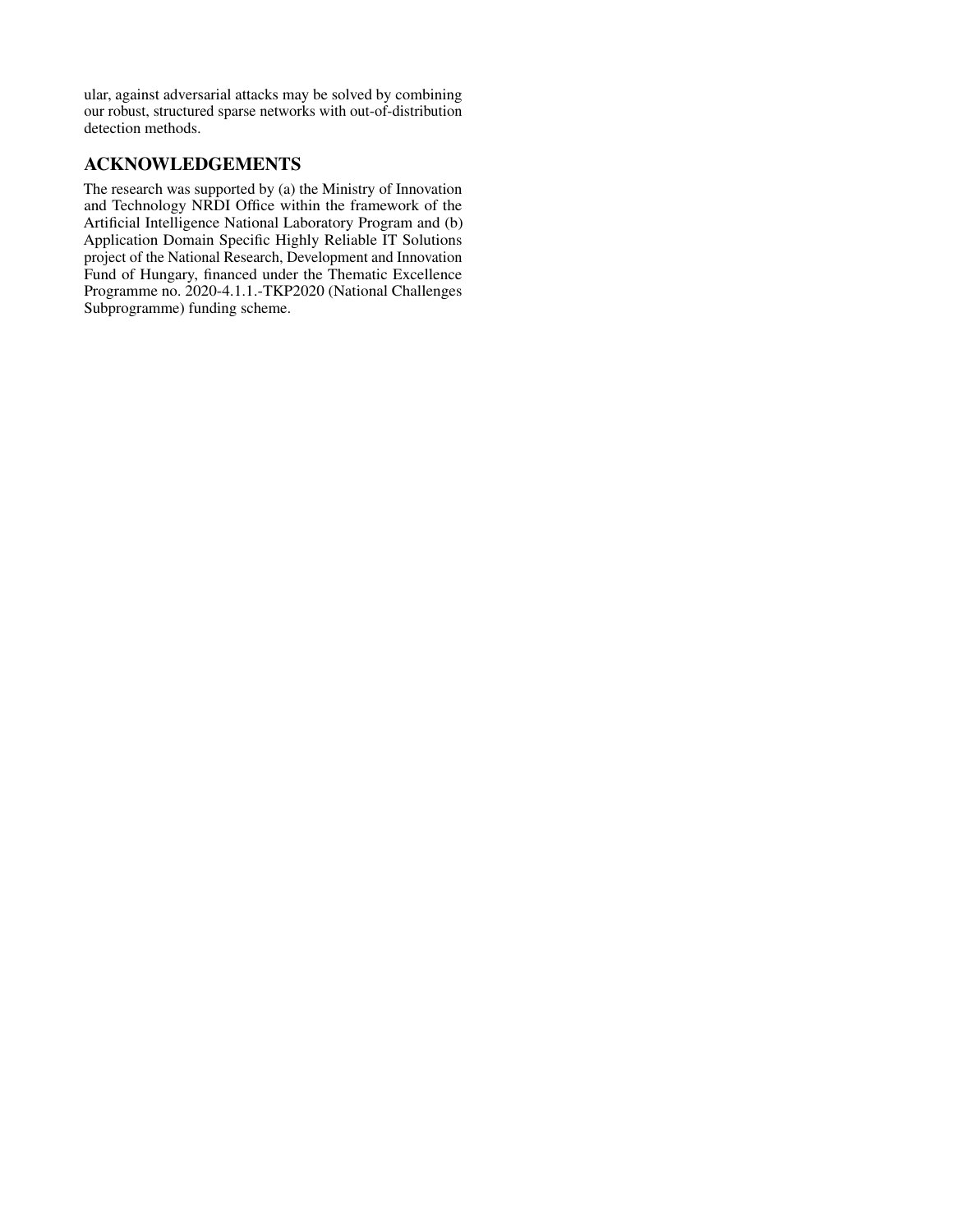# References

- <span id="page-7-24"></span>[Akhtar *et al.*, 2021] N Akhtar, A Mian, N Kardan, and M Shah. Advances in adversarial attacks and defenses in computer vision: A survey. *IEEE Access*, 9:155161– 155196, 2021.
- <span id="page-7-27"></span>[Arora *et al.*, 2015] S Arora, R Ge, T Ma, and A Moitra. Simple, efficient, and neural algorithms for sparse coding. In *Conf. on Learn. Theo.*, pages 113–149. PMLR, 2015.
- <span id="page-7-15"></span>[Bach *et al.*, 2011] F Bach, R Jenatton, J Mairal, and G Obozinski. Optimization with sparsity-inducing penalties. *arXiv:1108.0775*, 2011.
- <span id="page-7-23"></span>[Bai *et al.*, 2021] Y Bai, J Mei, A L Yuille, and C Xie. Are transformers more robust than CNNs? *Adv. in Neural Inf. Proc. Syst.*, 34, 2021.
- <span id="page-7-20"></span>[Bottou *et al.*, 2018] L Bottou, F E Curtis, and J Nocedal. Optimization methods for large-scale machine learning. *Siam Review*, 60(2):223–311, 2018.
- <span id="page-7-0"></span>[Cazenavette *et al.*, 2021] G Cazenavette, C Murdock, and S Lucey. Architectural adversarial robustness: The case for deep pursuit. In *IEEE/CVF Conf. on Comp. Vis. and Patt. Recogn.*, pages 7150–7158, 2021.
- <span id="page-7-9"></span>[Chen *et al.*, 2001] S S Chen, D L Donoho, and M A Saunders. Atomic decomposition by basis pursuit. *SIAM Review*, 43(1):129–159, 2001.
- <span id="page-7-19"></span>[Dhillon et al., 2008] I S Dhillon, Jr RW Heath, T Strohmer, and J A Tropp. Constructing packings in Grassmannian manifolds via alternating projection. *Exp. Math.*, 17(1):9– 35, 2008.
- <span id="page-7-10"></span>[Donoho and Elad, 2003] D L Donoho and M Elad. Optimally sparse representation in general (nonorthogonal) dictionaries via  $\ell_1$  minimization. *Proc. Natl. Acad. Sci.*, 100(5):2197–2202, 2003.
- <span id="page-7-7"></span>[Elad, 2010] Ml Elad. *Sparse & Redundant Representations and Their Applications in Signal and Image Processing*. Springer Science & Business Media, 2010.
- <span id="page-7-29"></span>[Fuchs, 2004] J-J Fuchs. On sparse representations in arbitrary redundant bases. *IEEE Trans. Inf. Theory*, 50(6):1341– 1344, 2004.
- <span id="page-7-1"></span>[Goodfellow *et al.*, 2014] I J Goodfellow, J Shlens, and C Szegedy. Explaining and harnessing adversarial examples. *arXiv:1412.6572*, 2014.
- <span id="page-7-4"></span>[Gregor and LeCun, 2010] K Gregor and Y LeCun. Learning fast approximations of sparse coding. In *27th Int. Conf. on Mach. Learn.*, pages 399–406, 2010.
- <span id="page-7-17"></span>[Katharopoulos *et al.*, 2020] A Katharopoulos, A Vyas, N Pappas, and F Fleuret. Transformers are RNNs: Fast autoregressive transformers with linear attention. In *Int. Conf. on Mach. Learn.*, pages 5156–5165. PMLR, 2020.
- <span id="page-7-18"></span>[Kurakin *et al.*, 2016] A Kurakin, I J Goodfellow, and S Bengio. Adversarial examples in the physical world. *arXiv:1607.02533*, 2016.
- <span id="page-7-2"></span>[Liu et al., 2016] Y Liu, X Chen, C Liu, and D Song. Delving into transferable adversarial examples and black-box attacks. *arXiv:1611.02770*, 2016.
- <span id="page-7-6"></span>[Lőrincz *et al.*, 2016] A Lőrincz, Z A Milacski, B Pintér, and A L Verő. Columnar machine: Fast estimation of structured sparse codes. *Biol. Insp. Cogn. Arch.*, 15:19–33, 2016.
- <span id="page-7-22"></span>[Murdock and Lucey, 2020] C Murdock and S Lucey. Dataless model selection with the deep frame potential. In *IEEE/CVF Conf. on Comp. Vis. and Patt. Recogn.*, pages 11257–11265, 2020.
- <span id="page-7-5"></span>[Murdock and Lucey, 2021] C Murdock and S Lucey. Reframing neural networks: Deep structure in overcomplete representations. *arXiv:2103.05804*, 2021.
- <span id="page-7-12"></span>[Papyan *et al.*, 2016] V Papyan, J Sulam, and M Elad. Working locally thinking globally-Part II: Stability and algorithms for convolutional sparse coding. *arXiv:1607.02009*, 2016.
- <span id="page-7-11"></span>[Papyan *et al.*, 2017a] V Papyan, Y Romano, and Ml Elad. Convolutional neural networks analyzed via convolutional sparse coding. *J. Mach. Learn. Res.*, 18(1):2887–2938, 2017.
- <span id="page-7-13"></span>[Papyan *et al.*, 2017b] V Papyan, J Sulam, and M Elad. Working locally thinking globally: Theoretical guarantees for convolutional sparse coding. *IEEE Trans. Signal Process.*, 65(21):5687–5701, 2017.
- <span id="page-7-16"></span>[Paszke *et al.*, 2019] A Paszke, S Gross, F Massa, A Lerer, J Bradbury, G Chanan, T Killeen, Z Lin, et al. PyTorch: An imperative style, high-performance deep learning library. *arXiv:1912.01703*, 2019.
- <span id="page-7-26"></span>[Poma *et al.*, 2020] X S Poma, E Riba, and A Sappa. Dense extreme inception network: Towards a robust CNN model for edge detection. In *IEEE/CVF Winter Conf. on Apps. of Comp. Vis.*, pages 1923–1932, 2020.
- <span id="page-7-3"></span>[Romano *et al.*, 2020] Yv Romano, A Aberdam, J Sulam, and Ml Elad. Adversarial noise attacks of deep learning architectures: Stability analysis via sparse-modeled signals. *J Math. Imag. and Vis.*, 62(3):313–327, 2020.
- <span id="page-7-25"></span>[Salehi *et al.*, 2021] M Salehi, H Mirzaei, D Hendrycks, Y Li, M H Rohban, and M Sabokrou. A unified survey on anomaly, novelty, open-set, and out-of-distribution detection: Solutions and future challenges. *arXiv:2110.14051*, 2021.
- <span id="page-7-21"></span>[Sulam *et al.*, 2020] J Sulam, R Muthukumar, and R Arora. Adversarial robustness of supervised sparse coding. In *Adv. in Neural Inf. Proc. Syst.*, volume 33, pages 2110–2121, 2020.
- <span id="page-7-8"></span>[Tibshirani, 1996] R Tibshirani. Regression Shrinkage and Selection via the LASSO. *J. R. Stat. Soc. Series B (Methodol.)*, 58(1):267–288, 1996.
- <span id="page-7-28"></span>[Tropp, 2006] J A Tropp. Just relax: Convex programming methods for identifying sparse signals in noise. *IEEE Trans. Inf. Theory*, 52(3):1030–1051, 2006.
- <span id="page-7-14"></span>[Yuan and Lin, 2006] M Yuan and Y Lin. Model selection and estimation in regression with grouped variables. *J. R. Stat. Soc. Series B (Methodol.)*, 68(1):49–67, 2006.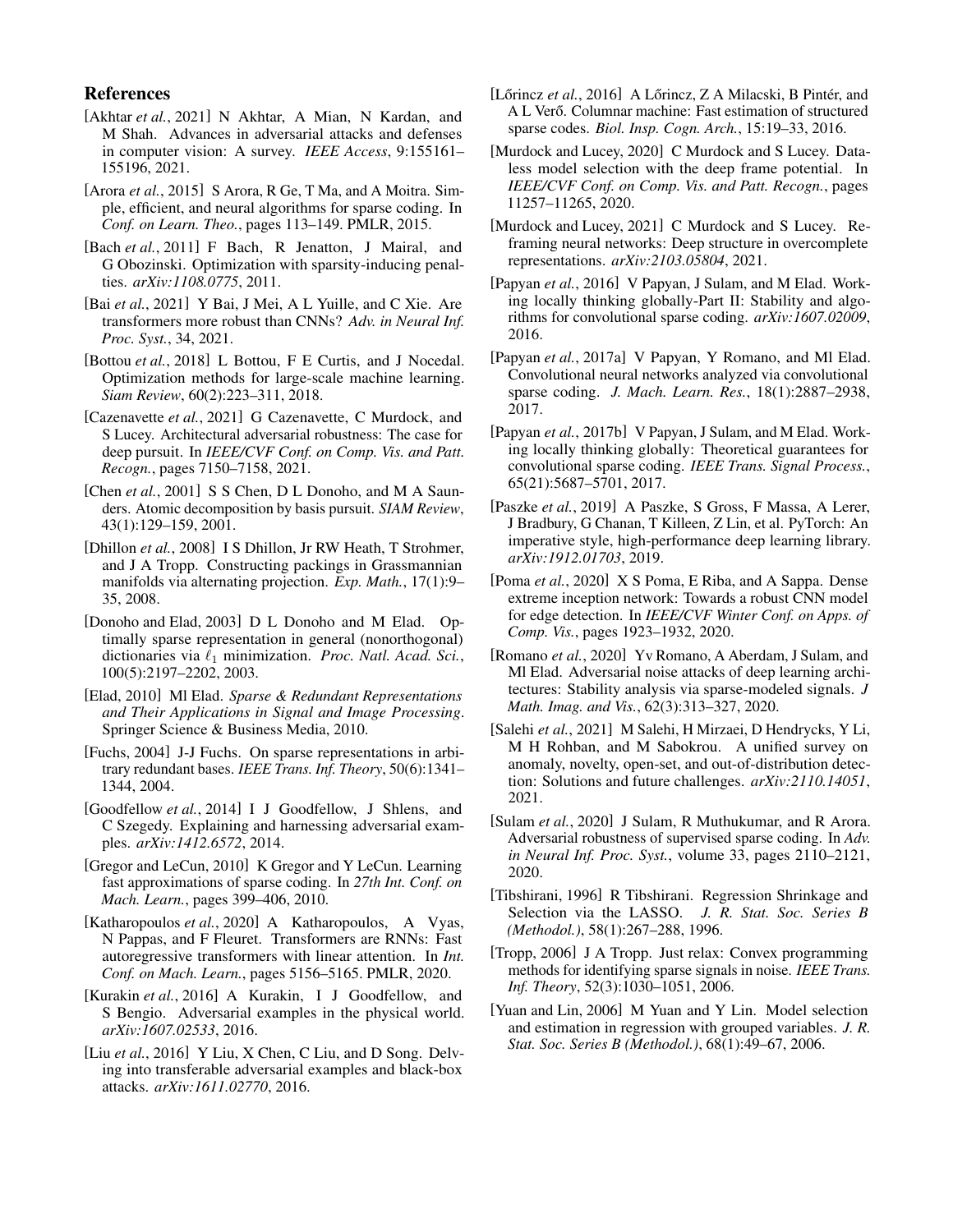# <span id="page-8-0"></span>A Proofs of our Theorems

Most of the results are proved along the lines of the original proofs, however we will need some extensions. To be more self-contained we present the proofs which differ from the original ones. First we define our objects in [A.1](#page-8-1)

In [A.2](#page-8-2) we begin with the result of J. A. Tropp [\[Tropp, 2006\]](#page-7-28) to describe when the solution of a [\(GBP\)](#page-2-0) problem restricted to a subspace is the same as on the whole space. This will require subgradients and the extended version of the exact recovery condition (ERC). This will help us to prove Theorem [10](#page-11-0) which is the main pillar of the whole theory.

Next in [A.3](#page-11-1) we follow the papers [Papyan *et al.*[, 2017b\]](#page-7-13), [\[Papyan](#page-7-12) *et al.*, 2016] to use the mutual coherence and the stripe norm to give guarantees that the assumptions of Theorem [10](#page-11-0) are fulfilled to prove Theorem [3](#page-2-1) and in [A.4](#page-14-0) it's multi layered extension Theorem [16.](#page-15-0)

Then in [A.5](#page-15-1) we show that the trick proposed by [\[Cazenavette](#page-7-0) *et al.*, 2021] to rewrite a multi layered (BP) into a single layer (BP)-like system, for which the (BP) math was not working, works in our case for the [\(GBP\)](#page-2-0). We show how this helps to alleviate the condition on the dictionary that it's atoms are unit normed in the  $\ell_2$  norm.

At the end in [A.6,](#page-16-0) similarly to [\[Romano](#page-7-3) *et al.*, 2020], we show how linear classifiers behave under these theorems.

#### <span id="page-8-1"></span>A.1 Notations

We will use the following notations and definitions. Let  $D \in$  $\mathbb{R}^{N \times M}$  be our *dictionary* and our goal is to solve the equation

$$
\boldsymbol{X} = \boldsymbol{D}\boldsymbol{\Gamma}
$$

where  $\mathbf{X} \in \mathbb{R}^N$  is the *signal* and  $\mathbf{\Gamma} \in \mathbb{R}^M$  is the *sparse vector* coding our signal. We will assume here that  $D$  is normalized, i.e. every column in the  $\ell_2$  norm has a length of 1. This condition can be weakened (see later) but we keep this condition for the sake simplicity. Let  $||Z||_p = \left[\sum_{i=1}^n z_i^p\right]^{1/p}, Z \in \mathbb{R}^n$  be the usual  $\ell_p$  norm and  $\|\boldsymbol{Z}\|_{\infty} = \max_{i \in \{1,...,n\}} |z_i|$  the usual  $\ell_{\infty}$  norm. We will also need the  $(p, q)$  *operator norm* of a matrix A which is defined by  $||A||_{p,q} \stackrel{def}{=} \max_{\bm{x}\neq 0} \frac{||A\bm{x}||_q}{||\bm{x}||_q}$  $\frac{A x_{\parallel q}}{\Vert x \Vert_p}$ . This yields  $\left\| \boldsymbol{A}\boldsymbol{x} \right\|_q \leq \left\| \boldsymbol{A} \right\|_{p,q} \left\| \boldsymbol{x} \right\|_p.$  Moreover  $\left\| \boldsymbol{A} \right\|_p \overset{def}{=} \left\| \boldsymbol{A} \right\|_{p,p}$ is the common shorthand we may use sometimes. We will consider the  $\ell_1$ ,  $\ell_{\lambda,1,2}$ ,  $\ell_{1,2}$  norms at the minimization problem of Eq. [\(GBP\)](#page-2-0).

We will also use the standard definition of the subgradient of a function  $l \in C(\mathbb{R}^n)$  which is  $\partial l\left(\overset{\cdot}{\bm{x}}\right)=\{g\in\mathbb{R}^{n}\mid l\left(\bm{y}\right)\geq l\left(\bm{x}\right)+\left\langle \bm{y}-\bm{x},g\right\rangle ,\ \forall\bm{y}\in\mathbb{R}^{n}\}\,.$ From convex analysis we know that  $\partial (f_1 + f_2)(x) =$  $\partial f_1(x) + \partial f_2(x)$  and if f is differentiable at x, then  $\partial f(\mathbf{x}) = \{\nabla f(\mathbf{x})\}.$ 

Let us consider the dictionary D and let  $\Lambda \subset \{1, \ldots, N\}$ be a subset of the domain (called *subdomain*). Let us take the corresponding columns (called *atoms*) of the dictionary and their matrix will be denoted by  $D_{\Lambda}$  and called *subdictionary*. If  $\bm{D}_\Lambda$  has full column rank, then  $\bm{D}_\Lambda^\dagger\stackrel{def}{=}(\bm{D}_\Lambda^*\bm{D}_\Lambda)^{-1}\bm{D}_\Lambda^*$  is the Moore-Penrose pseudo-inverse of  $\boldsymbol{D}_{\Lambda}$  and  $\boldsymbol{P}_{\Lambda} = \boldsymbol{D}_{\Lambda} \boldsymbol{D}_{\Lambda}^{\dagger}$ is the orthogonal projection matrix to the subspace spanned by the columns of  $D_{\Lambda}$ . If X is a signal then let us denote

 $X_{p,\Lambda} \stackrel{def}{=} P_{\Lambda} X$  its projection, which is the best  $\ell_2$  approximation of X with the subdictionary  $D_{\Lambda}$ . By the assumption that  $D_{\Lambda}$  has full column rank, we can explicit solve

$$
\mathbf{X}_{p,\Lambda}=\mathbf{D}_{\Lambda}\mathbf{C}_{\Lambda} \text{ with } \mathbf{C}_{\Lambda}=\mathbf{D}^{\dagger}_{\Lambda}\mathbf{X}_{p,\Lambda}.
$$

Let  $|\Lambda|$  denote the number of indices in  $\Lambda$ . Consider the subspace  $V_\Lambda\stackrel{def}{=}\{\bm{v}\in\mathbb{R}^N\mid \text{ supp } \bm{v}\subseteq \Lambda\}$  which can be identified with  $\mathbb{R}^{|\Lambda|}$  and a function  $l \in C(\mathbb{R}^N)$ . This function can be restricted to  $V_{\Lambda}$  and by the identification  $V_{\Lambda} = \mathbb{R}^{|\Lambda|}$ we can consider the restricted l as a function on  $\mathbb{R}^{|\Lambda|}$ . Let  $l_{\Lambda} \in C(\mathbb{R}^{|\Lambda|})$  denote the function we got after the restriction and identification which will be called *the induced function of* l *on* Λ.

If we solve Eq. [\(GBP\)](#page-2-0) over the subdomain  $\Lambda$  (i.e. on  $V_{\Lambda}$ ) and get a solution  $\widetilde{\Gamma}_{\Lambda} \in \mathbb{R}^N$  then by the identification  $V_{\Lambda} =$  $\mathbb{R}^{|\Lambda|}$  let  $\hat{\Gamma}_{\Lambda}$  be the vector corresponding to the solution  $\tilde{\Gamma}_{\Lambda}$ . The vector  $\hat{\Gamma}_{\Lambda} \in \mathbb{R}^{|\Lambda|}$  will be called *the compression of the solution*  $\Gamma_{\Lambda}$ .

<span id="page-8-4"></span>We will use a modified version of the fundamental lemmata found in Fuchs [\[Fuchs, 2004\]](#page-7-29) but first we need some notations. Let  $\mathcal{G}_i$ ,  $i \in \{1, \ldots, k\}$  be a partition of the index set  $\{1, \ldots, M\}$  and  $\gamma \in \mathbb{R}^k$  a weight vector. Let  $\Lambda$  be a subdomain and  $g_i \in \mathbb{R}^M$  be vectors with supports in  $\mathcal{G}_i \cap \Lambda$  for every  $i \in \{1, \ldots, k\}$ . We can take the compressions  $(g_i)_{\Lambda}$  of the  $g_i$ vectors which will be vectors in  $\mathbb{R}^{\Lambda}$ . Now if we consider the function  $\langle \gamma, l(\Gamma) \rangle = \sum_{i=1}^k \gamma_i l_{\alpha_i}(\Gamma_{\mathcal{G}_i})$  then we can restrict it to vectors with support in  $\Lambda$ . Thus the restricted functions  $(l_{\alpha_i})_\Lambda$  depend only on coordinates in  $\mathcal{G}_i \cap \Lambda$  (and this function can be simply considered as the  $l_{\alpha_i}$  norm on  $\mathbb{R}^{|\mathcal{G}_i \cap \Lambda|} \subset \mathbb{R}^{|\Lambda|}$ . Therefore it's subgradient  $\partial (l_{\alpha_i})$ <sub>Λ</sub> contains only vectors with support in  $\mathcal{G}_i \cap \Lambda$  i.e. the subgradients can be compressed into Λ. Now if we restrict our regularizer to the support  $Λ$ we have  $\partial \langle \gamma_\Lambda, l(\Gamma_\Lambda) \rangle = \sum_{i=1}^k \gamma_i \partial (l_{\alpha_i})_\Lambda (\Gamma g_i \cap \Lambda)$ . Thus every element in the subgradient  $g \in \partial \langle \gamma_\Lambda, l(\Gamma_\Lambda) \rangle$  can be expressed as  $g = \sum_i \gamma_i g_i$  for some  $g_i \in \partial \left( l_{\alpha_i} \right)_{\Lambda} (\Gamma_{\mathcal{G}_i \cap \Lambda}).$ Also the compressed vector is just the sum of the compressions  $(g)$ <sub>Λ</sub> =  $\sum_i \gamma_i (g_i)$ <sub>Λ</sub>. We want to introduce a notation for this vector. Let

$$
\partial l_{\Lambda}(\hat{\Gamma}_{\Lambda}) \stackrel{def}{=} (\partial (l_{\alpha_i})_{\Lambda} (\Gamma_{\mathcal{G}_1 \cap \Lambda}), \ldots, \partial (l_{\alpha_i})_{\Lambda} (\Gamma_{\mathcal{G}_k \cap \Lambda}))
$$

be the "vector of sets" and  $g \in \partial l_{\Lambda}(\hat{\Gamma}_{\Lambda})$  be a "vector of vectors" such that

$$
\boldsymbol{g} = \left(\boldsymbol{g}_1,\ldots,\boldsymbol{g}_k\right), \text{ for some } \boldsymbol{g}_i \in \partial \left(l_{\alpha_i}\right)_{\Lambda} \left(\boldsymbol{\Gamma}_{\boldsymbol{\mathcal{G}}_i \cap \Lambda}\right).
$$

Now let

$$
\left(\boldsymbol{g}\star\boldsymbol{\gamma}\right)\overset{def}{=}\sum_{i}\gamma_{i}\left(\boldsymbol{g}_{i}\right)_{\Lambda}
$$

which is a vector in  $\mathbb{R}^{|\Lambda|}$ .

# <span id="page-8-2"></span>A.2 (ERC) condition and it's stability consequences

<span id="page-8-3"></span>Lemma 4 (Fundamental lemmata). *Let* Λ *be a subdomain such that*  $D_{\Lambda}$  *has maximal column rank. Assume that*  $\Gamma_{\Lambda}$  *is the compression of the solution*  $\Gamma_{\Lambda}$  *which is a minimizer of*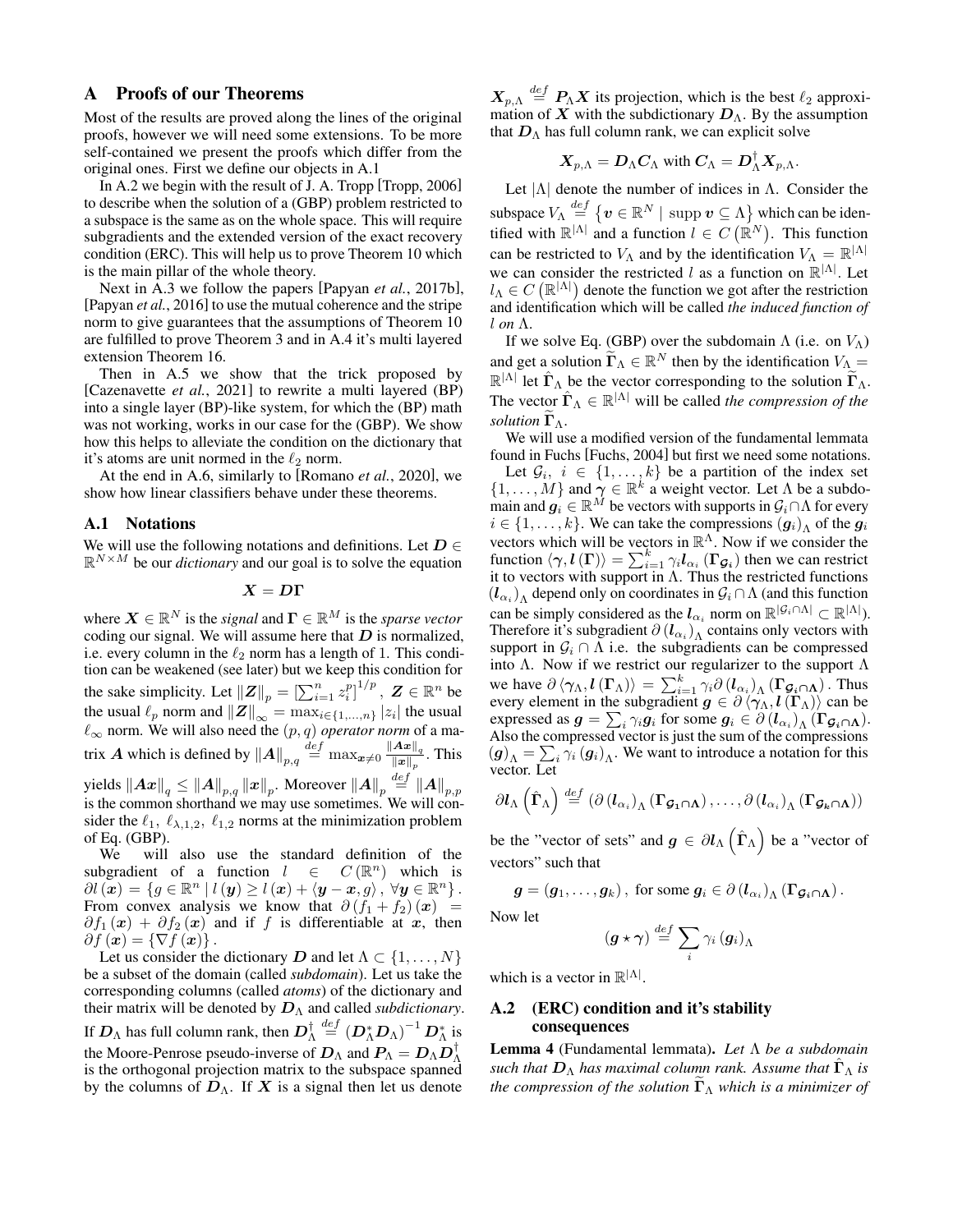*Eq.* [\(GBP\)](#page-2-0) *over all the vectors with support* Λ*. A necessary and sufficient condition on such a minimizer is that*

$$
C_{\Lambda}-\hat{\Gamma}_{\Lambda}=\left(D_{\Lambda}^{*}D_{\Lambda}\right)^{-1}(g\star\gamma), \text{ for some }g\in\partial l_{\Lambda}\left(\hat{\Gamma}_{\Lambda}\right).
$$

*where*  $l_{\Lambda}$  *is the compression of the vector valued function*  $l$  *to*  $Λ.$  *Moreover the minimizer*  $\hat{\mathbf{\Gamma}}_{Λ}$  *is unique.* 

*Proof.* If the support of  $\Gamma$  is in  $\Lambda$  then  $D\Gamma = D_{\Lambda}\Gamma_{\Lambda}$  and as  $X_{p,\Lambda}$  is the projection of X to the subspace spanned by the atoms of  $D_{\Lambda}$ , we have

$$
\begin{aligned} &\frac{1}{2}\left\|\boldsymbol{X}-\boldsymbol{D}\bar{\boldsymbol{\Gamma}}\right\|_{2}^{2}+\left\langle \boldsymbol{\gamma},\boldsymbol{l}\left(\boldsymbol{\Gamma}\right)\right\rangle = \\ &\frac{1}{2}\left\|\boldsymbol{X}-\boldsymbol{X}_{p,\Lambda}\right\|_{2}^{2}+\frac{1}{2}\left\|\boldsymbol{X}_{p,\Lambda}-\boldsymbol{D}_{\Lambda}\boldsymbol{\Gamma}_{\Lambda}\right\|_{2}^{2}+\left\langle \boldsymbol{\gamma},\boldsymbol{l}\left(\boldsymbol{\Gamma}_{\Lambda}\right)\right\rangle . \end{aligned}
$$

Here the first part is independent of  $\Gamma$  and the subgradient (derivative) of this function contains the 0 vector at the minimizer  $\Gamma_{\Lambda}$ . Thus

$$
-\boldsymbol{D}_{\Lambda}^T\left(\boldsymbol{X}_{p,\Lambda}-\boldsymbol{D}_{\Lambda}\boldsymbol{\Gamma}_{\Lambda}\right)+\left(\boldsymbol{g}\star\boldsymbol{\gamma}\right)=0
$$

for some  $g \in \partial l_{\Lambda}(\hat{\Gamma}_{\Lambda})$ . Using that  $X_{p,\Lambda} = D_{\Lambda} C_{\Lambda}$  with  $C_{\Lambda} = D_{\Lambda}^{\dagger} X_{p,\Lambda}$  and arranging the above equality we conclude the proof

We recall the subgradient of the different norms. For the  $\ell_1$ norm on  $\mathbb{R}^n$ 

$$
\partial ||\boldsymbol{x}||_1 = \left\{ \sum_{x_i \neq 0} \text{sgn}(x_i) \cdot \mathbf{e}_i + \sum_{x_j \neq 0} v_j \cdot \mathbf{e}_j \middle| v_j \in [-1, 1] \right\}.
$$

For the  $\ell_2$  norm on on  $\mathbb{R}^n$ 

$$
\partial \|x\|_2 = \begin{cases} \frac{x}{\|x\|_2} & \text{if } x \neq \underline{0} \\ v \text{ for any } \|v\|_2 \leq 1 & \text{if } x = \underline{0} \end{cases}.
$$

For the  $\ell_{1,2}$  group norm on  $\mathbb{R}^n$  with groups  $\mathcal{G}_j$ ,  $j \in \mathcal{G}_j$  $\{1,\ldots,k\}$ 

$$
\partial\left\|\bm{x}\right\|_{1,2}=\left\{\sum_{\bm{x}_{\mathcal{G}_j}\neq\underline{0}}\frac{\bm{x}_{\mathcal{G}_j}}{\left\|\bm{x}_{\mathcal{G}_j}\right\|_2}+\sum_{\bm{x}_{\mathcal{G}_j}=\underline{0}}\bm{v}_{\mathcal{G}_j}\right\}.
$$

where  $v_{\mathcal{G}_j}$  are arbitrary vectors with supp  $(v_{\mathcal{G}_j})$ ⊆  $\mathcal{G}_j$  and  $||\mathbf{v}_{\mathcal{G}_j}||_2 \leq 1$ 

For the  $\ell_{\lambda,1,2}$  norm on  $\mathbb{R}^n$  we have  $\partial ||x||_{\lambda,1,2} = \lambda \partial ||x||_1 +$  $(1 - \lambda) \partial ||x||_2.$ 

<span id="page-9-0"></span>**Remark 5.** For any  $x \in \mathbb{R}^n$  and for any of the norms  $\ell_1, \ \ell_2, \ \ell_{1,2}, \ \ell_{\beta,1,2}$  *if*  $\boldsymbol{v} \in \partial \left\|\boldsymbol{x}\right\|_*$  *is a vector in the subgradient of the norm at* x *then we have*

$$
\|\bm{v}\|_{\infty}\leq 1.
$$

*Moreover if* Λ *is a subdomain then for any of the above norms*  $\ell$  *the restricted norm*  $\ell_{\Lambda}$  *has the same property, i.e. if*  $v \in$  $\partial \|x\|_*$  where  $v, x \in \mathbb{R}^{|\tilde{\Lambda}|},$  then  $\|v\|_{\infty} \leq 1$ .

Moreover if  $g \in \partial l_{\Lambda}(\hat{\Gamma}_{\Lambda})$  as before (where  $\Lambda$  can be the whole index set), then as the supports of every  $g_i \in$  $\partial$   $(l_{\alpha_i})$ <sub>Λ</sub> ( $\Gamma$  $g_i \cap$ **Λ**) is disjoint (where  $g = (g_1, \ldots, g_k)$ ). Thus

$$
\begin{aligned} \left\| \left(\boldsymbol{g} \star \boldsymbol{\gamma} \right) \right\|_{\infty} &= \left\| \sum_{i} \gamma_{i} \left(\boldsymbol{g}_{i} \right)_{\Lambda} \right\|_{\infty} \\ &= & \gamma_{\max} \max_{i} \left\| \boldsymbol{g}_{i} \right\|_{\infty} \leq \gamma_{\max} \end{aligned}
$$

With this remark we can prove the analogue of *Corollary 5* in [\[Tropp, 2006\]](#page-7-28) for [\(GBP\)](#page-2-0). Recall from convex analysis that if  $\frac{1}{p} + \frac{1}{q} = 1$  and  $\frac{1}{p'} + \frac{1}{q'} = 1$  then

$$
||A^*||_{p,p'} = ||A||_{q,q'}
$$
 (4)

<span id="page-9-1"></span>**Corollary 6.** Let  $\Lambda$  be a subdomain and  $\hat{\Gamma}_{\Lambda}$  be the compres*sion of the minimizer of Eq.* [\(GBP\)](#page-2-0) *over the subdomain* Λ *(i.e. we solve Eq.* [\(GBP\)](#page-2-0) *over* Λ*). Then*

$$
\left\| \boldsymbol{C}_{\Lambda} - \hat{\boldsymbol{\Gamma}}_{\Lambda} \right\|_{\infty} \leq \gamma_{\max} \left\| \left( \boldsymbol{D}_{\Lambda}^* \boldsymbol{D}_{\Lambda} \right)^{-1} \right\|_{\infty,\infty} \\ \left\| \boldsymbol{D}_{\Lambda} \left( \boldsymbol{C}_{\Lambda} - \hat{\boldsymbol{\Gamma}}_{\Lambda} \right) \right\|_2 \leq \gamma_{\max} \left\| \boldsymbol{D}_{\Lambda}^{\dagger} \right\|_{2,1}
$$

*Proof.* Similarly to [\[Tropp, 2006\]](#page-7-28), by our modified lemmata [4](#page-8-3) as  $C_{\Lambda} - \hat{\Gamma}_{\Lambda} = (D_{\Lambda}^* D_{\Lambda})^{-1} (g \star \gamma)$ , for some  $g \in \partial l_{\Lambda} (\hat{\Gamma}_{\Lambda})$ we can take the  $\ell_{\infty}$  norm to get

$$
\left\| C_{\Lambda} - \hat{\Gamma}_{\Lambda} \right\|_{\infty} = \left\| \left( D_{\Lambda}^{*} D_{\Lambda} \right)^{-1} \left( g \star \gamma \right) \right\|_{\infty} \le
$$
  

$$
\left\| \left( D_{\Lambda}^{*} D_{\Lambda} \right)^{-1} \right\|_{\infty, \infty} \left\| \left( g \star \gamma \right) \right\|_{\infty} \leq \gamma_{\max} \left\| \left( D_{\Lambda}^{*} D_{\Lambda} \right)^{-1} \right\|_{\infty, \infty}
$$

where we used our notion after remark [5.](#page-9-0) As

$$
\boldsymbol{D}_{\Lambda}\left(\boldsymbol{C}_{\Lambda}-\hat{\boldsymbol{\Gamma}}_{\Lambda}\right)=\boldsymbol{D}_{\Lambda}\left(\boldsymbol{D}_{\Lambda}^{*}\boldsymbol{D}_{\Lambda}\right)^{-1}\left(\boldsymbol{g}\star\boldsymbol{\gamma}\right),
$$

for some  $g \in \partial l_{\Lambda}(\hat{\Gamma}_{\Lambda})$  and  $D_{\Lambda} (D_{\Lambda}^* D_{\Lambda})^{-1} (g \star \gamma) =$  $(D_\Lambda^\dagger)^*(g \star \gamma)$  we have

$$
\left\| D_{\Lambda} \left( C_{\Lambda} - \hat{\boldsymbol{\Gamma}}_{\Lambda} \right) \right\|_2 = \left\| \left( D_{\Lambda}^{\dagger} \right)^* \left( \boldsymbol{g} \star \boldsymbol{\gamma} \right) \right\|_2 \leq \\ \left\| \left( D_{\Lambda}^{\dagger} \right)^* \right\|_{\infty,2} \left\| \left( \boldsymbol{g} \star \boldsymbol{\gamma} \right) \right\|_{\infty} \leq \gamma_{\max} \left\| \left( D_{\Lambda}^{\dagger} \right)^* \right\|_{2,1}
$$

Where we used the notion after remark [5](#page-9-0) and identity Eq. [\(4\)](#page-8-4) for  $(\infty, 2)$  and  $(2, 1)$ . П

Following the lines of [\[Tropp, 2006\]](#page-7-28). Let  $\Lambda$  be a subdomain and if  $\omega \in \Lambda$  then let  $d_{\omega}$  denote the corresponding atom in the dictionary D. Assume that  $\tilde{\Gamma}_{\Lambda}$  is a minimizer of Eq. [\(GBP\)](#page-2-0) over all the vectors with support  $\Lambda$  and  $g$  is the vector of subgradient vectors defined in lemmata [4,](#page-8-3) moreover  $\Gamma_{\Lambda}$  is the compression of  $\Gamma_{\Lambda}$ . If  $\gamma$  is the weight vector of Eq. [\(GBP\)](#page-2-0), then we define the γ, λ-*weighted Strong Exact Recovery Coefficient*

$$
SERC_{\lambda}\left(\Lambda,\hat{\boldsymbol{\Gamma}}_{\Lambda},\boldsymbol{\gamma}\right)=\lambda\gamma_{\min}-\max_{\omega\notin\Lambda}\left\langle \boldsymbol{D}_{\Lambda}^{\dagger}\boldsymbol{d}_{\omega},\left(\boldsymbol{g}\star\boldsymbol{\gamma}\right)\right\rangle
$$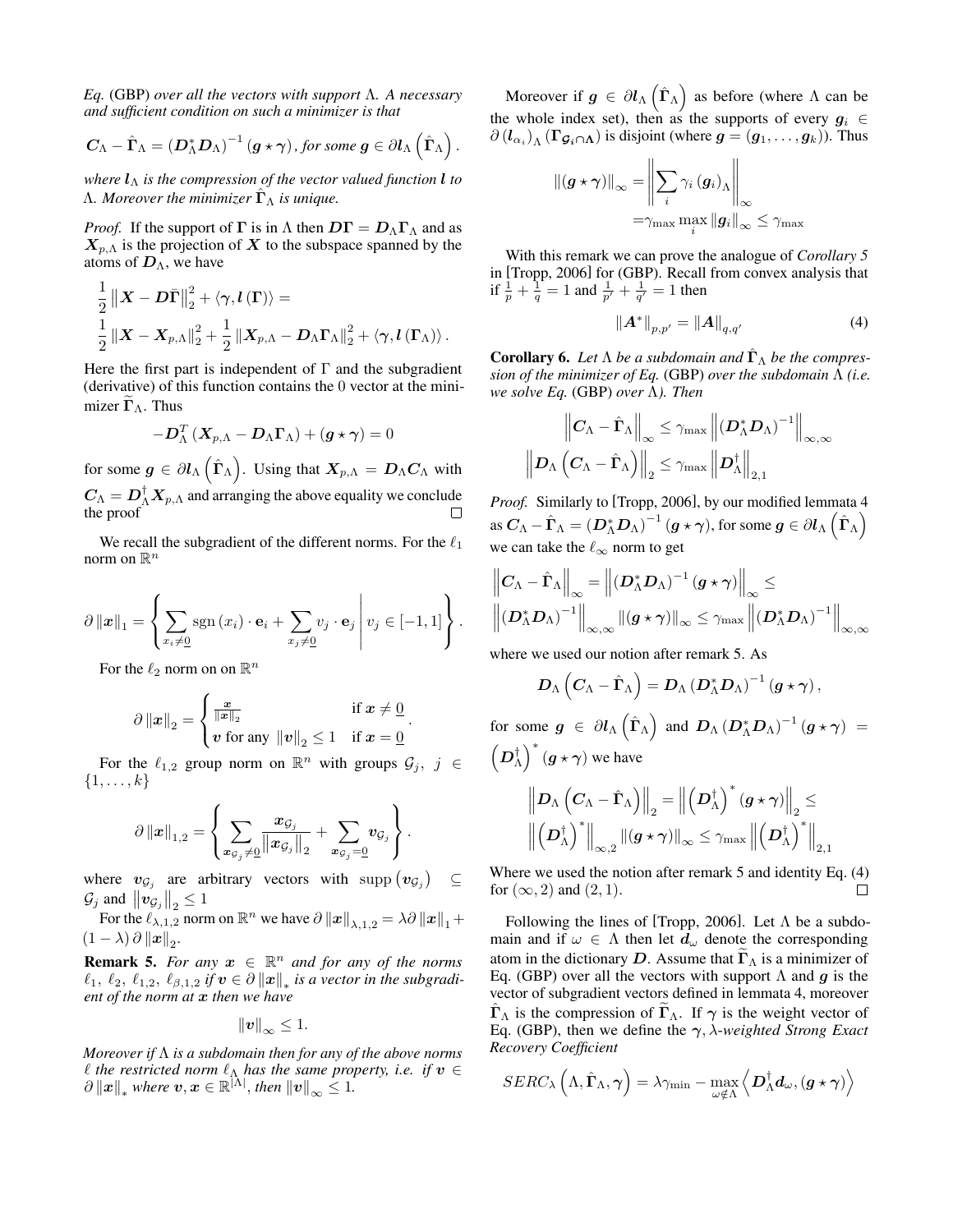and the more friendly *Exact Recovery Coefficient*

$$
ERC_{\lambda}(\Lambda) = \lambda - \max_{\omega \notin \Lambda} \left\| \mathbf{D}_{\Lambda}^{\dagger} \mathbf{d}_{\omega} \right\|_{1}
$$

where in case of  $\lambda = 1$  we will write sim- $\begin{array}{rcl} \text{ply} & \text{SERC}\left(\Lambda,\hat{\boldsymbol{\Gamma}}_{\Lambda},\boldsymbol{\gamma}\right) & \stackrel{def}{=} & \text{SERC}_1\left(\Lambda,\boldsymbol{\Gamma},\boldsymbol{\gamma}_{\Lambda}\right) \end{array}$ and  $ERC(\Lambda) \stackrel{def}{=} ERC_1(\Lambda)$ .

As 
$$
\left\| (\boldsymbol{g} \star \boldsymbol{\gamma}) \right\|_{\infty} \leq \gamma_{\max}
$$
, we have in  
the  $SERC_{\lambda} (\Lambda, \hat{\boldsymbol{\Gamma}}_{\Lambda}, \boldsymbol{\gamma})$  bound that  $\left| \left\langle \boldsymbol{D}_{\Lambda}^{\dagger} d_{\omega}, (\boldsymbol{g} \star \boldsymbol{\gamma}) \right\rangle \right| \leq$   
 $\left\| \boldsymbol{D}_{\Lambda}^{\dagger} d_{\omega} \right\|_{1} \left\| (\boldsymbol{g} \star \boldsymbol{\gamma}) \right\|_{\infty} \leq \gamma_{\max} \left\| \boldsymbol{D}_{\Lambda}^{\dagger} d_{\omega} \right\|_{1}$  which yields  
 $\gamma_{\max}ERC_{\lambda} \frac{\gamma_{\min}}{\gamma_{\max}} (\Lambda) \leq SERC_{\lambda} (\Lambda, \hat{\boldsymbol{\Gamma}}_{\Lambda}, \boldsymbol{\gamma}).$  (5)

For the next lemma we need a definition.

**Definition 7.** Let  $\mathcal{G}_i$ ,  $i \in \{1, \ldots, k\}$  be the group partition *in the problem* [\(GBP\)](#page-2-0) *than a subdomain* Λ *is group-full with respect to the*  $\ell_2$  *part of* **l** *(or shortly group-full), if* 

$$
\Lambda \cap \mathcal{G}_i = \mathcal{G}_i \text{ or } \emptyset \text{ if } \mathbf{l}_{\alpha_i} = \ell_2
$$

*Thus every group is fully contained in* Λ *or in its complement for which we choose the*  $\ell_2$  *norm.* 

Now we can prove the generalization of Lemma 6 in [\[Tropp,](#page-7-28) [2006\]](#page-7-28).

<span id="page-10-1"></span>Lemma 8 (Correlation Condition). *Assume that for the subdomain*  $\Lambda$  *the matrix*  $\mathbf{D}_{\Lambda}$  *has full column rank. Let*  $\hat{\mathbf{\Gamma}}_{\Lambda}$  *be the compression of a minimizer*  $\widetilde{\mathbf{\Gamma}}_{\Lambda}$  *of Eq.* [\(GBP\)](#page-2-0) *over the subdomain* Λ *and assume that* Λ *is group-full. If among the norms of l we used elastic norms, let*  $\{\beta_1, \ldots, \beta_r\}$  *be the set of the parameters used in the elastic norms and*  $\lambda \stackrel{def}{=} \min\left\{1, \beta_1, \ldots, \beta_r\right\}$ *. Now if* 

*or*

$$
\left\|\bm{D}^{*}\left(\bm{X}-\bm{X}_{p,\Lambda}\right)\right\|_{\infty}\leq\gamma_{\max}ERC_{\lambda}\frac{\gamma_{\min}}{\gamma_{\max}}\left(\Lambda\right)
$$

 $\left\Vert \boldsymbol{D}^{\ast}\left(\boldsymbol{X}-\boldsymbol{X}_{p,\Lambda}\right)\right\Vert _{\infty}\leq SERC_{\lambda}\left(\Lambda,\hat{\boldsymbol{\Gamma}}_{\Lambda},\boldsymbol{\gamma}\right)$ 

*then*  $\Gamma_{\Lambda}$  *is the unique minimizer for the global Eq.* [\(GBP\)](#page-2-0) *problem.*

*Proof.* The proof is a modification of the proof of Lemma 6 in [\[Tropp, 2006\]](#page-7-28).

From lemma [4](#page-8-3) we know that  $\Gamma_{\Lambda}$  is the unique minimizer of Eq. [\(GBP\)](#page-2-0) on the support  $\Lambda$ . Thus any variation of  $\tilde{\Gamma}_{\Lambda}$  on the support  $\Lambda$  increases Eq. [\(GBP\)](#page-2-0). We will develop a condition which guarantees that the value of the objective function Eq. [\(GBP\)](#page-2-0) increases when we change any other component of  $\Gamma_{\Lambda}$  which is not in Λ. Since Eq. [\(GBP\)](#page-2-0) is convex, these two

facts will imply that  $\Gamma_{\Lambda}$  is the global minimizer.<br>Let  $\mathbf{e}_{\omega} \in \mathbb{R}^{M}$  be a basis vector corresponding to the single element support  $\omega \notin \Lambda$ . We show that if  $\delta \neq 0$  then

$$
L\left(\widetilde{\mathbf{\Gamma}}_{\Lambda}+\delta\cdot\mathbf{e}_{\omega}\right)-L\left(\widetilde{\mathbf{\Gamma}}_{\Lambda}\right)>0.
$$

From lemma [4](#page-8-3) we know that  $\tilde{\Gamma}_{\Lambda}$  is the unique minimizer Eq. [\(GBP\)](#page-2-0) on the support Λ. The above two facts yield that  $\Gamma_{\Lambda}$  is a is a unique local optimum. The convexity of Eq. [\(GBP\)](#page-2-0) gives that it is also a global unique optimum.

By definitions  $\sim$ 

<span id="page-10-0"></span>
$$
L\left(\widetilde{\Gamma}_{\Lambda} + \delta \cdot \mathbf{e}_{\omega}\right) - L\left(\widetilde{\Gamma}_{\Lambda}\right) =
$$
\n
$$
\frac{1}{2}\left\{\left\|\mathbf{X} - \mathbf{D}\left(\widetilde{\Gamma}_{\Lambda} + \delta \cdot \mathbf{e}_{\omega}\right)\right\|_{2}^{2} - \left\|\mathbf{X} - \mathbf{D}\widetilde{\Gamma}_{\Lambda}\right\|_{2}^{2}\right\} +
$$
\n
$$
\left\langle \gamma, l\left(\widetilde{\Gamma}_{\Lambda} + \delta \cdot \mathbf{e}_{\omega}\right) - l\left(\widetilde{\Gamma}_{\Lambda}\right)\right\rangle =
$$
\n
$$
\frac{1}{2}\left\{\left\|\mathbf{X} - \mathbf{D}\widetilde{\Gamma}_{\Lambda} - \delta \cdot d_{\omega}\right\|_{2}^{2} - \left\|\mathbf{X} - \mathbf{D}\widetilde{\Gamma}_{\Lambda}\right\|_{2}^{2}\right\} +
$$
\n
$$
\left\langle \gamma, l\left(\widetilde{\Gamma}_{\Lambda} + \delta \cdot \mathbf{e}_{\omega}\right) - l\left(\widetilde{\Gamma}_{\Lambda}\right)\right\rangle =
$$
\n
$$
\frac{1}{2}\left\{-2\left\langle \mathbf{X} - \mathbf{D}\widetilde{\Gamma}_{\Lambda}, \delta \cdot d_{\omega}\right\rangle + \delta^{2} \left\|d_{\omega}\right\|_{2}^{2}\right\} +
$$
\n
$$
\left\langle \gamma, l\left(\widetilde{\Gamma}_{\Lambda} + \delta \cdot \mathbf{e}_{\omega}\right) - l\left(\widetilde{\Gamma}_{\Lambda}\right)\right\rangle =
$$
\n
$$
-\left\langle \mathbf{X} - \mathbf{X}_{p,\Lambda} + \mathbf{X}_{p,\Lambda} - \mathbf{D}\widetilde{\Gamma}_{\Lambda}, \delta \cdot d_{\omega}\right\rangle + \frac{1}{2}\delta^{2} \left\|d_{\omega}\right\|_{2}^{2} +
$$
\n
$$
\left\langle \gamma, l\left(\widetilde{\Gamma}_{\Lambda} + \delta \cdot \mathbf{e}_{\omega}\right) - l\left(\widetilde{\Gamma}_{\Lambda}\right)\right\rangle =
$$

where  $d_{\omega} = De_{\omega}$  is the atom of D corresponding to the index ω. Now using that  $X_{p,\Lambda} = D_{\Lambda} C_{\Lambda}$  and  $D\Gamma_{\Lambda} = D_{\Lambda} \hat{\Gamma}_{\Lambda}$  we have that

$$
\begin{split} &L\left(\widetilde{\boldsymbol{\Gamma}}_{\Lambda}+\delta\cdot\mathbf{e}_{\omega}\right)-L\left(\widetilde{\boldsymbol{\Gamma}}_{\Lambda}\right)=\frac{1}{2}\delta^{2}\left\|\boldsymbol{d}_{\omega}\right\|_{2}^{2}-\\ &\delta\left\{\left\langle \boldsymbol{X}-\boldsymbol{X}_{p,\Lambda},\boldsymbol{d}_{\omega}\right\rangle+\left\langle \boldsymbol{D}_{\Lambda}\boldsymbol{C}_{\Lambda}-\boldsymbol{D}\widetilde{\boldsymbol{\Gamma}}_{\Lambda},\boldsymbol{d}_{\omega}\right\rangle\right\}\\ &+\left\langle \gamma,l\left(\widetilde{\boldsymbol{\Gamma}}_{\Lambda}+\delta\cdot\mathbf{e}_{\omega}\right)-l\left(\widetilde{\boldsymbol{\Gamma}}_{\Lambda}\right)\right\rangle=\\ &\frac{1}{2}\delta^{2}-\delta\left\{\left\langle \boldsymbol{X}-\boldsymbol{X}_{p,\Lambda},\boldsymbol{d}_{\omega}\right\rangle+\left\langle \boldsymbol{D}_{\Lambda}\left(\boldsymbol{C}_{\Lambda}-\hat{\boldsymbol{\Gamma}}_{\Lambda}\right),\boldsymbol{d}_{\omega}\right\rangle\right\}+\\ &\left\langle \gamma,l\left(\widetilde{\boldsymbol{\Gamma}}_{\Lambda}+\delta\cdot\mathbf{e}_{\omega}\right)-l\left(\widetilde{\boldsymbol{\Gamma}}_{\Lambda}\right)\right\rangle \end{split}
$$

where we used that  $\text{supp}(\tilde{\Gamma}_{\Lambda}) \subseteq \Lambda$  and that  $D$  is  $\ell_2$  normalized. Let's estimate the part  $\bm{l} \left( \widetilde{\bm{\Gamma}}_\Lambda + \delta \cdot \mathbf{e}_\omega \right) - \bm{l} \left( \widetilde{\bm{\Gamma}}_\Lambda \right)$ .

If for a group  $\mathcal{G}_i$  the norm  $l_{\alpha_i}$  is the  $\ell_1$  norm, then  $\bm{l}_1\left(\widetilde{\bm{\Gamma}}_{\Lambda\cap\mathcal{G}_i} + \delta\cdot\mathbf{e}_{\omega\cap\mathcal{G}_i}\right) - \bm{l}_1\left(\widetilde{\bm{\Gamma}}_{\Lambda\cap\mathcal{G}_i}\right)$  equals 0 if  $\omega \notin \mathcal{G}_i$ or  $|\delta|$  if  $\omega \in \mathcal{G}_i$  since  $\omega \notin \Lambda$ . As  $\Lambda$  is group-full we get the same if  $l_{\alpha_i}$  is the  $\ell_2$  norm since the case  $\omega \notin \mathcal{G}_i$  is trivial and  $\omega \in \mathcal{G}_i$  with  $\omega \notin \Lambda$  yields  $\Lambda \cap \mathcal{G}_i = \emptyset$ .

Now if  $l_{\alpha_i}$  is the  $\ell_{\beta_j,1,2}$  norm then if  $\omega \notin \mathcal{G}_i$  then  $\bm{l}_{\beta_j,1,2}\left(\widetilde{\bm{\Gamma}}_{\Lambda\cap\mathcal{G}_i} + \delta\cdot \mathbf{e}_{\omega\cap\mathcal{G}_i}\right) - \bm{l}_{\beta_j,1,2}\left(\widetilde{\bm{\Gamma}}_{\Lambda\cap\mathcal{G}_i}\right) = 0. \hspace{0.2cm} \text{But if}$  $\omega \in \mathcal{G}_i$ , then  $l_{\beta_j,1,2}\left(\widetilde{\boldsymbol{\Gamma}}_{\Lambda \cap \mathcal{G}_i} + \delta \cdot \boldsymbol{e}_{\omega \cap \mathcal{G}_i}\right) - l_{\beta_j,1,2}\left(\widetilde{\boldsymbol{\Gamma}}_{\Lambda \cap \mathcal{G}_i}\right)$ equal to  $\beta_j \|\delta \cdot \mathbf{e}_{\omega}\|_1$  +  $(1-\beta_j) \left( \left\| \widetilde{\boldsymbol{\Gamma}}_{\Lambda \cap \mathcal{G}_i} + \delta \cdot \mathbf{e}_{\omega} \right\|_2 - \left\| \widetilde{\boldsymbol{\Gamma}}_{\Lambda \cap \mathcal{G}_i} \right\|_2 \right)$  $\Big) \geq \beta_j \, \|\delta \cdot \mathbf{e}_{\omega}\|_1.$ Thus we have altogether that  $l\left(\widetilde{\Gamma}_\Lambda+\delta\cdot \mathbf{e}_\omega\right)-l\left(\widetilde{\Gamma}_\Lambda\right)$  is

a vector containing 0s and a single positive element which is at least  $\lambda |\delta|$ , where  $\lambda \stackrel{def}{=} \min \{1, \beta_1, \ldots, \beta_r\}$ . Thus

$$
\left\langle \gamma, \boldsymbol{l} \left( \widetilde{\boldsymbol{\Gamma}}_{\Lambda} + \delta \cdot \mathbf{e}_{\omega} \right) - \boldsymbol{l} \left( \widetilde{\boldsymbol{\Gamma}}_{\Lambda} \right) \right\rangle \geq \gamma_{\min} \lambda \left| \delta \right|,
$$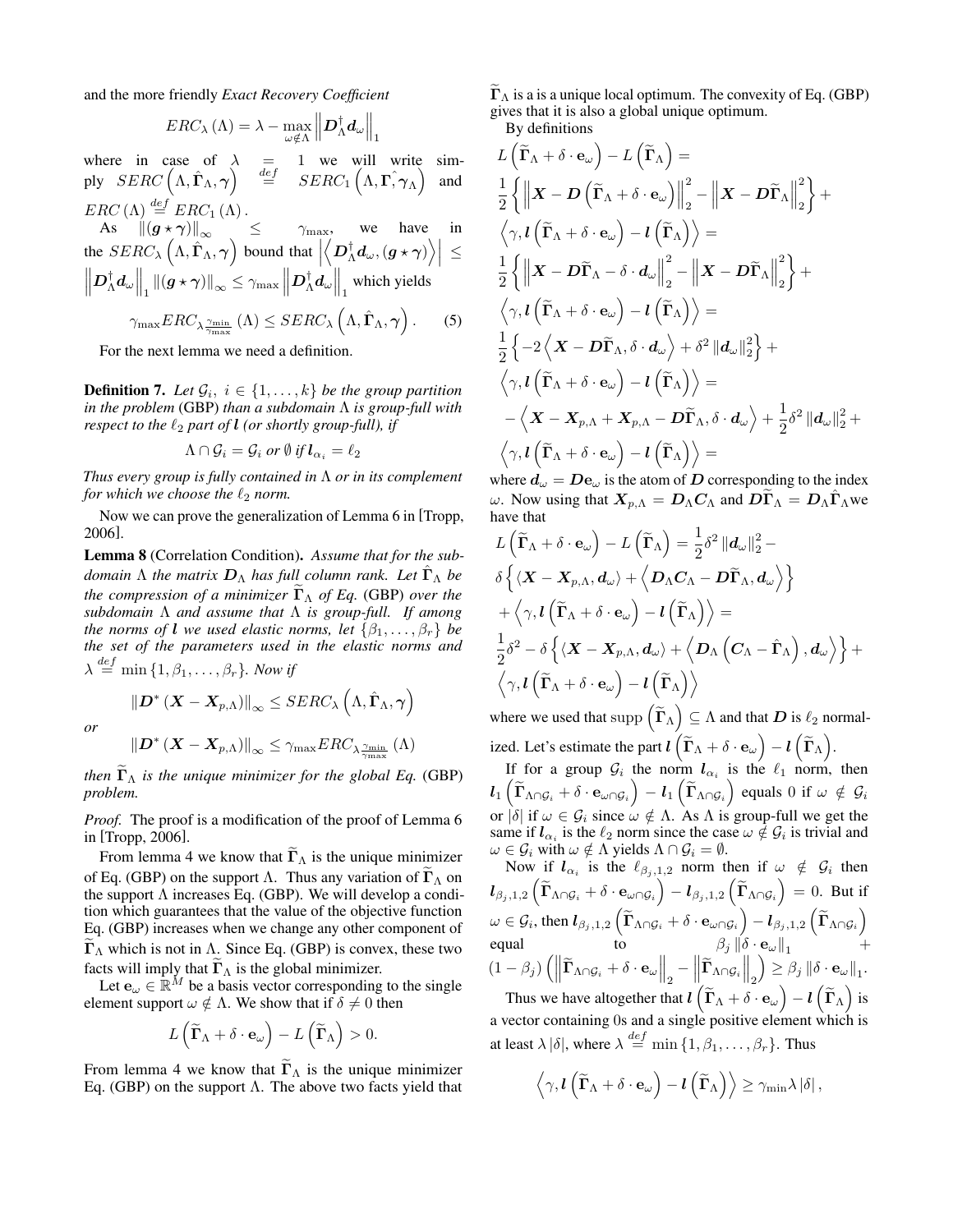For the part  $\left\langle D_\Lambda\left(C_\Lambda-\hat\Gamma_\Lambda\right),d_\omega\right\rangle$  we use lemma [4](#page-8-3) to replace  $C_{\Lambda} - \hat{\Gamma}_{\Lambda} = (D_{\Lambda}^* D_{\Lambda})^{-1} (g \star \gamma)$ , for some  $g \in$  $\partial \bm{l}_\Lambda\left(\hat{\bm{\Gamma}}_\Lambda\right)$  thus

$$
\left\langle D_\Lambda\left(C_\Lambda-\hat\Gamma_\Lambda\right),d_\omega\right\rangle=\left\langle D_\Lambda\left(D_\Lambda^*D_\Lambda\right)^{-1}(g\star\gamma)\,,d_\omega\right\rangle=\\\\left\langle \left(D_\Lambda^\dagger\right)^*(g\star\gamma),d_\omega\right\rangle=\left\langle (g\star\gamma),D_\Lambda^\dagger d_\omega\right\rangle
$$

The above yield that

$$
\begin{aligned} &L\left(\hat{\boldsymbol{\Gamma}}_{\Lambda}+\delta\cdot\mathbf{e}\right)-L\left(\hat{\boldsymbol{\Gamma}}_{\Lambda}\right)\geq\gamma_{\min}\lambda\left|\delta\right|+\frac{1}{2}\delta^{2}-\\ &\delta\left\{\left\langle\left(\boldsymbol{g}\star\boldsymbol{\gamma}\right),\boldsymbol{D}_{\Lambda}^{\dagger}\boldsymbol{d}_{\omega}\right\rangle+\left\langle\boldsymbol{X}-\boldsymbol{X}_{p,\Lambda},\boldsymbol{d}_{\omega}\right\rangle\right\}\geq\\ &\gamma_{\min}\lambda\left|\delta\right|+\frac{1}{2}\delta^{2}-\left|\delta\right|\left\{\left|\left\langle\left(\boldsymbol{g}\star\boldsymbol{\gamma}\right),\boldsymbol{D}_{\Lambda}^{\dagger}\boldsymbol{d}_{\omega}\right\rangle\right|+\left|\left\langle\boldsymbol{X}-\boldsymbol{X}_{p,\Lambda},\boldsymbol{d}_{\Omega}\right\rangle\right|\right\}\end{aligned}
$$

Dropping the second order term  $\frac{1}{2}\delta^2 > 0$  to further reduce the right hand side we get

$$
\begin{aligned} &L\left(\widetilde{\boldsymbol{\Gamma}}_{\Lambda}+\delta\cdot\mathbf{e}\right)-L\left(\widetilde{\boldsymbol{\Gamma}}_{\Lambda}\right)>\ &\left|\delta\right|\left\{\gamma_{\min}\lambda-\left|\left\langle \left(\boldsymbol{g}\star\boldsymbol{\gamma}\right),\boldsymbol{D}_{\Lambda}^{\dagger}\boldsymbol{d}_{\omega}\right\rangle \right|-\left|\left\langle \boldsymbol{X}-\boldsymbol{X}_{p,\Lambda},\boldsymbol{d}_{\omega}\right\rangle \right|\right\}.\end{aligned}
$$

Thus it is enough to prove that the right hand side is nonnegative which is equivalent to

$$
|\langle \boldsymbol{X} - \boldsymbol{X}_{p,\Lambda}, \boldsymbol{d}_{\omega} \rangle| \leq \left\{ \gamma_{\min} \lambda - \left| \left\langle \left( \boldsymbol{g} \star \boldsymbol{\gamma} \right) , \boldsymbol{D}_{\Lambda}^{\dagger} \boldsymbol{d}_{\omega} \right\rangle \right| \right\} \tag{6}
$$

for every  $\omega \notin \Lambda$ . Thus if we can prove

<span id="page-11-2"></span>
$$
\max_{\omega \notin \Lambda} \left| \left\langle \boldsymbol{X} - \boldsymbol{X}_{p,\Lambda}, \boldsymbol{d}_{\omega} \right\rangle \right| \leq \\ \gamma_{\min} \lambda - \max_{\omega \notin \Lambda} \left| \left\langle \left( \boldsymbol{g} \star \boldsymbol{\gamma} \right) , \boldsymbol{D}^\dagger_\Lambda \boldsymbol{d}_{\omega} \right\rangle \right|
$$

then Eq. [\(6\)](#page-11-2) holds, thus  $L\left(\widetilde{\boldsymbol{\Gamma}}_{\Lambda}+\delta\cdot\boldsymbol{e}_{\omega}\right)-L\left(\widetilde{\boldsymbol{\Gamma}}_{\Lambda}\right)>0.$  As  $\mathbf{X}-\mathbf{X}_{p,\Lambda} \perp \mathbf{d}_{\theta}$ ,  $\forall \theta \in \Lambda$  we can take the max on the left hand side also for these terms to get  $\max_{\omega \notin \Lambda} |\langle \mathbf{X} - \mathbf{X}_{p,\Lambda}, \mathbf{d}_{\omega} \rangle|$  =  $\max_{\omega} | \langle \boldsymbol{X} - \boldsymbol{X}_{p,\Lambda}, \boldsymbol{d}_{\omega} \rangle | \hspace{0.1cm} = \hspace{0.1cm} \| \boldsymbol{D}^* \left( \boldsymbol{X} - \boldsymbol{X}_{p,\Lambda} \right) \|_{\infty}^{\prime} \hspace{0.1cm} . \hspace{0.1cm} \text{There-}$ fore

$$
\begin{aligned} \left\| D^* \left( \boldsymbol{X} - \boldsymbol{X}_{p,\Lambda} \right) \right\|_\infty &\leq \gamma_{\min} \lambda - \max_{\omega \notin \Lambda} \left| \left\langle \left( \boldsymbol{g} \star \boldsymbol{\gamma} \right) , \boldsymbol{D}^\dagger_\Lambda \boldsymbol{d}_\omega \right\rangle \right| = \\ SERC_\lambda \left( \Lambda, \hat{\boldsymbol{\Gamma}}_\Lambda, \boldsymbol{\gamma} \right) \end{aligned}
$$

is a sufficient condition for every perturbation away  $\Gamma_{\Lambda}$  to increase the objective function Eq. [\(GBP\)](#page-2-0) . Since Eq. [\(GBP\)](#page-2-0) is convex, it follows that  $\Gamma_{\Lambda}$  is the global minimizer of Eq. [\(GBP\)](#page-2-0). Using the inequality Eq.  $(5)$  we conclude the proof. П

**Corollary 9.** Assume that for the subdomain  $\Lambda$  the matrix  $D_{\Lambda}$ *has full column rank and for the signal* X

$$
\left\|\boldsymbol{X}-\boldsymbol{X}_{p,\Lambda}\right\|_2 \leq \gamma_{\max} ERC_{\lambda \frac{\gamma_{\min}}{\gamma_{\max}}}\left(\Lambda\right)
$$

*where*  $\lambda$  *is as in the previous lemma for the* [\(GBP\)](#page-2-0) *problem, moreover, assume that* Λ *is group-full. If* Γˆ *is a minimizer of* the global program Eq. [\(GBP\)](#page-2-0) then  $\mathrm{supp}\left(\hat{\mathbf{\Gamma}}\right)\subseteq \Lambda$  and  $\hat{\mathbf{\Gamma}}$  is *the unique minimizer.*

*Proof.*

 $\text{As } \left\| D^* \left( X - X_{p,\Lambda} \right) \right\|_\infty = \left\| \max_\omega \left| \left\langle d_\omega, X - X_{p,\Lambda} \right\rangle \right| \right\| \leq 1$  $\max_{\omega} ||d_{\omega}||_2 ||X - X_{p,\Lambda}||_2$  and D is an  $\ell_2$  normalized dictionary we have  $||D^* (X - \hat{X}_{p,\Lambda})||_{\infty} \le ||X - X_{p,\Lambda}||_2$ . Thus the condition of lemma [8](#page-10-1) is fulfilled, yielding that the mini-mizer of Eq. [\(GBP\)](#page-2-0) over  $\Lambda$  is the global unique minimizer.  $\Box$ 

The above results grouped together give the extension of Theorem 8 in [\[Tropp, 2006\]](#page-7-28).

<span id="page-11-0"></span>**Theorem 10.** Let  $\Gamma_{GBP}$  be a solution of Eq. [\(GBP\)](#page-2-0) and as*sume that for the group-full*  $\Lambda$  *the columns of*  $D_{\Lambda}$  *are lin*early independent, moreover that  $ERC_{\lambda \frac{\gamma_{\min}}{\gamma_{\max}}}(\Lambda) > 0$  where

 $\Big| + |\langle \pmb{X} - \pmb{X}_{p,\Lambda}, \pmb{d}_\omega \rangle \text{ parameters used in the elastic norms).}$ <br>*i*f for the signal **X** we have  $\lambda \stackrel{def}{=} \min\left\{1,\beta_1,\ldots,\beta_r\right\}$  as before (i.e. if among the norms *of* **l** we used elastic norms, let  $\{\beta_1, \ldots, \beta_r\}$  be the set of the

*If for the signal* X *we have*

$$
\left\| \boldsymbol{D}^* \left(\boldsymbol{X} - \boldsymbol{X}_{p,\Lambda} \right) \right\|_{\infty} \leq \gamma_{\max} ERC_{\lambda \frac{\gamma_{\min}}{\gamma_{\max}}} \left( \Lambda \right)
$$

*then*

$$
I) \text{ supp } \Gamma_{GBP} \subset \Lambda,
$$

2) If 
$$
X_{p,\Lambda} = D_{\Lambda}C_{\Lambda}
$$
 where  $C_{\Lambda} = D_{\Lambda}^{\dagger}X_{p,\Lambda}$  then  
\n
$$
\|\Gamma_{GBP} - C_{\Lambda}\|_{\infty} \leq \gamma_{\max} \left\| (D_{\Lambda}^* D_{\Lambda})^{-1} \right\|_{\infty},
$$
\n3) 
$$
\left\{ i \mid |(C_{\Lambda})_i| > \gamma_{\max} \left\| (D_{\Lambda}^* D_{\Lambda})^{-1} \right\|_{\infty} \right\} \subseteq
$$
\n
$$
\sup \Gamma_{GBP},
$$

*4) Moreover the minimizer*  $\Gamma_{GBP}$  *is unique.* 

*Proof.* By our assumption lemma [8](#page-10-1) yields that the unique global minimizer of Eq. [\(GBP\)](#page-2-0) is the same as the minimizer of Eq. [\(GBP\)](#page-2-0) over the vectors with support  $\Lambda$  yielding 1) and 4). We can use corollary [6](#page-9-1) to get 2) which follows 3).  $\Box$ 

### <span id="page-11-1"></span>A.3 Mutual coherence, stripe norm to estimate (ERC)

Now we proceed with some of the results of Papyan et all [\[Papyan](#page-7-12) *et al.*, 2016] and try to extend these for the [\(GBP\)](#page-2-0) problem. For this we will use that usually  $D$  has a special form which can enhance the constants used in the theorems. If  $D$  is a matrix corresponding to a convolutional neural network with classical kernels such as in [Papyan *et al.*[, 2017b\]](#page-7-13), then a column  $d_i$  of D is orthogonal to most of the columns in D. Let us define some useful constants and the stripe norm.

<span id="page-11-3"></span>**Definition 11.** Let  $k_{\boldsymbol{d}_i}$  denote the maximal number of columns in  $D$  which are not orthogonal to the column  $d_i$  and  $k_D\stackrel{def}{=}$ max<sub>i</sub>  $k_i$  which we call the maximal stripe of **D**. Let  $k_Λ$  denote *the number of indexes in*  $\Lambda$ *. Moreover, if*  $1_{\Lambda} \in \mathbb{R}^{\overline{M}}$  *is the vector which has* 1s *at the indices in* Λ *and* 0s *otherwise, then* let  $k_{\Lambda,\boldsymbol{D}}\stackrel{def}{=}\left\Vert 1_{\Lambda}\right\Vert _{0,st}$  which measures the maximal theoretical *number of columns in* D<sup>Λ</sup> *which are possibly not orthogonal to*  $d_i$  *for any*  $i$ .

In the papers [Papyan *et al.*[, 2017b\]](#page-7-13), [\[Papyan](#page-7-12) *et al.*, 2016] the norm  $\|\Gamma\|_{0,\infty}$  is used. By the assumption on D these papers made (see at Definition 1 in [Papyan *et al.*[, 2017b\]](#page-7-13)) we have  $\|\Gamma\|_{0,st}\leq \|\Gamma\|_{0,\infty}$ . The difference comes from the fact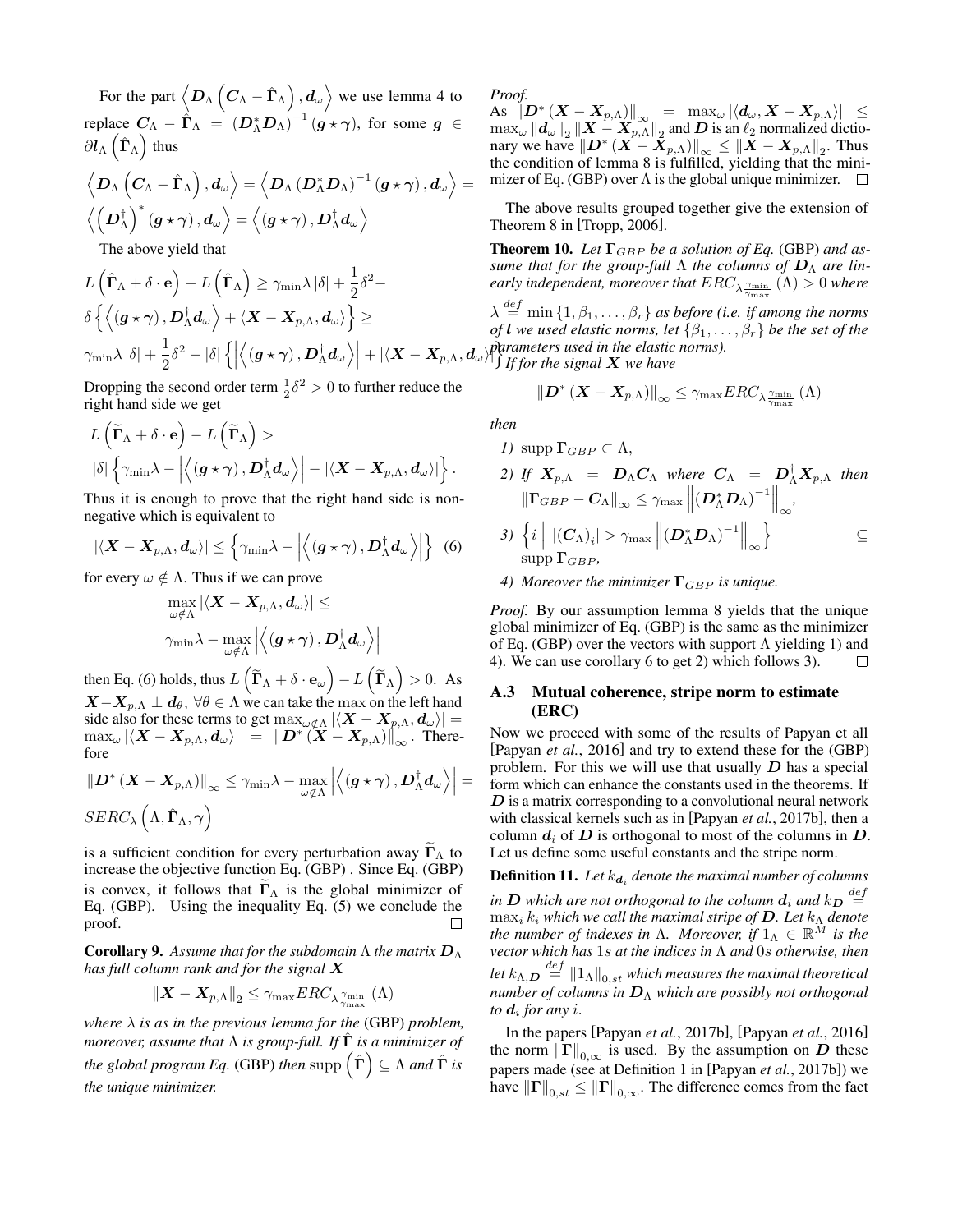that in the  $(2n - 1)$  m long stripe in D there can be orthogonal atoms and every atom outside of the stripe is orthogonal to  $d_i$ , where the stripe corresponds to  $d_i$  which has at most an n-length non-zero part. Also the little bit ambiguous name *stripe* is used here for these historical reasons.

Note that  $\|\Gamma_{\Lambda_i(D)}\|_0 = |\text{supp }\Gamma \cap \Lambda_i(D)|$  where the right hand side is the number of elements in the intersection thus  $|\text{supp }\Gamma \cap \Lambda_i(D)| \leq ||\Gamma||_{0,st}$  for every index i.

Note that D was normed, i.e. the columns are  $\ell_2$  unit vectors. In applications the goal is to use a dictionary  $D$  with low mutual coherence i.e.  $\mu(D)$  is as low as possible thus  $D^*D$  is a diagonally dominant matrix which we will assume hereon.

Recall that

and

$$
ERC_{\lambda}\left(\Lambda\right) = \lambda - \max_{\omega \notin \Lambda} \left\|\mathbf{D}^{\dagger}_{\Lambda}\mathbf{d}_{\omega}\right\|_{1}
$$

 $\left\langle \bm{D}_\Lambda^\dagger \bm{d}_\omega , (\bm{g} \star \bm{\gamma}) \right\rangle$ 

We try to give a condition such that  $ERC_{\lambda}(\Lambda) > 0$  holds.

If  $\Lambda$  is the support and  $\omega \notin \Lambda$ , then

 $SERC_\lambda\left(\Lambda,\hat{\mathbf{\Gamma}}_\Lambda,\boldsymbol{\gamma}\right)=\lambda \gamma_{\min}-\max_{\omega\notin \Lambda}$ 

$$
\begin{aligned}&\left\|\bm{D}_\Lambda^\dagger\bm{d}_\omega\right\|_1=\left\|(\bm{D}_\Lambda^*\bm{D}_\Lambda)^{-1}\,\bm{D}_\Lambda^*\bm{d}_\omega\right\|_1\leq\\&\left\|(\bm{D}_\Lambda^*\bm{D}_\Lambda)^{-1}\right\|_1\|\bm{D}_\Lambda^*\bm{d}_\omega\|_1\,. \end{aligned}
$$

As  $D^*D$  is a diagonally dominant matrix we can use the Ahlberg-Nilson-Varah bound

$$
\frac{\left\|\left(\boldsymbol{D}_{\Lambda}^{*}\boldsymbol{D}_{\Lambda}\right)^{-1}\right\|_{1} \leq \frac{1}{1-\max_{i\in\Lambda}\sum_{j\in\Lambda, j\neq i}|\langle\boldsymbol{d}_{i},\boldsymbol{d}_{j}\rangle|} \leq \frac{1}{1-\max_{i}\left\|\boldsymbol{D}_{\Lambda-\{i\}}^{*}\boldsymbol{d}_{i}\right\|_{1}},
$$

Let co S denote the set containing the indices not contained in S. Then for  $\omega \notin \Lambda$ ,  $\|\mathcal{D}^*_{\Lambda} \mathcal{d}_{\omega}\|_1 \leq \left\|\mathcal{D}^*_{co\{\omega\}} \mathcal{d}_{\omega}\right\|_1$ . Thus for  $\omega \notin \Lambda$  $\mathbf{u}$ 

$$
\left\|\boldsymbol{D}_{\Lambda}^{\dagger}\boldsymbol{d}_{\omega}\right\|_{1} \leq \frac{\left\|\boldsymbol{D}_{co\{\omega\}}^{\ast}\boldsymbol{d}_{\omega}\right\|_{1}}{1-\max_{i}\left\|\boldsymbol{D}_{co\{i\}}^{\ast}\boldsymbol{d}_{i}\right\|_{1}},\tag{7}
$$

Since  $\sum_{j\neq i} |\langle d_i, d_j \rangle| \le (k_D - 1) \mu(D)$  we have the more nicer form

<span id="page-12-0"></span>
$$
\left\|\boldsymbol{D}_{\Lambda}^{\dagger}\boldsymbol{d}_{\omega}\right\|_{1} \leq \frac{(k_{\boldsymbol{D}}-1)\,\mu\left(\boldsymbol{D}\right)}{1-(k_{\boldsymbol{D}}-1)\,\mu\left(\boldsymbol{D}\right)}.\tag{8}
$$

This is typically not strict if  $k_D$  is big but for a  $d_i$  there are only a few atoms where  $|\langle d_i, d_j \rangle| \approx \mu(D)$  and for the rest  $|\langle \boldsymbol{d}_i, \boldsymbol{d}_j \rangle| \ll \mu\left( \boldsymbol{D} \right)$  then  $\sum_{j \neq i} |\langle \boldsymbol{d}_i, \boldsymbol{d}_j \rangle| < (k_{\boldsymbol{D}}-1) \, \mu \left( \boldsymbol{D} \right)$ . Also for  $\omega \notin \Lambda$ ,  $\left\| D_\Lambda^* d_\omega \right\|_1 \leq \left\| D_{co{\{\omega\}}}^* d_\omega \right\|_1$ ≤  $(k_D - 1) \mu(D)$  is not strict typically for the same reason.

For an  $\omega \notin \Lambda$ , we can also use the estimates  $||\mathbf{D}_{\Lambda}^* \mathbf{d}_{\omega}||_1 \leq$  $k_{\Lambda}\mu\left(\bm{D}\right)$  and  $\left\Vert \bm{D}_{\Lambda-\left\{ i\right\} }^{*}\bm{d}_{i}\right\Vert _{1}\leq\left(k_{\Lambda}-1\right)\mu\left(\bm{D}\right)$  to get  $\left\|\bm{D}^\dagger_\Lambda \bm{d}_\omega\right\|_1 \leq \frac{k_\Lambda\mu\left(\bm{D}\right)}{1-\left(k_\Lambda-1\right)\mu}$  $\frac{n_{\Lambda}^{2} \mu(\mathbf{D})}{1-(k_{\Lambda}-1) \mu(\mathbf{D})}.$ 

An other bound can be achieved by the estimates  $||D_{\Lambda}^* d_{\omega}||_1 \leq k_{\Lambda,D} \mu(D)$ and  $||D^*_{\Lambda-\{i\}}d_i||_1 \leq (k_{\Lambda,D}-1) \mu(D)$  yielding a similar bound to the above

<span id="page-12-3"></span>
$$
\left\| \boldsymbol{D}^{\dagger}_{\Lambda} \boldsymbol{d}_{\omega} \right\|_1 \leq \frac{k_{\Lambda,\boldsymbol{D}} \mu\left(\boldsymbol{D}\right)}{1-\left(k_{\Lambda,\boldsymbol{D}}-1\right) \mu\left(\boldsymbol{D}\right)}.
$$

Finally for the last bound let  $\Gamma \in \mathbb{R}^M$  be an arbitrary vector with supp  $\Gamma = \Lambda$  then  $||D_{\Lambda}^* d_{\omega}||_1 \le |\Lambda \cap \Lambda_{\omega}(D)| \mu(D) \le$  $\left\Vert \Gamma\right\Vert _{0,st}\mu\left(D\right)$  where  $\left|\Lambda\cap\bar{\Lambda}_{\omega}\left(\overline{D}\right)\right|=\left|\text{supp }\Gamma\cap\bar{\Lambda}_{\omega}\left(\overline{D}\right)\right|\leq$  $\|\Gamma\|_{0,st}$  which is explained after definition [11.](#page-11-3) Moreover

$$
\left\| \left( \mathbf{D}_{\Lambda}^* \mathbf{D}_{\Lambda} \right)^{-1} \right\|_1 \leq \frac{1}{1 - \max_{j \in \Lambda} \sum_{i \in \Lambda, j \neq i} |\langle \mathbf{d}_i, \mathbf{d}_j \rangle|} \leq
$$
\n
$$
\frac{1}{1 - \max_{j \in \Lambda} \left( |\Lambda \cap \Lambda_j(\mathbf{D})| - 1 \right) \mu(\mathbf{D})} =
$$
\n(9)

$$
\mathbf{1} - \left(\left\|\mathbf{\Gamma}\right\|_{0, st} - 1\right) \mu\left(\mathbf{D}\right)
$$

So we have

<span id="page-12-1"></span>
$$
\left\|\boldsymbol{D}_{\Lambda}^{\dagger}\boldsymbol{d}_{\omega}\right\|_{1} \leq \frac{\left\|\boldsymbol{\Gamma}\right\|_{0,st}\mu\left(\boldsymbol{D}\right)}{1-\left(\left\|\boldsymbol{\Gamma}\right\|_{0,st}-1\right)\mu\left(\boldsymbol{D}\right)}.
$$
 (10)

With the help of the above estimates we can give conditions to assure that the ERC bound is positive.

<span id="page-12-2"></span>**Proposition 12.** *If*  $k_{\textbf{D}} \ < \ 1 \ + \ \frac{\lambda}{(1+\lambda)\mu(\textbf{D})} \ \ \ \ \ or \ \ k_{\Lambda} \ < \ \ \ \ \ \nonumber$  $\frac{\lambda}{1+\lambda}\left(1+\frac{1}{\mu(\bm{D})}\right)$  or  $k_{\Lambda,\bm{D}} < \frac{\lambda}{1+\lambda}\left(1+\frac{1}{\mu(\bm{D})}\right)$  then  $ERC_{\lambda}(\Lambda) > 0$ *. Moreover, if*  $\Gamma \in \mathbb{R}^M$  *with* supp  $\Gamma = \Lambda$  *then*  $\|f\| \Gamma \|_{0,st} < \frac{\lambda}{1+\lambda} \left(1+\frac{1}{\mu(D)}\right)$  then  $ERC_{\lambda}\left(\Lambda\right)>0$ . If  $\Gamma \in$  $\mathbb{R}^M$  with  $\mathrm{supp}\,\mathbf{\Gamma}=\Lambda$  then  $\|\boldsymbol{\chi}_{\mathbf{\Gamma},\mathcal{G}}\|_{0,st}<\frac{\lambda}{1+\lambda}\left(1+\frac{1}{\mu(\boldsymbol{D})}\right)$ *yields*  $ERC_{\lambda}(\Lambda_{full}) > 0$ 

*Proof.* Solving  $\frac{(k_D-1)\mu(D)}{1-(k_D-1)\mu(D)}$  <  $\lambda$  we get  $k_D$  < 1 +  $\frac{\lambda}{(1+\lambda)\mu(D)}$  which by Eq. [\(8\)](#page-12-0) yields  $||D_\Lambda^{\dagger} d_\omega||_1 < \lambda$ ,  $\forall \omega \notin \Lambda$ thus  $ERC_{\lambda}(\Lambda) > 0$ . Solving  $\frac{k_{\Lambda}\mu(D)}{1-(k_{\Lambda}-1)\mu(D)} < \lambda$  we get  $k_{\Lambda} < \frac{\lambda}{1+\lambda} \left(1 + \frac{1}{\mu(D)}\right)$ and the same is true in the cases  $k_{\Lambda,D}$  and  $\|\mathbf{\Gamma}\|_{0,st}$ . Moreover replacing  $\Gamma$  with  $\chi_{\Gamma, \mathcal{G}}$  we get the last part.

Note that if we don't use the  $\ell_{\beta,1,2}$  ellastic norm, then  $\lambda = 1$ and we get back the usual  $\frac{1}{2} \left( 1 + \frac{1}{\mu(D)} \right)$  bound in most of the above cases.

**Lemma 13.** Let  $Y = X + E$  where  $X = D\Gamma$  is a signal *contaminated with noise* **E** *and* supp  $\Gamma \subseteq \Lambda$ *. If*  $Y_{p,\Lambda}$  *is the projection of* Y *to the subspace spanned by* D<sup>Λ</sup> *then*

$$
\left\| D^* \left( Y - Y_{p, \Lambda} \right) \right\|_\infty \leq \left\| E \right\|_2 \sqrt{\left( k_D - 1 \right) \mu \left( D \right)}
$$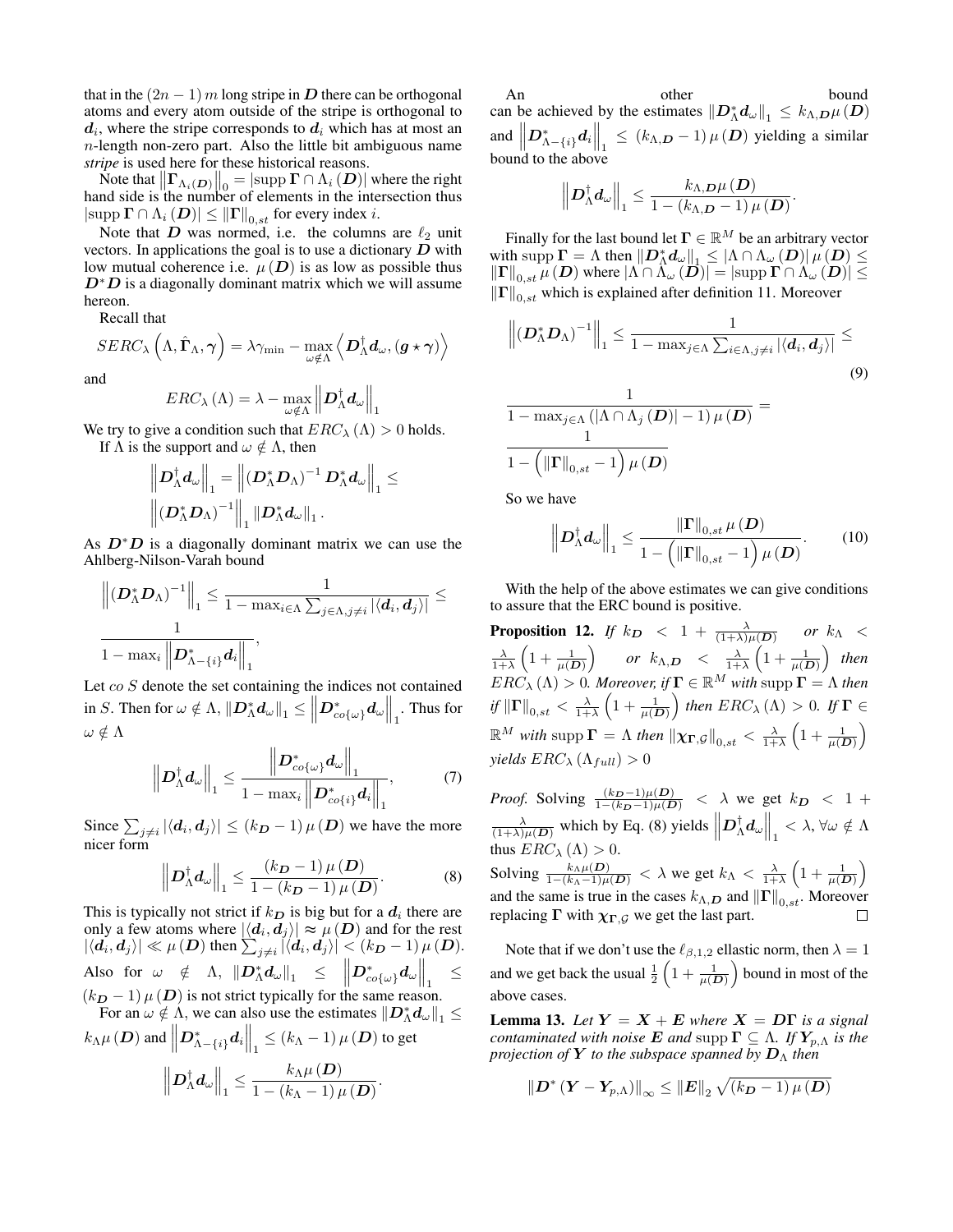*Proof.* The first part of the proof is the same as the proof of Lemma 1 in [\[Papyan](#page-7-12) *et al.*, 2016]. If  $P_{\Lambda}$  is the projection to the linear subspace spanned by the columns of  $D_{\Lambda}$  we have that if  $Y_{p,\Lambda} = P_{\Lambda} Y$  then

$$
\boldsymbol{Y}-\boldsymbol{Y}_{p,\Lambda}\perp\boldsymbol{d}_\omega,\ \forall\omega\in\Lambda
$$

Thus  $||D^* (Y - Y_{p,\Lambda})||_{\infty} = ||D^*_{co\Lambda} (Y - Y_{p,\Lambda})||_{\infty}$  where  $co\Lambda$  is the complement of  $\Lambda$ . Now as supp  $\Gamma \subseteq \Lambda$  yields  $X = D_{\Lambda} \Gamma_{\Lambda}$  we have

$$
\begin{aligned} &\left\|D_{co\Lambda}^*\left(Y-Y_{p,\Lambda}\right)\right\|_{\infty}=\left\|D_{co\Lambda}^*\left(I-P_{\Lambda}\right)Y\right\|_{\infty}=\right.\\ &\left\|D_{co\Lambda}^*\left(I-P_{\Lambda}\right)\left(D_{\Lambda}\Gamma_{\Lambda}+E\right)\right\|_{\infty}\end{aligned}
$$

Since  $D_{\Lambda} \Gamma_{\Lambda}$  is in the linear subspace spanned by the columns of  $D_{\Lambda}$  we have  $(I - P_{\Lambda}) D_{\Lambda} \Gamma_{\Lambda} = 0$ . So

$$
\begin{aligned} &\left\|D_{c o \Lambda }^{*}\left(\boldsymbol{Y}-\boldsymbol{Y_{p, \Lambda }}\right)\right\|_{\infty }=\left\|\boldsymbol{D}_{c o \Lambda }^{*}\left(\boldsymbol{I}-\boldsymbol{P_{\Lambda }}\right)\boldsymbol{E}\right\|_{\infty }\leq\\ &\left\|\boldsymbol{D}_{c o \Lambda }^{*}\left(\boldsymbol{I}-\boldsymbol{P_{\Lambda }}\right)\boldsymbol{E}\right\|_{2}=\ & \sqrt{\left\langle \boldsymbol{D}_{c o \Lambda }^{*}\left(\boldsymbol{I}-\boldsymbol{P_{\Lambda }}\right)\boldsymbol{E},\boldsymbol{D}_{c o \Lambda }^{*}\left(\boldsymbol{I}-\boldsymbol{P_{\Lambda }}\right)\boldsymbol{E}\right\rangle }=\ & \sqrt{\left\langle \left(\boldsymbol{I}-\boldsymbol{P_{\Lambda }}\right)\boldsymbol{E},\boldsymbol{D}_{c o \Lambda }\boldsymbol{D}_{c o \Lambda }^{*}\left(\boldsymbol{I}-\boldsymbol{P_{\Lambda }}\right)\boldsymbol{E}\right\rangle }\leq\\ &\sqrt{\left\|\left(\boldsymbol{I}-\boldsymbol{P_{\Lambda }}\right)\boldsymbol{E}\right\|_{2}\left\|\boldsymbol{D}_{c o \Lambda }\boldsymbol{D}_{c o \Lambda }^{*}\left(\boldsymbol{I}-\boldsymbol{P_{\Lambda }}\right)\boldsymbol{E}\right\|_{2}\leq}\\ &\sqrt{\left\|\left(\boldsymbol{I}-\boldsymbol{P_{\Lambda }}\right)\boldsymbol{E}\right\|_{2}\left\|\boldsymbol{D}_{c o \Lambda }\boldsymbol{D}_{c o \Lambda }^{*}}\right\|_{2}\left\|\left(\boldsymbol{I}-\boldsymbol{P_{\Lambda }}\right)\boldsymbol{E}\right\|_{2}}\leq\\ &\left\|\left(\boldsymbol{I}-\boldsymbol{P_{\Lambda }}\right)\boldsymbol{E}\right\|_{2}\sqrt{\max _{j}\lambda _{j}\left(\boldsymbol{D}_{c o \Lambda }\boldsymbol{D}_{c o \Lambda }^{*}}\right)}\end{aligned}
$$

where  $\lambda_j$  ( $\mathbf{D}_{co\Lambda} \mathbf{D}_{co\Lambda}^*$ )-s are the eigenvalues of  $\mathbf{D}_{co\Lambda} \mathbf{D}_{co\Lambda}^*$ . Since the matrices  $\overline{D}_{co\Lambda}^* D_{co\Lambda}^*$  and  $\overline{D}_{co\Lambda}^* D_{co\Lambda}$  have the same non zero eigenvalues, we have that  $\max_j \lambda_j \left( \mathbf{D}_{co\Lambda} \mathbf{D}_{co\Lambda}^* \right)$  $\max_j \lambda_j$  ( $\overline{D}_{co\Lambda}^* D_{co\Lambda}$ ). Using the trick of Lemma 1 in [\[Pa](#page-7-13)pyan *et al.*[, 2017b\]](#page-7-13), by the Gerschgorin theorem if  $\theta \in$ co $\Lambda$  we have that the eigenvalues of  $D_{co\Lambda}^* D_{co\Lambda}$  lie in the Gerschgorin circles yielding  $|\lambda_j(D_{co\Lambda}^*\widetilde{D}_{co\Lambda})-1| \leq$  $\max_{i \in c \circ \Lambda} \sum_{j \in c \circ \Lambda, j \neq i} |\langle \boldsymbol{d}_i, \boldsymbol{d}_j \rangle| \leq (k_{\boldsymbol{D}} - 1) \, \mu \left( \boldsymbol{D} \right).$ 

As  $(I - P_{\Lambda}) E$  is the orthogonal component of E perpendicular to the subspace spanned by the columns of  $D_{\Lambda}$  we have that  $\left\|\left(\boldsymbol{I} - \boldsymbol{P}_{\Lambda}\right)\boldsymbol{E}\right\|_2 \leq \left\|\boldsymbol{E}\right\|_2$  . Thus

$$
\left\|\boldsymbol{D}^{*}\left(\boldsymbol{Y}-\boldsymbol{Y}_{p,\Lambda}\right)\right\|_{\infty}\leq\left\|\boldsymbol{E}\right\|_{2}\sqrt{\left(k_{\boldsymbol{D}}-1\right)\mu\left(\boldsymbol{D}\right)}
$$

An other approach is to use the properties of the support of Γ, where Γ is the perfect solution  $X = D\Gamma$  and the local amplitude of the error  $||E||_{L,D}$  which was defined at the end of section [2.1.](#page-1-2) For a nice convolutional dictionary as in [\[Papyan](#page-7-12) *et al.*[, 2016\]](#page-7-12), [Papyan *et al.*[, 2017b\]](#page-7-13) the local amplitude can be calculated easily.

We recall Lemma 1 of [\[Papyan](#page-7-12) *et al.*, 2016] which can be proved for  $\left\| \Gamma \right\|_{0,st}$ .

<span id="page-13-0"></span>**Lemma 14.** Let  $Y = X + E$  where  $X = D\Gamma$  is a signal *contaminated with noise* **E** *and* supp  $\Gamma = \Lambda$ *. If*  $Y_{p,\Lambda}$  *is the projection of* **Y** *to the subspace spanned by*  $D_Λ$  *and* 

$$
\|\mathbf{\Gamma}\|_{0,st}\leq \frac{\widehat{\lambda}}{\widehat{\lambda}+1}\left(1+\frac{1}{\mu(\boldsymbol{D})}\right)
$$

*then we have*

$$
\left\|\bm{D}^{*}\left(\bm{Y}-\bm{Y}_{p,\Lambda}\right)\right\|_{\infty}\leq\left(1+\widehat{\lambda}\right)\left\|\bm{E}\right\|_{L}
$$

*Proof.* The proof is the same as in the original lemma except in the estimates we have to use  $\|\Gamma\|_{0,st}$  instead of  $\|\Gamma\|_{0,\infty}$ . As in the previous proof

$$
\left\| D^* \left( Y - Y_{p, \Lambda} \right) \right\|_\infty = \left\| D^*_{co\Lambda} \left( I - P_\Lambda \right) E \right\|_\infty = \\ \max_{\omega \in co\Lambda} \left| d^*_\omega \left( I - P_\Lambda \right) E \right| \leq \max_{\omega \in co\Lambda} \left| d^*_\omega E \right| + \left| d^*_\omega P_\Lambda E \right|.
$$

We begin with the estimation of the  $\left|\max_{\omega \in co\Lambda} \left| d^*_\omega \bm E \right| = \max_{\omega \in co\Lambda} \left| \left\langle \bm d_\omega, \bm E_\mathrm{supp\, \bm d_\omega} \right\rangle \right| \leq 1$  $\max_{\omega \in co\Lambda} ||d_{\omega}||_2 ||E_{\text{supp }d_{\omega}}||_2 = ||E||_L$  as D is normalized. For the second one  $\max_{\omega \in c_0 \Lambda} |d_{\omega}^* P_{\Lambda} E|$  =  $\max_{\omega \in co \Lambda} \left| d^*_\omega \boldsymbol{D}_\Lambda \left( \boldsymbol{D}^*_\Lambda \boldsymbol{D}_\Lambda \right)^{-1} \boldsymbol{D}^*_\Lambda \boldsymbol{E} \right|$  $\left|\boldsymbol{d}_{\omega}^*\boldsymbol{D}_{\Lambda}\left(\boldsymbol{D}_{\Lambda}^*\boldsymbol{D}_{\Lambda}\right)^{-1}\boldsymbol{D}_{\Lambda}^*\boldsymbol{E}\right| \hspace{1.5cm} \leq$  $\max_{\omega \in co\Lambda} \left\| \boldsymbol{d}^*_{\omega} \boldsymbol{D}_{\Lambda} (\boldsymbol{D}^*_{\Lambda} \boldsymbol{D}_{\Lambda})^{-1} \right\|_1 \left\| \boldsymbol{D}^*_{\Lambda} \boldsymbol{E} \right\|_{\infty}.$ As before  $||D_{\Lambda}^*E||_{\infty} = \max_{\theta \in \Lambda} |d_{\omega}^*E| \leq ||E||_L$  and  $\max_{\omega \in co\Lambda} \left\| \bm{d}^*_{\omega} \bm{D}_{\Lambda} \left( \bm{D}^*_{\Lambda} \bm{D}_{\Lambda} \right)^{-1} \right\|_2$  $\mathbb{I} \stackrel{\sim}{\sim} \mathbb{I} \stackrel{\sim}{\sim} \mathbb{I} \stackrel{\sim}{\sim} \mathbb{I} \stackrel{\sim}{\mathbb{I}}$ ≤  $\max_{\omega \in co\Lambda} \|d_\omega^* D_\Lambda\|_1 \left\| \left(D_\Lambda^* D_\Lambda\right)^{-1}\right\|_1$ . For  $\omega \notin$  $\Lambda, \| d_\omega^* D_\Lambda \|_1 \leq \|\Gamma\|_{0,st} \,\mu\left(\boldsymbol{D}\right) \text{ and for } \left\| \left(\boldsymbol{D}_\Lambda^* \boldsymbol{D}_\Lambda\right)^{-1} \right\|_1 \leq$  $\frac{1}{1-(\|\Gamma\|_{0,st}-1)\mu(D)}$  holds as we saw in Eq. [\(10\)](#page-12-1). So we have

$$
\max_{\omega \in co\Lambda} \left| \boldsymbol{d}^*_{\omega}\boldsymbol{P}_{\Lambda}\boldsymbol{E} \right| \leq \frac{\left\| \boldsymbol{\Gamma} \right\|_{0,st}\mu\left( \boldsymbol{D} \right)}{1-\left( \left\| \boldsymbol{\Gamma} \right\|_{0,st} - 1 \right)\mu\left( \boldsymbol{D} \right)} \left\| \boldsymbol{E} \right\|_{L}.
$$

Since the condition  $\frac{\|\Gamma\|_{0,\delta t}\mu(D)}{1-(\|\Gamma\|_{0,\delta t}-1)\mu(D)}$  <  $\widehat{\lambda}$  is equivalent to  $\|\Gamma\|_{0,st} < \frac{\hat{\lambda}}{\hat{\lambda}+1} \left(1 + \frac{1}{\mu(D)}\right)$  by the proof of proposition [12,](#page-12-2) we conclude that  $\left\| \overline{D}^{*} \left( Y - Y_{p,\Lambda} \right) \right\|_{\infty} \leq$  $\left(1+\widehat{\lambda}\right)\left\Vert \bm{E}\right\Vert _{L}.$ 

Note that in the above lemma we can use  $\chi_{\Gamma,G}$  instead of  $\Gamma$ but then also  $\Lambda$  must be changed to

$$
\Lambda_* \stackrel{\text{\it def}}{=} \operatorname{supp} \chi_{\Gamma, \mathcal{G}}.
$$

def

It's important to remember that if we do not use the  $\ell_2$  norm in the [\(GBP\)](#page-2-0) problem, then  $\Lambda_* = \text{supp }\Gamma$ . Also note that  $\lambda \ge 0$ , i.e. we do not need a restriction like  $\lambda \in [0, 1]$ .

Now we are able to prove theorem [3.](#page-2-1)

*Proof of theorem [3.](#page-2-1)* The proof goes along the lines of the proof of Theorem 6 in [Papyan *et al.*[, 2017b\]](#page-7-13) with a slight modification. We want to use theorem [10](#page-11-0) for  $Y$ . By our assumption and proposition [12](#page-12-2) we have that  $\gamma_{\text{max}} ERC_{\lambda \frac{\gamma_{\text{min}}}{\alpha}} (\Lambda_*) > 0$  which is the first condition in theo-rem [10.](#page-11-0) For the second one we need  $||D^* (Y - Y_{p,\Lambda_*})||_{\infty} \le$  $\gamma_{\max} ERC_{\lambda \frac{\gamma_{\min}}{\gamma_{\max}}} (\Lambda_*)$ . Let us use  $\theta \stackrel{def}{=} \frac{\lambda \gamma_{\min}}{\gamma_{\max}}$  to be more compact. To use lemma [14](#page-13-0) we need to calculate  $\lambda$ . If we solve  $c \frac{\theta}{1+\theta} = \frac{\lambda}{1+\lambda}$  we get  $\hat{\lambda} = \frac{c\theta}{1+\theta-c\theta}$ . So for this  $\widehat{\lambda}$  lemma [14](#page-13-0) gives  $\left\| \bm{D}^{*}\left(\bm{Y}-\bm{Y}_{p,\Lambda_*}\right)\right\| _{\infty}\leq\left(1+\widehat{\lambda}\right)\left\| \bm{E} \right\| _{L}$ thus if  $\left(1+\widehat{\lambda}\right) \left\Vert \boldsymbol{E}\right\Vert _{L} \leq \gamma_{\mathrm{max}}ERC_{\theta}\left(\Lambda_{*}\right)$  then the second condition holds as well. Recall that by Eq. [\(10\)](#page-12-1) we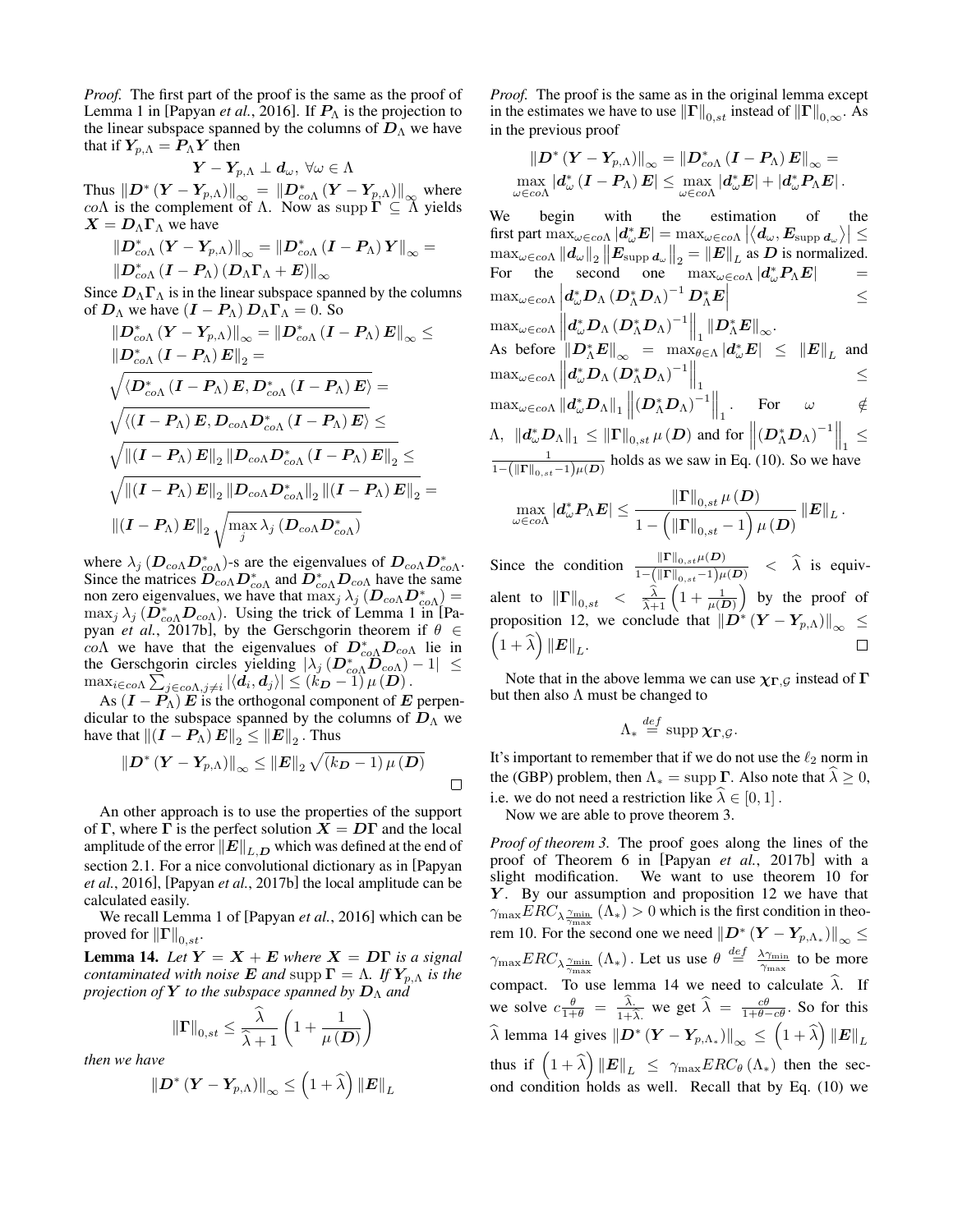have  $ERC_{\theta} (\Lambda_*) = \theta - \max_{\omega \notin \Lambda_*} ||D^{\dagger}_{\Lambda_*} d_{\omega}||_1 \geq \theta \left\Vert \chi_{\Gamma,\mathcal{G}}\right\Vert _{0,st}\mu(D)$  $\frac{\|X\Gamma_{,\varphi}\|_{0,s,t}\mu(\varphi)}{1-(\|X\Gamma_{,\varphi}\|_{0,s,t}-1)\mu(D)}$ . Using our assumption

$$
\theta - \frac{\left\|\chi_{\Gamma,\mathcal{G}}\right\|_{0,st}\mu\left(\boldsymbol{D}\right)}{1 - \left(\left\|\chi_{\Gamma,\mathcal{G}}\right\|_{0,st} - 1\right)\mu\left(\boldsymbol{D}\right)} \geq \\ \theta - \frac{c\frac{\theta}{1+\theta}\left(1 + \frac{1}{\mu(\boldsymbol{D})}\right)\mu\left(\boldsymbol{D}\right)}{1 - \left(c\frac{\theta}{1+\theta}\left(1 + \frac{1}{\mu(\boldsymbol{D})}\right) - 1\right)\mu\left(\boldsymbol{D}\right)}.
$$

Thus  $\left(1+\widehat{\lambda}\right)\left\Vert \bm{E}\right\Vert _{L}\leq\gamma_{\max}ERC_{\theta}\left(\Lambda_{\ast}\right)$  is satisfied if

$$
\begin{aligned} &\left(1+\frac{c\theta}{1+\theta-c\theta}\right)\frac{\left\|\pmb{E}\right\|_{L}}{\gamma_{\max}}\leq\\ &\theta-\frac{c\frac{\theta}{1+\theta}\left(1+\frac{1}{\mu(\pmb{D})}\right)\mu\left(\pmb{D}\right)}{1-\left(c\frac{\theta}{1+\theta}\left(1+\frac{1}{\mu(\pmb{D})}\right)-1\right)\mu\left(\pmb{D}\right)}\end{aligned}
$$

which we solve for  $\gamma$  to get

$$
\frac{1}{\theta\left(1-c\right)}\left\Vert \boldsymbol{E}\right\Vert _{L}\leq\gamma_{\textrm{max}}
$$

which is equivalent to  $\frac{1}{\lambda(1-c)} ||E||_L \leq \gamma_{\min}$ . Since this bound holds theorem [10](#page-11-0) yields that the minimizer  $\Gamma_{BP}$  of Eq. [\(GBP\)](#page-2-0) is the unique minimizer, supp  $\Gamma_{BP} \subseteq \Lambda_*$ . These prove 1) and 2). Theorem [10](#page-11-0) also yields  $\left\| \Gamma_{BP} - C_{\Lambda_*} \right\|_\infty \leq$  $\gamma_{\max}$  $(D_{\Lambda_*}^* D_{\Lambda_*})^{-1}\Big\|_{\infty,\infty}$  and supp  $\Gamma_{BP}$  contains every index  $\omega \in \Lambda_*$  for which  $|C_{\Lambda*}| > \gamma_{\max}$  $\left.\left(\boldsymbol{D}_{\Lambda_*}^*\boldsymbol{D}_{\Lambda_*}\right)^{-1}\right\|_{\infty,\infty}$ where  $\boldsymbol{Y_{p,\Lambda}}_* = \boldsymbol{D}_{\Lambda_*} \boldsymbol{C}_{\Lambda_*}.$ 

To estimate  $\|\mathbf{\Gamma}_{BP} - \mathbf{\Gamma}\|_{\infty}$  we need an estimate on  $\|C_{\Lambda_*} - \Gamma\|_{\infty}$  and use the triangle inequality. Since supp  $\Gamma \subseteq$  $\Lambda_*$  and  $\bm{X} = \bm{D}\bm{\Gamma}$  we have  $\bm{\Gamma} = \left( \bm{D}^*_{\Lambda_*}\bm{D}_{\Lambda_*} \right)^{-1} \bm{D}^*_{\Lambda_*}\bm{X}$  moreover  $Y_{p,\Lambda_*} = D_{\Lambda_*} C_{\Lambda_*}$  gives  $(D_{\Lambda_*}^* D_{\Lambda_*})^{-1} D_{\Lambda_*}^* Y_{p,\Lambda_*} =$  $C_{\Lambda_*}$ . Since  $Y - Y_{p,\Lambda_*}$  is orthogonal to the linear space spanned by the columns of  $D_{\Lambda_*}$  we have  $\bm{D}^*_{\Lambda_*}\left(\bm{Y}-\bm{Y}_{p,\Lambda_*}\right)$  which gives  $\left(\bm{D}^*_{\Lambda_*}\bm{D}_{\Lambda_*}\right)^{-1}\bm{D}^*_{\Lambda_*}\bm{Y}$  =  $\left(\boldsymbol{D}_{\Lambda_*}^*\boldsymbol{D}_{\Lambda_*}\right)^{-1}\boldsymbol{D}_{\Lambda_*}^*\left(\boldsymbol{Y}-\boldsymbol{Y_{p,\Lambda_*}}+\boldsymbol{Y_{p,\Lambda_*}}\right)$ )  $=$  $(D_{\Lambda_*}^* D_{\Lambda_*})^{-1} D_{\Lambda_*}^* Y_{p,\Lambda_*}$ . Now we can proceed:

$$
\|\boldsymbol{C}_{\Lambda_*} - \boldsymbol{\Gamma}\|_{\infty} = \left\| \left( \boldsymbol{D}_{\Lambda_*}^* \boldsymbol{D}_{\Lambda_*} \right)^{-1} \boldsymbol{D}_{\Lambda_*}^* \left( \boldsymbol{Y} - \boldsymbol{X} \right) \right\|_{\infty} \le
$$
  

$$
\left\| \left( \boldsymbol{D}_{\Lambda_*}^* \boldsymbol{D}_{\Lambda_*} \right)^{-1} \right\|_{\infty} \left\| \boldsymbol{D}_{\Lambda_*}^* \boldsymbol{E} \right\|_{\infty} \le \left\| \left( \boldsymbol{D}_{\Lambda_*}^* \boldsymbol{D}_{\Lambda_*} \right)^{-1} \right\|_{\infty} \left\| \boldsymbol{E} \right\|_{L}
$$

where  $\left\| \mathbf{D}_{\Lambda_{*}}^{*} \mathbf{E} \right\|_{\infty} \leq \left\| \mathbf{E} \right\|_{L}$  was proved in the proof of lemma [14.](#page-13-0) So we have

$$
\frac{\left\|\Gamma_{BP}-\Gamma\right\|_{\infty}\leq\left\|\Gamma_{BP}-C_{\Lambda_*}\right\|_{\infty}+\left\|C_{\Lambda_*}-\Gamma\right\|_{\infty}}{\gamma_{\max}\left\|\left(D_{\Lambda_*}^*D_{\Lambda_*}\right)^{-1}\right\|_{\infty}+\left\|\left(D_{\Lambda_*}^*D_{\Lambda_*}\right)^{-1}\right\|_{\infty}\left\|E\right\|_{L}}
$$

Now if we set  $\gamma_{\text{max}} = \frac{1}{\theta(1-c)} \left\| E \right\|_L$  then

$$
\|\mathbf{\Gamma}_{BP} - \mathbf{\Gamma}\|_{\infty} \le \frac{1+\theta-\theta c}{\theta(1-c)} \left\|\left(\mathbf{D}_{\Lambda_*}^* \mathbf{D}_{\Lambda_*}\right)^{-1}\right\|_{\infty} \|E\|_{L}
$$

 $\begin{array}{c} \begin{array}{c} \end{array} \end{array}$  $\left\|\left(D^*_{\Lambda_*}D_{\Lambda_*}\right)^{-1}\right\|_{\infty} = \left\| \right\|_{\infty}$  $(D_{\Lambda_*}^* D_{\Lambda_*})^{-1}\Big\|_1$  we can use equation Eq. [\(9\)](#page-12-3)

$$
\left\| \left( D_{\Lambda_*}^* D_{\Lambda_*} \right)^{-1} \right\|_{\infty} \leq \frac{1}{1 - \left( \left\| \chi_{\mathbf{\Gamma},\mathcal{G}} \right\|_{0,st} - 1 \right) \mu \left( \mathbf{D} \right)} \leq
$$
\n(11)

$$
\frac{1}{1 - \left(c \frac{\theta}{1 + \theta} \left(1 + \frac{1}{\mu(\mathbf{D})}\right) - 1\right) \mu(\mathbf{D})} =
$$
\n
$$
\frac{1 + \theta}{(1 + \mu(\mathbf{D})) \left(1 + \theta - c\theta\right)}.
$$
\n(12)

With the above inequality we get

$$
\|\mathbf{\Gamma}_{BP} - \mathbf{\Gamma}\|_{\infty} \le \frac{1+\theta}{(1+\mu(D))\theta(1-c)}\|E\|_{L}
$$

which is 3) and which implies 4).

#### $\Box$

### <span id="page-14-0"></span>A.4 Multi Layered extension

In the original theorem [\[Papyan](#page-7-12) *et al.*, 2016]  $\lambda = 1$  as the  $\ell_1$ norm was used and  $c = \frac{2}{3}$  was chosen. For these we get back  $\|\chi_{\mathbf{\Gamma},\mathcal{G}}\|_{0,st} < \frac{1}{3}\left(1+\frac{1}{\mu(D)}\right)$  but get  $3\|\mathbf{E}\|_{L} = \gamma$  instead of  $4||E||_L$ . The weaker constant in 3) and 4) is 6  $||E||_L$  instead of 7, 5 $\left\Vert \bm{E}\right\Vert _{L}.$ 

Now we proceed with the extension of Theorem 12 in [\[Pa](#page-7-11)pyan *et al.*[, 2017a\]](#page-7-11) to the layered case and prove theorem [16](#page-15-0) to show how the result extends to the layered problem, and to show how the error accumulation can occur in this case.

Given  $X = D\Gamma$ , we may assume that  $\Gamma$  can be further decomposed in a way similar to  $X$ :

<span id="page-14-1"></span>
$$
X = D_1 \Gamma_1,
$$
  
\n
$$
\Gamma_1 = D_2 \Gamma_2,
$$
  
\n
$$
\vdots
$$
  
\n
$$
\Gamma_{K-1} = D_K \Gamma_K.
$$
 (13)

The layered problem then tries to recover  $\Gamma_1, \ldots, \Gamma_K$ .

Definition 15. *The Layered Group Basis Pursuit (LGBP) first solves the Sparse Coding problem*  $X = D_1 \Gamma^1$  *via Eq.* [\(GBP\)](#page-2-0) with parameters  $\gamma^1$ , group-partitioning  $\mathcal{G}^1 \stackrel{def}{=} \{\mathcal{G}_i^1\}$  and *norms* l 1 *corresponding to the groups, obtaining* Γˆ <sup>1</sup> *as a solution. Next, it solves another Sparse Coding problem*  $\hat{\Gamma}_1 = D_2 \Gamma_2$  again by Eq. [\(GBP\)](#page-2-0) with parameter  $\gamma^2$ , grouppartitioning  $\{\mathcal{G}_i^2\}$  and norms  $\mathbf{l}^2$  corresponding to the groups, denoting the result by  $\hat{\Gamma}_2$  and so on. The final vector  $\hat{\Gamma}_K$  is *the solution of (LGBP). The vector*  $\gamma^{LGBP}$  *contains all the weights of* γ i *in Eq.* [\(GBP\)](#page-2-0) *for each layer* i*. Moreover, on each layer we have a*  $\lambda_i$  *as in Theorem [3](#page-2-1) and let the vector*  $\lambda^{LGBP}$  contain these constants. Let  $\theta_i = \frac{\lambda_i \gamma_{\min}}{\gamma_{\max}}$  and the vec- $\bm{\mathit{tor}}$   $\bm{\theta}^{LGBP}$  collect these. Let  $\bm{\chi_{\Gamma_i,\mathcal{G}^i}}$  denote the 2-norm group *characteristic vector for the* i*-th layer of the perfect solution* and  $\gamma^i_{\max}, \gamma^i_{\max}$  the min and max value corresponding to  $\boldsymbol{\gamma}^i$ .

Using Theorem [3](#page-2-1) and the above definition we have the following: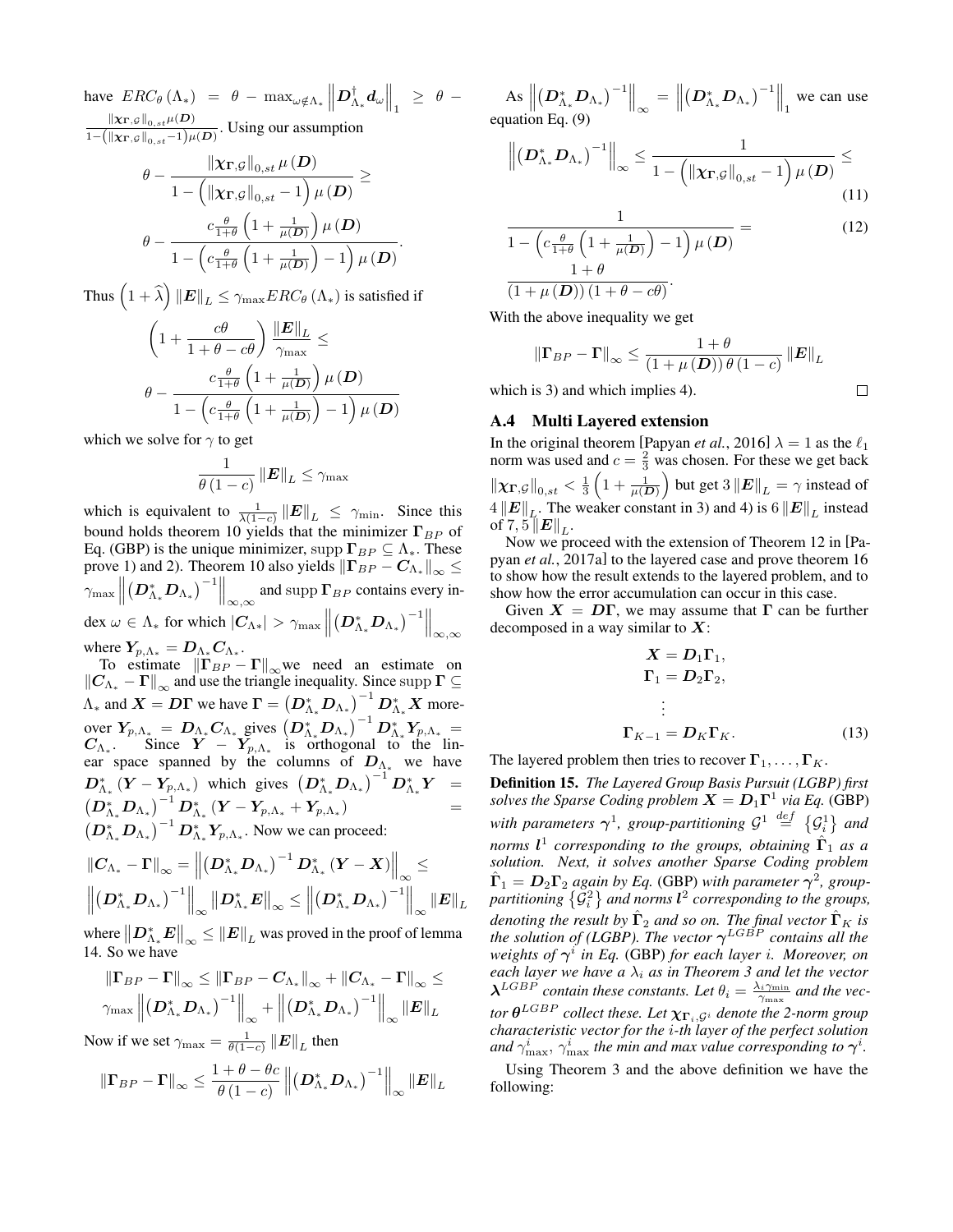<span id="page-15-0"></span>Theorem 16. *Suppose the clean signal* X *has a layered decomposition as in* [\(13\)](#page-14-1) *and*  $Y = X + E$  *is a noisy signal. Let*  $\left\{ \hat{\boldsymbol{\Gamma}}_{i}\right\} ^{K}$ be the set of solutions of (LGBP) with parameters<br> $\dot{v}$ =1  $\gamma^{LGBP}, \ \lambda^{LGBP}$ . Assume that the following hold:  $\theta_i$  $\sqrt{ }$  $\setminus$ 

a) 
$$
\|\mathbf{\chi}_{\mathbf{\Gamma}_i,\mathcal{G}^i}\|_{0,st,\mathbf{D}_i} \leq c_i \frac{\theta_i}{1+\theta_i} \left(1 + \frac{1}{\mu(\mathbf{D}_i)}\right),
$$
  
where  $\|\mathbf{\chi}_{\mathbf{\Sigma}_i}\|_{\mathbf{\Sigma}_i}$  is calculated with respect

where  $\|\boldsymbol{\chi}_{\boldsymbol{\Gamma}_i,\mathcal{G}^i}\|_{0,st,D_i}$  is calculated with respect to the dictio*nary*  $D_i$  *and*  $c_i \in (0,1)$  *is a suitable constant; and* 

$$
b) \ \gamma_{\min}^i = \frac{1}{\lambda_i (1 - c_i)} \epsilon_{i-1},
$$

with  $\epsilon_0 = \|\boldsymbol{E}\|_{L,\boldsymbol{D}_1}$ ,  $\left\|\boldsymbol{\chi}_{\boldsymbol{\Gamma}_K,\mathcal{G}^K}\right\|_{0,\boldsymbol{D}_{K+1}}$  $\stackrel{def}{=} \left\Vert \chi_{\Gamma_K, \mathcal{G}^K} \right\Vert_0$  and

$$
\epsilon_i = \epsilon_0 \prod_{j=1}^i \left( \sqrt{\left\| \mathbf{x}_{\mathbf{\Gamma}_j, \mathcal{G}^j} \right\|_{0, \mathbf{D}_{j+1}}} \frac{1 + \theta_j}{(1 + \mu(\mathbf{D}_j)) \theta_j (1 - c_j)} \right). \tag{14}
$$

*Then*

*1*) supp  $\hat{\mathbf{\Gamma}}_i \subseteq \text{supp }\mathbf{\chi}_{\mathbf{\Gamma}_i,\mathcal{G}^i}$ ,

2) 
$$
\left\| \mathbf{\Gamma}_i - \hat{\mathbf{\Gamma}}_i \right\|_{L, \mathcal{D}_i} \le \epsilon_i
$$
,  
3)  $\left\{ j \middle| \left| \left( \mathbf{\Gamma}_i \right)_j \right| > \frac{1 + \theta_i}{(1 + \mu(\mathcal{D}_i)) \theta_i (1 - c_i)} \epsilon_{i-1} \right\} \subseteq \text{supp } \hat{\mathbf{\Gamma}}_i$ ,

# 4) *the solution*  $\hat{\Gamma}_i$  *is the unique solution of Eq.* [\(GBP\)](#page-2-0) *with the corresponding norm and parameter.*

*Proof.* The proof is the same as that of Theorem 12 in [\[Papyan](#page-7-11) *et al.*[, 2017a\]](#page-7-11) but with the modified tools. For the problem  $Y = X + E$  with  $X = D_1 \Gamma_1$  the assumptions of theorem [3](#page-2-1) hold as  $\gamma_{\min}^1 = \frac{1}{\lambda_1(1-c_1)} ||E||_{L,D_1}$  and  $||\chi_{\Gamma_1, \mathcal{G}^1}||_{0, st, D_1} \le$  $c_1 \frac{\theta_1}{1+\theta_1} \left(1 + \frac{1}{\mu(D_1)}\right)$  thus the first layer of (LGBP) yields that A)  $\operatorname{supp} \hat{\mathbf{\Gamma}}_1 \subseteq \operatorname{supp} \chi_{\mathbf{\Gamma}_1,\mathcal{G}^1}$ 

B) the minimizer of Eq. [\(GBP\)](#page-2-0) with the corresponding norm and parameters is unique

C) 
$$
\left\|\hat{\Gamma}_1 - \Gamma_1\right\|_{\infty} < \frac{1+\theta_1}{(1+\mu(D_1))\theta_1(1-c_1)} \left\|E\right\|_{L,\mathcal{D}_1}
$$
  
D) supp  $\hat{\Gamma}_1$  contains every index *i* for which  $|(\Gamma_1)$   

$$
\frac{1+\theta_1}{(1+\mu(D_1))\theta_1(1-c_1)} \left\|E\right\|_{L,\mathcal{D}_1}
$$

Now we estimate  $\left\| \hat{\mathbf{\Gamma}}_1 - \mathbf{\Gamma}_1 \right\|_{L,D_2}$  with respect to  $D_2$  since this will yield the new error.

$$
\frac{\left\|\hat{\boldsymbol{\Gamma}}_1-\boldsymbol{\Gamma}_1\right\|_{L,\boldsymbol{D}_2} \leq \sqrt{\left\|\hat{\boldsymbol{\Gamma}}_1-\boldsymbol{\Gamma}_1\right\|_{0,\boldsymbol{D}_2}} \left\|\hat{\boldsymbol{\Gamma}}_1-\boldsymbol{\Gamma}_1\right\|_{\infty} \leq \sqrt{\left\|\hat{\boldsymbol{\Gamma}}_1-\boldsymbol{\Gamma}_1\right\|_{0,\boldsymbol{D}_2}} \frac{1+\theta_1}{\left(1+\mu\left(\boldsymbol{D}_1\right)\right)\theta_1\left(1-c_1\right)} \left\|\boldsymbol{E}\right\|_{L,\boldsymbol{D}_1}
$$

Using A) we have that  $\left\| \hat{\mathbf{\Gamma}}_1 - \mathbf{\Gamma}_1 \right\|_{0,\mathbf{D}_2} \leq \left\| \chi_{\mathbf{\Gamma}_1,\mathcal{G}^1} \right\|_{0,\mathbf{D}_2}$  and we get

$$
\frac{\left\|\hat{\mathbf{\Gamma}}_1 - \mathbf{\Gamma}_1\right\|_{L,D_2}}{\sqrt{\left\|\mathbf{\chi}_{\mathbf{\Gamma}_1,\mathcal{G}^1}\right\|_{0,D_2}}}\leq \frac{1+\theta_1}{\left(1+\mu\left(D_1\right)\right)\theta_1\left(1-c_1\right)}\left\|\mathbf{\mathbf{\mathbf{E}}}\right\|_{L,D_1} = \epsilon_1
$$

thus we have  $A$ ),  $B$ ) we can rewrite the bound in  $C$ ) and  $D$ ) to  $rac{\epsilon_1}{\sqrt{\epsilon_1}}$  $\left\Vert \chi_{\Gamma_{1},\mathcal{G}^{1}}\right\Vert _{0,D_{2}}$ and we proved

$$
\mathbf{E}\mathbf{E}\left\|\hat{\boldsymbol{\Gamma}}_1-\boldsymbol{\Gamma}_1\right\|_{L,\boldsymbol{D}_2} \leq \epsilon_1
$$

If  $E_1 \stackrel{def}{=} \hat{\Gamma}_1 - \Gamma_1$  then at the next layer we have  $\hat{\Gamma}_1 = D_2 \Gamma_2 + E_1$ . Since E) holds and  $\left\| \chi_{\Gamma_2,\mathcal{G}^2} \right\|_{0,st,D_2} \leq$  $c_2 \frac{\theta_2}{1+\theta_2} \left(1 + \frac{1}{\mu(D_2)}\right)$  was assumed we can one again use the-orem [3](#page-2-1) and choosing  $\gamma_{\min}^2 = \frac{1}{\lambda_2(1-c_2)} \epsilon_1$  and get that

A) supp 
$$
\hat{\Gamma}_2 \subseteq
$$
 supp  $\chi_{\Gamma_2, \mathcal{G}^2}$ 

B)The minimizer of Eq. [\(GBP\)](#page-2-0) with the corresponding norm and parameters is unique.

C) 
$$
\|\hat{\Gamma}_2 - \Gamma_2\|_{\infty} < \frac{1+\theta_2}{(1+\mu(D_2))\theta_2(1-c_2)} \epsilon_1
$$
  
D)  $\text{supp } \hat{\Gamma}_2$  contains every index *i* for which  $|(\Gamma_2)_i| > \frac{1+\theta_2}{(1+\mu(D_2))\theta_2(1-c_2)} \epsilon_1$ 

As before we can prove

$$
\begin{aligned} & \left\| \widehat{\boldsymbol{\Gamma}}_2 - \boldsymbol{\Gamma}_2 \right\|_{L,D_3} \leq \\ & \sqrt{ \left\| \boldsymbol{X}\boldsymbol{\Gamma}_2, \mathcal{G}^2 \right\|_{0,D_3}} \frac{1+\theta_2}{\left( 1 + \mu \left( D_2 \right) \right)\theta_2 \left( 1 - c_2 \right) } \epsilon_1 = \epsilon_2 \end{aligned}
$$

and proceed with the proof. Thus in general  $\epsilon_i$  =  $\left\Vert \boldsymbol{E}\right\Vert _{L,\boldsymbol{D}_{1}}\Pi_{j=1}^{i}\left(\sqrt{\left\Vert \boldsymbol{\chi}_{\boldsymbol{\Gamma}_{j},\mathcal{G}^{j}}\right\Vert _{0,\boldsymbol{D}_{j+1}}}\right)$  $\frac{1+\theta_j}{(1+\mu(\boldsymbol{D}_j))\theta_j(1-c_j)}$  $1+\theta_j$  $\Box$ 

As we mentioned at theorem [3](#page-2-1) instead of  $\frac{1+\theta}{(1+\mu(D))\theta(1-c)}$ we could use the bound  $\frac{1+\theta}{\theta(1-c)}$  in this case

$$
\epsilon_i = \left\|\mathbf{E}\right\|_{L,\mathbf{D}_1} \Pi_{j=1}^i \left(\sqrt{\left\|\mathbf{X}\mathbf{r}_j.\mathcal{G}^j\right\|_{0,\mathbf{D}_j+1}} \frac{1+\theta_j}{\theta_j\left(1-c_j\right)}\right)
$$

and also in 3) the bound would be  $\frac{1+\theta_i}{\theta_i(1-c_i)}\epsilon_{i-1}$ . Moreover if only the  $\ell_1, \ell_2$  norms were chosen with  $c_i = \frac{2}{3}$  we would get

$$
\epsilon_i = \left\|\boldsymbol{E}\right\|_{L,\boldsymbol{D}_1} 6^i\Pi_{j=1}^i \sqrt{\left\|\boldsymbol{\chi}_{\boldsymbol{\Gamma}_j,\mathcal{G}^j}\right\|_{0,\boldsymbol{D}_{j+1}}}
$$

and in b)  $\gamma_{\min}^i = 3\epsilon_{i-1}$ .

 $|i| >$ 

# <span id="page-15-1"></span>A.5 Rewriting Multi layer to a Single layer

Of course the single layer case is a special cases of this theorem, but the "reverse" is also true which we will see next.

As the layered methods suffers from error accumulation, [\[Cazenavette](#page-7-0) *et al.*, 2021] proposed to rewrite the layered problem  $\ell_1$  regularized problem into a single layer global [\(BP\)](#page-1-1)-like minimization scheme as

$$
\left[\begin{array}{c} \mathbf{x} \\ \mathbf{0} \\ \vdots \\ \mathbf{0} \end{array}\right] - \left[\begin{array}{cccc} D_1 & 0 & \cdots & 0 \\ -I & D_2 & \ddots & \vdots \\ & \ddots & \ddots & \mathbf{0} \\ & \ddots & \ddots & \mathbf{0} \\ & \mathbf{0} & -I & D_K \end{array}\right] \left[\begin{array}{c} \mathbf{r}_1 \\ \mathbf{r}_2 \\ \vdots \\ \mathbf{r}_K \end{array}\right] = \left[\begin{array}{c} 0 \\ \vdots \\ \vdots \\ 0 \end{array}\right].
$$
\n(15)

The problem is that it is not in the form of a proper [\(BP\)](#page-1-1) as the matrix is not normalized and we do not have a global parameter  $\gamma$  even if we chose the  $\ell_1$  regularisation term on every layer with the same weight. So the classical stability results can not be applied to the rewritten minimization problem: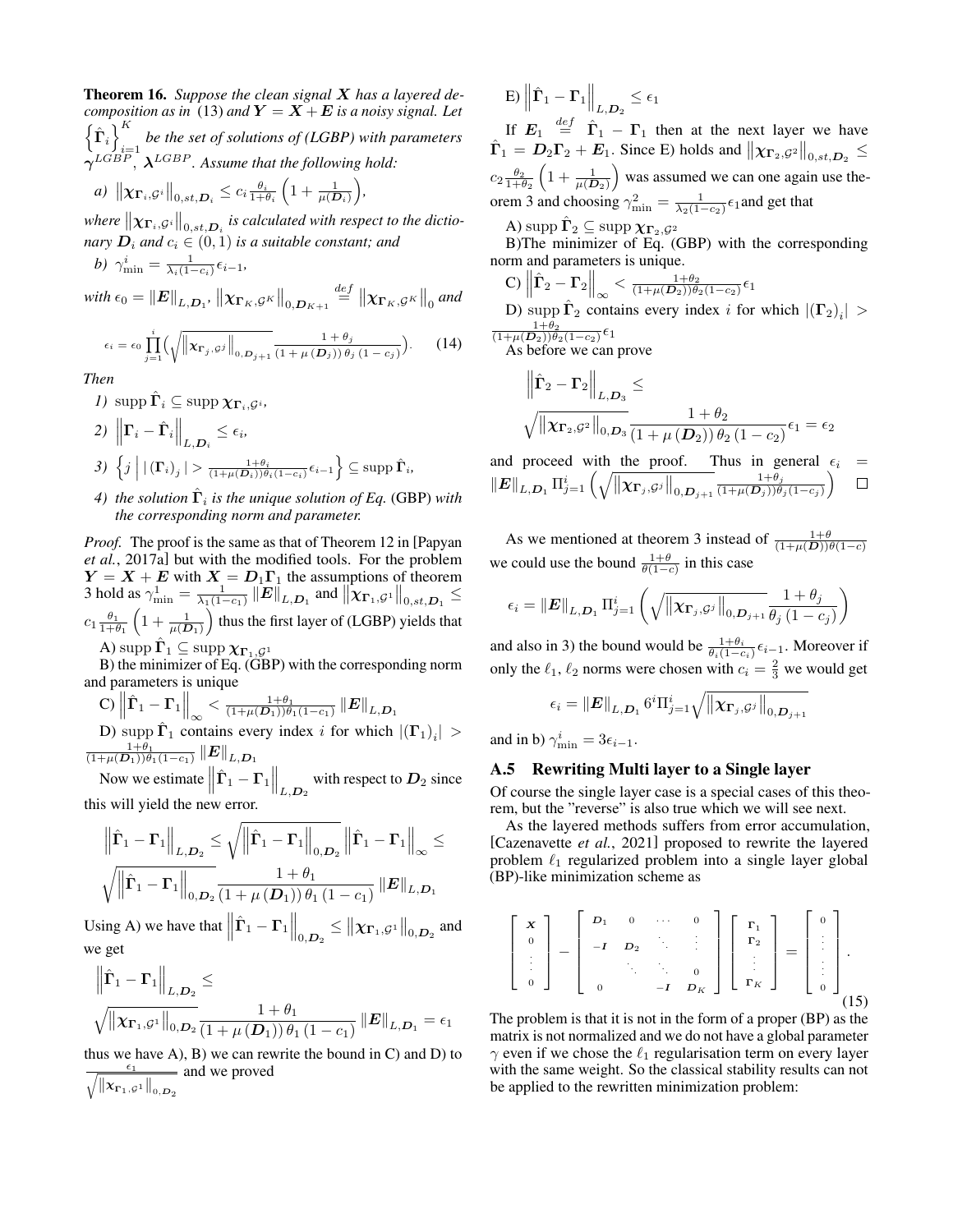$$
\underset{\begin{array}{c}\text{argmin}\\\sum_{j=1}^{K}\gamma_{j}\left\|\overline{\Gamma}_{j}\right\|_{1}}{\left\|\overline{\Gamma}_{j}\right\|_{1}}\end{array}=\left[\begin{array}{cccc}D_{1} & 0 & \cdots & 0\\-I & D_{2} & \ddots & \vdots\\-I & D_{2} & \ddots & \vdots\\0 & -I & D_{K}\end{array}\right]\left[\begin{array}{c}\overline{\Gamma}_{1}\\ \overline{\Gamma}_{2}\\ \vdots\\ \overline{\Gamma}_{K}\end{array}\right]\right\|_{2}^{2}+
$$

but using a renormalization trick it becomes a proper [\(GBP\)](#page-2-0) problem:

$$
\underset{\begin{aligned}\n\mathbf{argmin}}{\operatorname{argmin}} \frac{1}{2} \left\| \begin{bmatrix} X \\
0 \\
\vdots \\
0 \end{bmatrix} - \begin{bmatrix} \frac{1}{\sqrt{2}} D_1 & 0 & \cdots & 0 \\
-\frac{1}{\sqrt{2}} \mathbf{I} & \frac{1}{\sqrt{2}} D_2 & \ddots & \vdots \\
\vdots & \ddots & \ddots & 0 \\
0 & 0 & -\frac{1}{\sqrt{2}} \mathbf{I} \end{bmatrix} \begin{bmatrix} \overline{\Gamma}_1 \sqrt{2} \\
\overline{\Gamma}_2 \sqrt{2} \\
\vdots \\
0 \end{bmatrix} \right\|_2^2 + \sum_{j=1}^{K-1} \frac{1}{\sqrt{2}} \gamma_j \left\| \sqrt{2} \overline{\Gamma}_j \right\|_1 + \gamma_K \left\| \overline{\Gamma}_K \right\|_1\n\end{aligned}
$$

If on the index set of  $\tilde{\Gamma} \stackrel{def}{=} \left( \tilde{\Gamma}_1, \ldots, \tilde{\Gamma}_K \right)$  we take as partitions the groups of the blocks, since the modified matrix is normalized, the last minimization is a sim-ple Eq. [\(GBP\)](#page-2-0). Let  $D_{mod}$  denote the modified matrix  $\boldsymbol{X}_{mod}$   $\stackrel{def}{=}$   $\left(\boldsymbol{X}^{T}, \boldsymbol{0}, \ldots, \boldsymbol{0}\right)^{T},$   $\boldsymbol{X}_{mod}$  =  $\boldsymbol{D}_{mod}\boldsymbol{\Gamma}_{mod}$  be a solution and  $Y = X_{mod} + E_{mod}$  be a noisy signal. If  $D_{mod}$ ,  $\Gamma_{mod}$ ,  $E_{mod}$  fulfill the conditions of Theorem [3](#page-2-1) then we can apply the theorem to get a stability result. If  $\Gamma_{GBP}$  is the solution of the rewritten-renormalized [\(GBP\)](#page-2-0), then the solution for the original rewritten problem is  $\left(\frac{1}{\sqrt{2}}\right)$  $\frac{1}{2}\widetilde{\boldsymbol\Gamma}_{GBP,1},\ldots,\frac{1}{\sqrt{2}}$  $\left( \frac{\overline{\mathbf{\tilde{T}}}}{\mathbf{\tilde{T}}}\widetilde{\mathbf{\Gamma }}_{GBP,K-1},\widetilde{\mathbf{\Gamma }}_{GBP,K}\right)$ . Moreover  $\mu(\mathbf{D}_{mod})$  =  $\max\{\frac{1}{2}\mu(\mathbf{D}_1),\}$  $\begin{equation} \begin{aligned} \text{Cov}_{\mathbf{C}}(\mathbf{D}_{K-1}), \mu\left(\mathbf{D}_{K}\right), \frac{1}{2}\left\|\mathbf{D}_{2}\right\|_{\max}, \ldots, \frac{1}{2}\left\|\mathbf{D}_{K}\right\|_{\max} \end{aligned}, \end{equation}$ indicates that  $D_2, \ldots, D_K$  should have unit vectors with small coordinates but this works against the stripe norm. So the renormalization comes with a cost! This renormalization trick works for a "full matrix" i.e. if:

argmin Γ 1 2 Г  $\begin{array}{c} \begin{array}{c} \begin{array}{c} \begin{array}{c} \end{array} \\ \begin{array}{c} \end{array} \end{array} \end{array} \end{array}$  $\boldsymbol{X}_1$  $\frac{X_2}{\vdots}$  $\boldsymbol{X}_K$ ٦  $\begin{array}{c} \begin{array}{c} \begin{array}{c} \begin{array}{c} \end{array} \\ \begin{array}{c} \end{array} \end{array} \end{array} \end{array}$ − Г  $\begin{array}{c} \begin{array}{c} \begin{array}{c} \begin{array}{c} \end{array} \\ \begin{array}{c} \end{array} \\ \begin{array}{c} \end{array} \end{array} \end{array} \end{array}$  $D_1$   $F_{12}$   $\cdots$   $F_{1,K}$ B2,1 D2 . . . . . . .  $F_{K-1,K}$  $B_{K,1}$  B<sub>K,K−1</sub> D<sub>K</sub> ı  $\begin{array}{c} \begin{array}{c} \begin{array}{c} \begin{array}{c} \begin{array}{c} \end{array} \end{array} \\ \begin{array}{c} \end{array} \end{array} \end{array} \end{array}$ Г  $\begin{array}{c} \begin{array}{c} \begin{array}{c} \begin{array}{c} \end{array} \\ \begin{array}{c} \end{array} \end{array} \end{array} \end{array}$  $\bar{\Gamma}_1$  $\bar{\Gamma}_2$ <br> $\vdots$  $\bar{\Gamma}_K$ 1  $\begin{array}{c} \begin{array}{c} \begin{array}{c} \begin{array}{c} \end{array} \\ \begin{array}{c} \end{array} \\ \begin{array}{c} \end{array} \\ \begin{array}{c} \end{array} \end{array} \end{array} \end{array}$  2 2

$$
\left\langle \gamma ,l\left( \Gamma \right) \right\rangle
$$

where  $\overline{\Gamma} = (\overline{\Gamma}_1, \dots, \overline{\Gamma}_K)$  and the groups  $\mathcal{G}_i, i \in \{1, \dots, k\}$ can span across column blocks, but for a group  $\mathcal{G}_i$  the corresponding atoms must have the same norm if the  $\ell_2$  or the  $\ell_{\beta,1,2}$  norm was used for that group. If the blocks  $B_{j+1,j}, j \in \{1, ..., K-1\}$  equals  $-\hat{\boldsymbol{I}}$  and the blocks  $B_{p,q}$ ,  $q+1 \neq p$ ,  $F_{r,s}$  are zero matrices, then the above reduces to the single layer version of the layered [\(GBP\)](#page-2-0), which has a different solution as the classical layered (BP) as we discussed above.

If the blocks  $F_{p,q}$  are zero blocks and we have no restriction to the rest, then it becomes a skip connection network.

### <span id="page-16-0"></span>A.6 Linear classifiers

So proceeding with the general (LGBP), if we turn to the linear classifiers as in [\[Romano](#page-7-3) *et al.*, 2020] the above theorem has several stability consequences. We can apply theorem [16](#page-15-0) to the margin of a single linear classifier which was defined as:

Definition 17. *Assume that from Eq.* [\(1\)](#page-1-1) *we get the sparse vector*  $\mathbf{\Gamma}_K \in \mathbb{R}^{M_K}$  *at the last layer and we have linear*  $\textit{classifiers } f_i(\mathbf{\Gamma}_K) = \boldsymbol{w}_i^T \mathbf{\Gamma}_K + b_i, \; i \in \{1, \ldots, C\} \; \textit{where}$  $w_i \in \mathbb{R}^{M_K}, b_i \in \mathbb{R}$ . The signal **X** in Eq. [\(1\)](#page-1-1) corresponds *to class* j if  $f_i(\Gamma_K) > \max_{i \neq j} f_i(\Gamma_K)$ . Let class  $(\Gamma_K)$ *be the function which returns this class.* Let  $\mathcal{O}(X) \stackrel{def}{=}$  $f_j(\mathbf{\Gamma}_K)$  –  $\max_{i \neq j} f_i(\mathbf{\Gamma}_K)$  *measure the distance from the next best class which is called the margin for* X*. For a single* linear classifier  $\mathcal{O}\left( \boldsymbol{X} \right) \overset{def}{=} \left| f\left( \boldsymbol{\Gamma}_{K} \right) \right|$  .

So we have:

**Corollary 18.** If the assumptions of theorem [16](#page-15-0) hold for  $Y =$ X + E *and we have a single linear classifier for which*

$$
\mathcal{O}\left(\boldsymbol{X}\right) > \frac{1+\theta_K}{\left\|w\right\|_2 \sqrt{\left\|\boldsymbol{X}\boldsymbol{\Gamma}_K, \boldsymbol{g}^K\right\|_0 \frac{1+\theta_K}{\left(1+\mu\left(\boldsymbol{D}_K\right)\right)\theta_K\left(1-c_K\right)}}\epsilon_{K-1}}
$$

*and*  $\hat{\Gamma}_K$  *is the solution of (LGBP) for* Y, *then* class ( $\Gamma_K$ ) =  $\text{class}(\hat{\mathbf{\Gamma}}_K).$ 

*Proof.* In the proof of theorem [16](#page-15-0) we saw that  $\left\| \hat{\mathbf{\Gamma}}_K - \mathbf{\Gamma}_K \right\|_{\infty} < \frac{1+\theta_K}{(1+\mu(D_K))\theta_K(1-c_K)} \epsilon_{K-1}$  and that supp  $\hat{\Gamma}_K \subseteq \text{supp }\chi_{\Gamma_K,\mathcal{G}^K}$ . As before

$$
\left\| \hat{\mathbf{\Gamma}}_{K} - \mathbf{\Gamma}_{K} \right\|_{2} \leq \sqrt{\left\| \mathbf{\chi}_{\mathbf{\Gamma}_{K},\mathcal{G}^{K}} \right\|_{0}} \left\| \hat{\mathbf{\Gamma}}_{K} - \mathbf{\Gamma}_{K} \right\|_{\infty} \leq
$$

$$
\sqrt{\left\| \mathbf{\chi}_{\mathbf{\Gamma}_{K},\mathcal{G}^{K}} \right\|_{0}} \frac{1 + \theta_{K}}{\left( 1 + \mu\left( \mathbf{D}_{K} \right) \right) \theta_{K} \left( 1 - c_{K} \right)} \epsilon_{K-1}.
$$

Since  $\left| f(\mathbf{\Gamma}_K) - f(\hat{\mathbf{\Gamma}}_K) \right| = \left| \boldsymbol{w}^T (\mathbf{\Gamma}_K - \hat{\mathbf{\Gamma}}_K) \right| \leq$  $\left\|\bm{w}\right\|_2 \left\|\hat{\bm{\Gamma}}_K - \bm{\Gamma}_K\right\|_2 \leq$ 

 $\|w\|_2 \sqrt{\|\chi_{\Gamma_K, \mathcal{G}^K}\|_0} \frac{1+\theta_K}{(1+\mu(D_K))\theta_K(1-c_K)} \epsilon_{K-1}$ . By our assumption our decision can not change.

For the multi-class version let we have:

+

**Corollary 19.** Assume that theorem [16](#page-15-0) holds for  $Y = X + E$ and  $\phi = \max_{i \neq j} ||\boldsymbol{w}_i - \boldsymbol{w}_j||_2$  for the weights of the linear  $\emph{classifiers}~f_i~\large(\bar{\Gamma}\large) = \bm{w}_i^T\bar{\Gamma} + b_i^{\phantom{\dagger}}.~\emph{If}$ 

$$
\mathcal{O}\left(\boldsymbol{X}\right) > \phi \sqrt{\left\| \boldsymbol{\chi}_{\boldsymbol{\Gamma}_{K},\mathcal{G}^{K}} \right\|_{0}} \frac{1 + \theta_{K}}{\left(1 + \mu\left(\boldsymbol{D}_{K}\right)\right) \theta_{K}\left(1 - c_{K}\right)} \epsilon_{K-1}
$$

*and*  $\hat{\Gamma}_K$  *is the solution of the (LGBP) for*  $Y$ *, then*  $\text{class}(\Gamma_K) = \text{class}(\Gamma_K).$ 

*Proof.* As in the above proof if 
$$
\|\hat{\Gamma}_K - \Gamma_K\|_2 \le \sqrt{\|\mathbf{\chi}_{\Gamma_K, \mathcal{G}^K}\|_0} \frac{1 + \theta_K}{(1 + \mu(D_K)) \theta_K (1 - c_K)} \epsilon_{K-1}
$$
. If class  $(\Gamma_K) = j$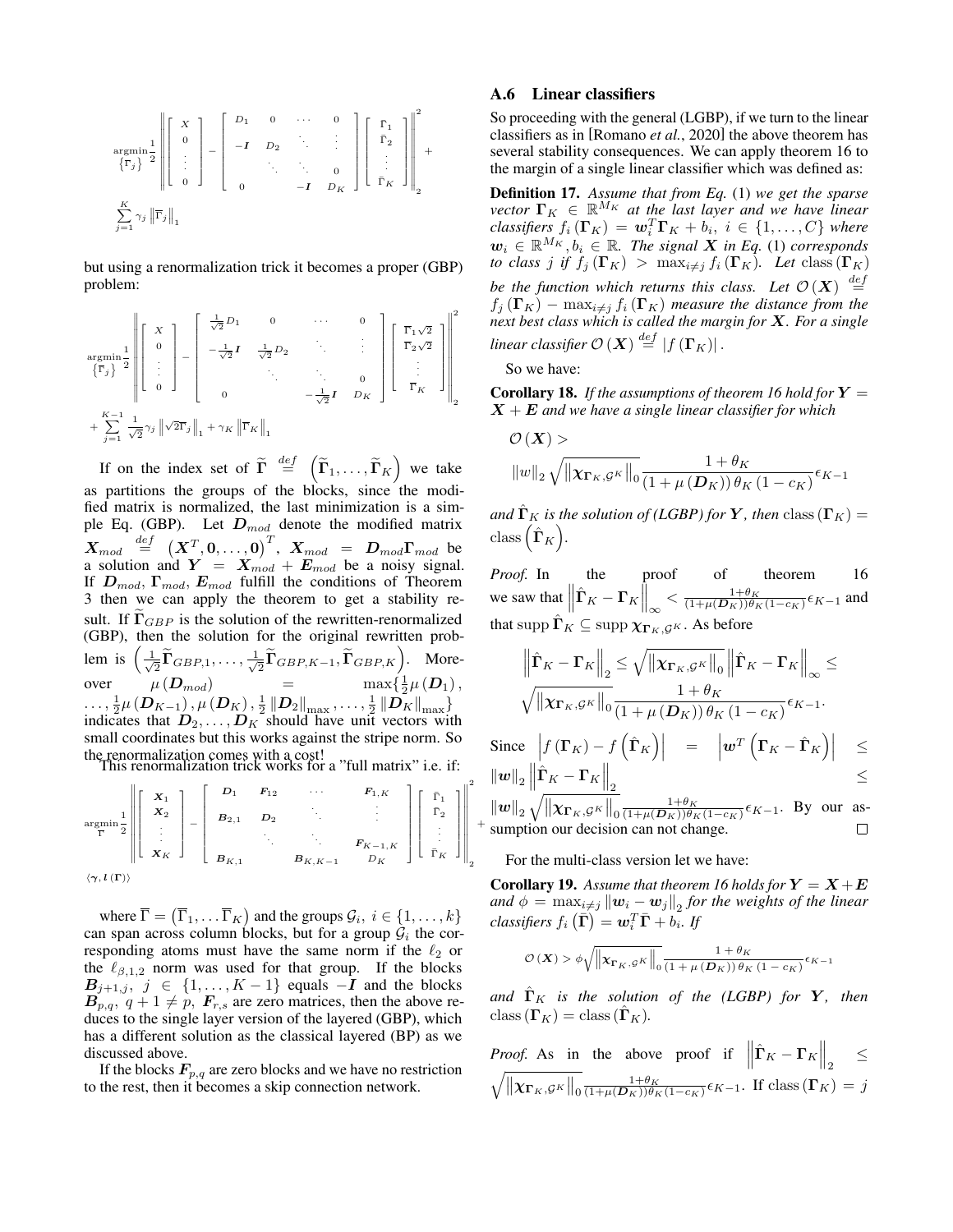then for any  $i \neq j$  we have by the triangle inequality

$$
\begin{split}\n\left|f_j\left(\hat{\mathbf{\Gamma}}_K\right) - f_i\left(\hat{\mathbf{\Gamma}}_K\right)\right| &= \\
\left|f_j\left(\hat{\mathbf{\Gamma}}_K\right) - f_j\left(\mathbf{\Gamma}\right) + f_j\left(\mathbf{\Gamma}\right) - f_i\left(\mathbf{\Gamma}\right) + f_i\left(\mathbf{\Gamma}\right) - f_i\left(\hat{\mathbf{\Gamma}}_K\right)\right| \\
&= \left|f_j\left(\mathbf{\Gamma}\right) - f_i\left(\mathbf{\Gamma}\right) + \mathbf{w}_j^T\left(\hat{\mathbf{\Gamma}}_K - \mathbf{\Gamma}_K\right) + \mathbf{w}_i^T\left(\mathbf{\Gamma}_K - \hat{\mathbf{\Gamma}}_K\right)\right| \\
&= \left|f_j\left(\mathbf{\Gamma}\right) - f_i\left(\mathbf{\Gamma}\right) - (\mathbf{w}_j - \mathbf{w}_i)^T\left(\mathbf{\Gamma}_K - \hat{\mathbf{\Gamma}}_K\right)\right| \geq \\
\left|f_j\left(\mathbf{\Gamma}\right) - f_i\left(\mathbf{\Gamma}\right)\right| - \left|(\mathbf{w}_j - \mathbf{w}_i)^T\left(\mathbf{\Gamma}_K - \hat{\mathbf{\Gamma}}_K\right)\right| \geq \\
\mathcal{O}\left(\mathbf{X}\right) - \max_{i \neq j} \|\mathbf{w}_j - \mathbf{w}_i\|_2 \left\|\hat{\mathbf{\Gamma}}_K - \mathbf{\Gamma}_K\right\|_2 \geq \mathcal{O}\left(\mathbf{X}\right) - \\
&\phi \sqrt{\left\|\mathbf{\chi}_{\mathbf{\Gamma}_K, \mathcal{G}^K}\right\|_0} \frac{1 + \theta_K}{\left(1 + \mu\left(\mathbf{D}_K\right)\right)\theta_K\left(1 - c_K\right)} \epsilon_{K - 1} \\
&\geq 0.\n\end{split}
$$

This yields that class 
$$
(\hat{\mathbf{\Gamma}}_K) = j = \text{class}(\mathbf{\Gamma}_K)
$$
.

### A.7 About positive coding

At the definition of [\(GBP\)](#page-2-0) we could use the positive coding condition to get:

<span id="page-17-2"></span>
$$
\underset{\bar{\Gamma}\geq 0}{\operatorname{argmin}} L(\bar{\Gamma}) \stackrel{def}{=} \underset{\bar{\Gamma}}{\operatorname{argmin}} \frac{1}{2} ||X - D\bar{\Gamma}||_2^2 + \langle \gamma, l(\bar{\Gamma}) \rangle, \tag{PosGBP}
$$

where  $\Gamma \geq 0$  means that each element of the vector  $\Gamma$  is nonnegative.

Interestingly with some restrictions our results extend also to this case, because some of the conditions of our theorems can be very restrictive. To see this we prove the following weak stability theorem for positive coding, which is the direct extension of Theorem [10.](#page-11-0)

**Theorem 20.** *Let*  $\Gamma_{+GBP}$  *be a solution of Eq.* [\(PosGBP\)](#page-17-2) and assume that  $\Lambda \stackrel{def}{=} \mathrm{supp}\, \Gamma_{+GBP}$  is group-full and the *columns of* D<sup>Λ</sup> *are linearly independent, moreover that*  $ERC_{\lambda \frac{\gamma_{\min}}{\gamma_{\max}}}(\Lambda) > 0$  where  $\lambda \stackrel{def}{=} \min\left\{1, \beta_1, \ldots, \beta_r\right\}$  as be*fore (i.e. if among the norms of* l *we used elastic norms, let*  $\{\beta_1,\ldots,\beta_r\}$  be the set of the parameters used in the elastic *norms).*

*If for the signal* X *in Eq.* [\(PosGBP\)](#page-17-2) *we have*

$$
\left\| \boldsymbol{D}^* \left(\boldsymbol{X} - \boldsymbol{X}_{p,\Lambda} \right) \right\|_\infty \leq \gamma_{\max} ERC_{\lambda \frac{\gamma_{\min}}{\gamma_{\max}}} \left( \Lambda \right)
$$

*then*

*1)* supp  $\Gamma_{+GBP} \subset \Lambda$ , *(trivial)* 

2) If 
$$
X_{p,\Lambda} = D_{\Lambda}C_{\Lambda}
$$
 where  $C_{\Lambda} = D_{\Lambda}^{\dagger}X_{p,\Lambda}$  then  

$$
\|\Gamma_{+GBP} - C_{\Lambda}\|_{\infty} \leq \gamma_{\max} \left\| (D_{\Lambda}^* D_{\Lambda})^{-1} \right\|_{\infty},
$$

$$
3) \left\{ i \middle| |(C_{\Lambda})_{i}| > \gamma_{\max} ||(D_{\Lambda}^{*}D_{\Lambda})^{-1}||_{\infty} \right\} \subseteq \text{supp } \Gamma_{+GBP}, (trivial)
$$

*4) Moreover the minimizer*  $\Gamma$ <sub>+GBP</sub> *is unique and equals de minimizer of* [\(GBP\)](#page-2-0)*.*

*Proof.* We left the trivial conditions *1)* ad *3)* here only to see how we apply Theorem [10.](#page-11-0) Let us restrict Eq. [\(GBP\)](#page-2-0) to the domain  $\Lambda$ . This problem is convex and  $\Gamma_{+GBP}$  must be a local minima of this restricted problem as all the coordinates of  $\Gamma_{+GBP}$  are strictly positive on  $\Lambda$  so every local variation of  $\Gamma_{+GBP}$  is also a positive code. By the convexity of the unconstrained [\(GBP\)](#page-2-0) on Λ it must be also *the global minima of the unconstrained* [\(GBP\)](#page-2-0) *problem on the domain* Λ. Now as  $\Lambda$  is group-full and fulfills the condition of Theorem [10,](#page-11-0) we get by Theorem [10](#page-11-0) that the minimizer  $\Gamma_{GBP}$  of the global [\(GBP\)](#page-2-0) is unique moreover that supp  $\Gamma_{GBP} \subset \Lambda$ . Thus  $\Gamma_{GBP}$ is *the global minima of the unconstrained* [\(GBP\)](#page-2-0) *problem on the domain*  $\Lambda$ . By the uniqueness, it must be  $\Gamma_{+GBP}$ . I.e. the minimizer of the positive coding problem happens to be the same as the minimizer of the global unconstrained [\(GBP\)](#page-2-0). So the Theorem [10](#page-11-0) holds for  $\Gamma_{GBP} = \Gamma_{+GBP}$ .  $\Box$ 

Note that if  $\sup \Gamma_{+GBP}$  is not group-full and  $\mathcal{G}_i$  is a group where the  $\ell_2$  was used but it is neighter in sup  $\Gamma_{+GBP}$ nor in it's complementer, then we could try and break this group apart. We can do this by taking sup  $\Gamma_{+GBP} \cap \mathcal{G}_i$  and  $\cos \operatorname{sup} \Gamma_{+GBP} \cap \mathcal{G}_i$  as groups. The problem is that it will change the regularizer of [\(PosGBP\)](#page-17-2) thus the minimum can change yielding that we have to break up an other group and we change the problem further. However if we use only the  $\ell_1$ norm and/or the elastic norm, then we have this kind of weak stability.

We can wonder why the groups corresponding to the elastic norm are not required to be full in the support. This is because we pay the price with the parameter  $\lambda$ , where the  $\ell_1$  part of the elastic norm yields the stability.

Since positive coding is natural (from the point of view of biology), the stability should be investigated further to find a real stability theorem for this case.

# <span id="page-17-1"></span>B Additional Experimental Details

# <span id="page-17-0"></span>B.1 Neural Network Architectures

# Synthetic Experiment

- Linear Transformer
	- 1. Attention Layer 100 units
	- 2. Dense Linear Layer 75 units
	- 3. Batch Normalization Layer
	- 4. Rectified Linear Unit (ReLU) Activation
	- 5. Dense Linear Layer 1 unit

#### Dense Network

- 1. Dense Linear Layer 75 units
- 2. Batch Normalization Layer
- 3. Rectified Linear Unit (ReLU) Activation
- 4. Dense Linear Layer 1 unit
- Dense Deep Network This architecture was designed to approximately match the parameter count of the Linear Transformer.
	- 1. Dense Linear Layer 96 units
	- 2. Rectified Linear Unit (ReLU) Activation
	- 3. Dense Linear Layer 92 units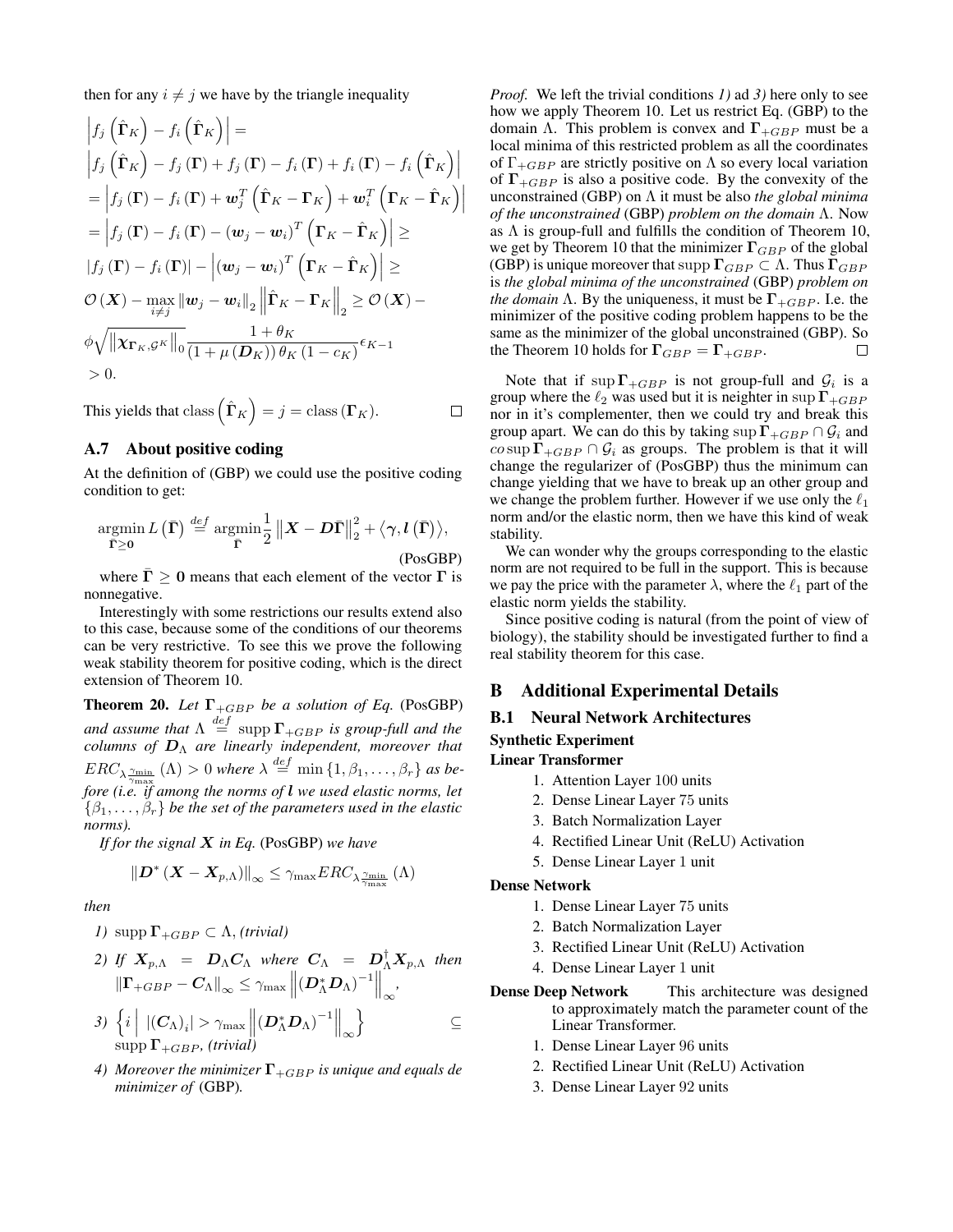- 4. Rectified Linear Unit (ReLU) Activation
- 5. Dense Linear Layer 89 units
- 6. Rectified Linear Unit (ReLU) Activation
- 7. Dense Linear Layer 85 units
- 8. Rectified Linear Unit (ReLU) Activation
- 9. Dense Linear Layer 82 units
- 10. Rectified Linear Unit (ReLU) Activation
- 11. Dense Linear Layer 78 units
- 12. Rectified Linear Unit (ReLU) Activation
- 13. Dense Linear Layer 75 units
- 14. Batch Normalization Layer
- 15. Rectified Linear Unit (ReLU) Activation
- 16. Dense Linear Layer 1 unit

# MNIST Experiment

#### Linear Transformer

- 1. Attention Layer 784 units
- 2. Batch Normalization Layer
- 3. Dense Linear Layer 32 units
- 4. Rectified Linear Unit (ReLU) Activation
- 5. Dense Linear Layer 10 units
- 6. Softmax Activation

### Dense Network

- 1. Dense Linear Layer 32 units
- 2. Rectified Linear Unit (ReLU) Activation
- 3. Dense Linear Layer 10 units
- 4. Softmax Activation

### Dense Deep Network

- 1. Dense Linear Layer 676 units
- 2. Rectified Linear Unit (ReLU) Activation
- 3. Dense Linear Layer 569 units
- 4. Rectified Linear Unit (ReLU) Activation
- 5. Dense Linear Layer 461 units
- 6. Rectified Linear Unit (ReLU) Activation
- 7. Dense Linear Layer 354 units
- 8. Rectified Linear Unit (ReLU) Activation
- 9. Dense Linear Layer 246 units
- 10. Rectified Linear Unit (ReLU) Activation
- 11. Dense Linear Layer 139 units
- 12. Rectified Linear Unit (ReLU) Activation
- 13. Dense Linear Layer 32 units
- 14. Rectified Linear Unit (ReLU) Activation
- 15. Dense Linear Layer 10 unit
- 16. Softmax Activation

# <span id="page-18-1"></span>B.2 Additional Synthetic Data Statistics

<span id="page-18-0"></span>

|                       | <b>Inactive</b> | Mean      | Found       |
|-----------------------|-----------------|-----------|-------------|
| Method                | Groups          | Grp. Acc. | Grp. Combs. |
| ВP                    | 47.6%           | 58.3%     | $0.0\%$     |
| <b>GBP &amp; PGBP</b> | 87.8%           | 98.5%     | 48.8%       |
| Transformer           | 85.6%           | $96.5\%$  | 9.5%        |
| Dense Shallow         | 83.2%           | 93.8%     | $1.4\%$     |
| Dense Deep            | 74.3%           | 84.5%     | $0.0\%$     |

Table 1: Statistics for the attack-free case of the Synthetic dataset.  $\mathcal{O}(\boldsymbol{X}) > 0.1$  margin. Grp., Acc. and Combs. stand for Group, Accuracy and Combinations, respectively. All scores are much higher for Group Basis Pursuit (GBP) compared to Basis Pursuit (BP), since GBP has access to the true group structure, while BP picks individual units instead. Each input was generated by a specific group combination using 8 groups drawn randomly (see main text). The best result in finding the *exact* group combinations is close to 50%, implying that we are outside of the scope of our theorems. Accuracy, i.e., mean of the found active (True Positive) and inactive (True Negative) groups relative to all groups (Positive + Negative) is close to  $100\%$  for GBP and Pooled Group Basis Pursuit (PGBP): they achieve the same score as only their downstream classifiers differ. Performance of the feedforward networks are worse since they are trained to approximate PGBP instead of the ground truth. Transformer outperforms Dense networks. Dense Shallow network gives better results than the Dense Deep network; the latter is overtrained.